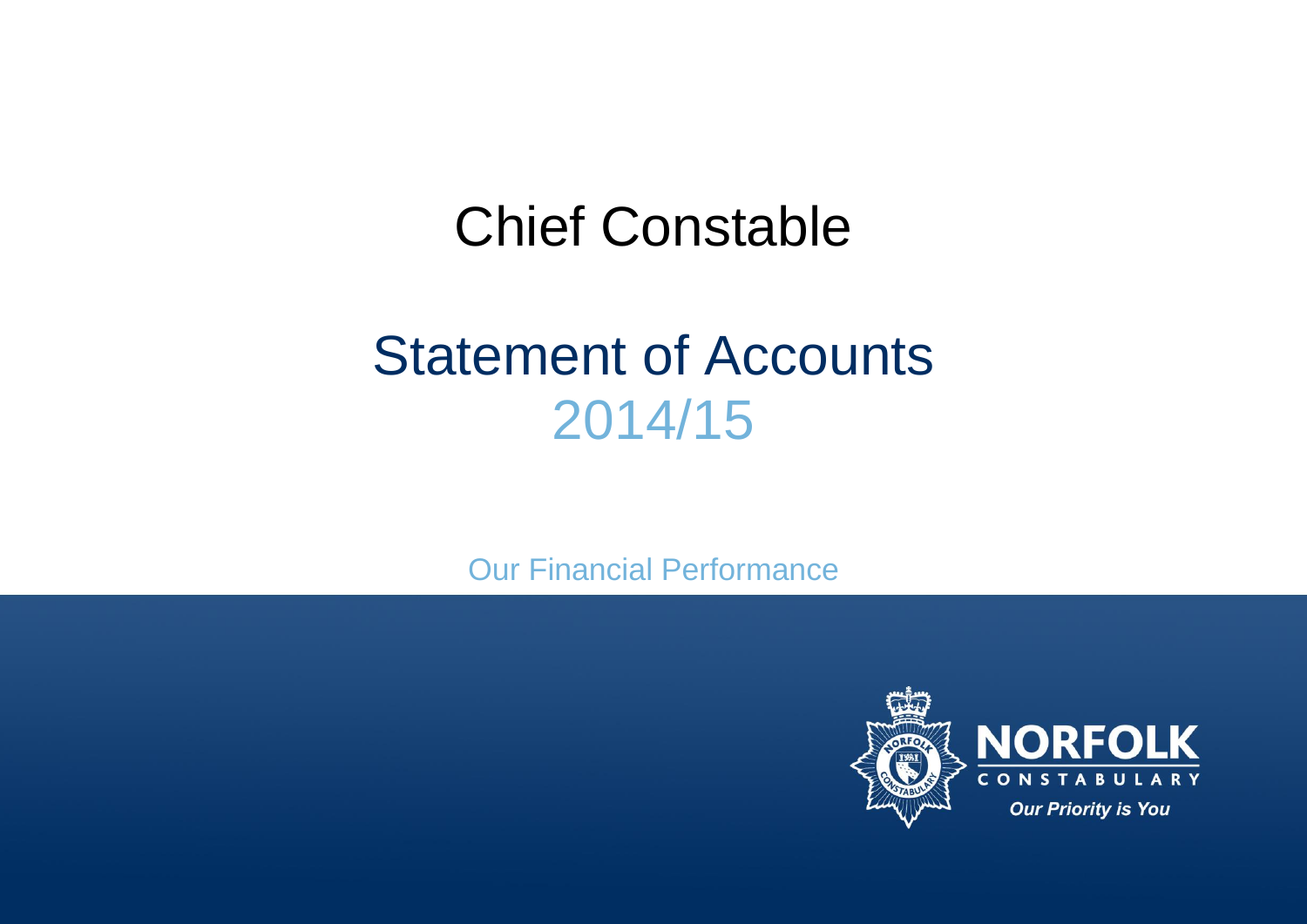# **CONTENTS**

| <b>EXPLANATORY FOREWORD</b>                                            | jj.            |
|------------------------------------------------------------------------|----------------|
| <b>FINANCIAL REVIEW</b>                                                | vi             |
| <b>INDEPENDENT AUDITOR'S REPORT TO THE CHIEF CONSTABLE FOR NORFOLK</b> | xii            |
| <b>STATEMENT OF RESPONSIBILITIES</b>                                   | <b>XV</b>      |
| <b>MOVEMENT IN RESERVES STATEMENT</b>                                  | 1              |
| <b>COMPREHENSIVE INCOME AND EXPENDITURE STATEMENT</b>                  | 3              |
| <b>BALANCE SHEET</b>                                                   | 5              |
| <b>CASH FLOW STATEMENT</b>                                             | 6              |
| <b>NOTE TO THE FINANCIAL STATEMENTS</b>                                | $\overline{7}$ |
| NORFOLK POLICE OFFICER PENSION FUND ACCOUNT                            | 48             |
| <b>GLOSSARY OF TERMS</b>                                               | 51             |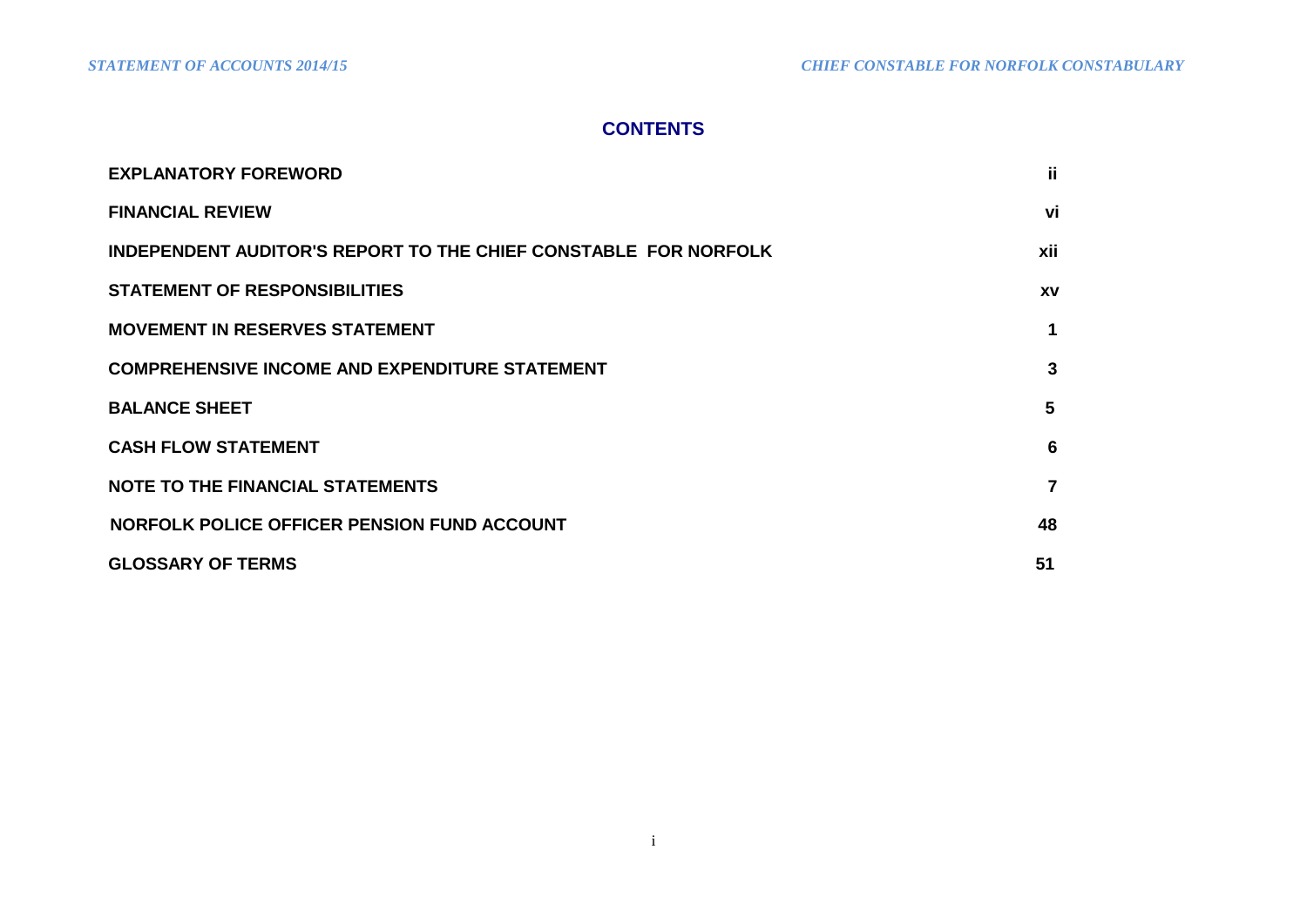# **EXPLANATORY FOREWORD**

#### **Introduction**

On 15 September 2011 the Police Reform and Social Responsibility Act 2011(the Act) received Royal Assent in Parliament representing a significant change in the way the police in England and Wales are governed and held accountable. One of the key reforms was to replace the Norfolk Police Authority (NPA) with a newly elected Police and Crime Commissioner for Norfolk (PCC). Both the PCC and the Chief Constable (CC) for Norfolk, responsible for the operational policing of Norfolk, were established as separate legal entities.

The Act provided that on 21 November 2012, all existing rights, assets and liabilities transferred from the Police Authority to the PCC. This included the transfer of all police staff to the PCC and was referred to as the "Stage 1" transfer. The Act also provided for a second "Stage 2" transfer which referred to the subsequent management of certain staff from the PCC to the Chief Constable. The "Stage 2" transfer is designed to allow PCCs and CCs the freedom to make arrangements about how their respective functions will be discharged in the future.

The Home Secretary directed that the "Stage 2" transfer was completed by 1 April 2014. This has taken place, and all staff, except those working directly in the Office of the PCC, have transferred to the corporation sole of Chief Constable.

Transfer "Stage 2" impacts upon corporate governance by the PCC and CC and a number of the governance mechanisms have been reviewed so that appropriate arrangements are in place from 1 April 2014 onwards.

The PCC's function is to hold the Chief Constable to account in order to secure the maintenance of an efficient and effective police force. For accounting purposes, the PCC for Norfolk is the parent entity of the CC for Norfolk Constabulary and together they form the PCC for Norfolk Group.

The Revenue Budget and Capital Programme for 2014/15 were approved by the PCC in February 2014. Stephen Bett was elected as the Norfolk Police and Crime Commissioner (PCC) and is ultimately responsible for the Revenue Budget and Capital Programme for 2014/15. The responsibilities of the PCC, determined by the Police Reform and Social Responsibility Act 2011, include:

- Publishing a Police and Crime Plan
- Holding the Chief Constable to account for the running of the force
- Agreeing the police budget for the year and the level of the precept
- Working with partner organisations e.g. criminal justice agencies, crime reduction and community safety partners
- Publishing an Annual Report setting out progress against strategic priorities in the Police and Crime Plan.

The PCC is accountable to the Norfolk Police and Crime Panel which scrutinises the actions and decisions of the Commissioner. Formal meetings between the PCC and the Chief Constable are held every two months. An independent Audit Committee has also been established in accordance with recommendations from the Home Office and CIPFA.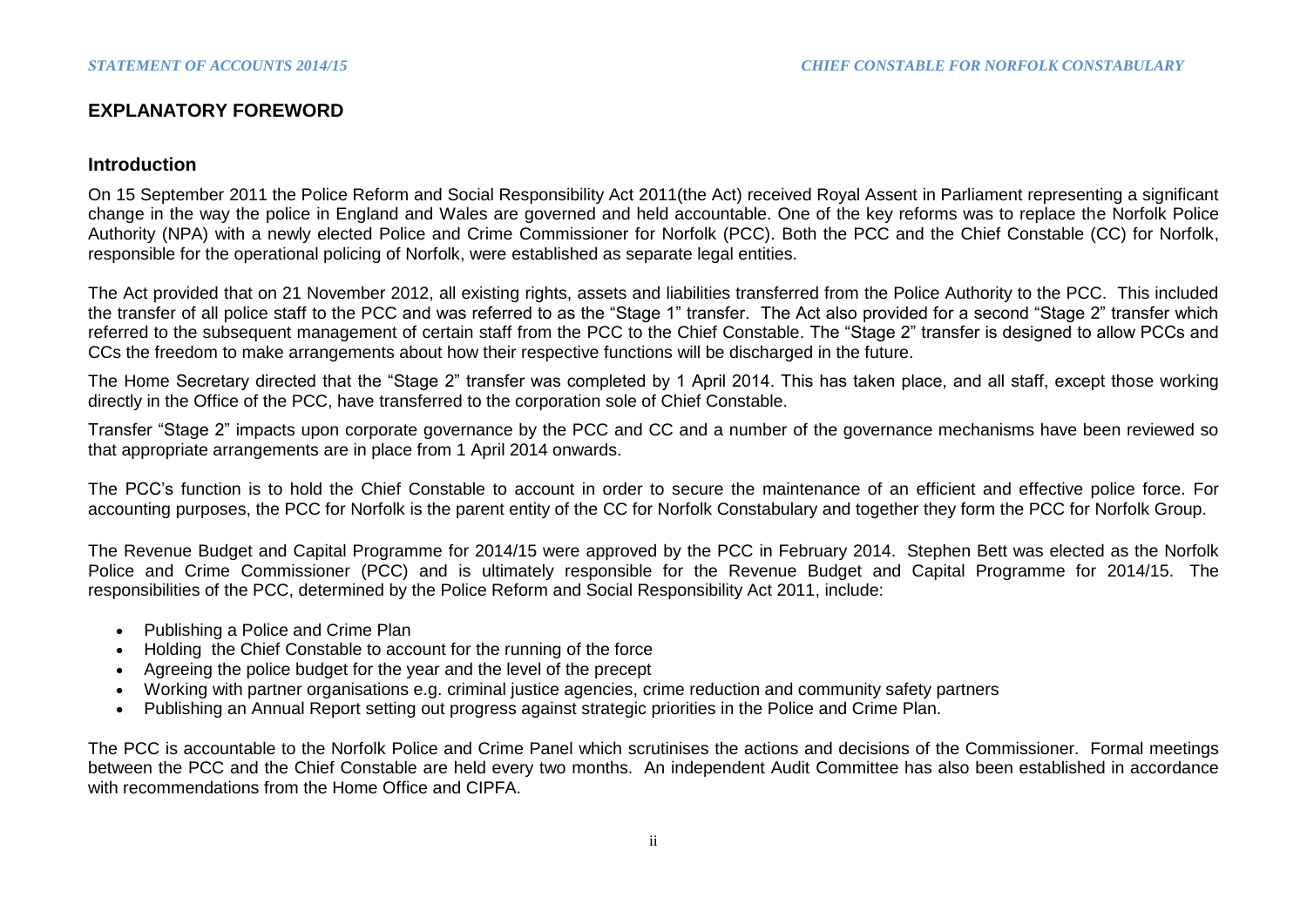All the financial transactions incurred during 2014/15 for the policing of Norfolk have been recognised and recorded within the PCC Group Statement of Accounts, which sets out the overall financial position for the year ending 31 March 2015.

The foreword provides an overview of the new accounting arrangements and outlines the financial performance during 2014/15.

The Statement of Accounts for the CC for the 2014/15 financial year are set out on the following pages. Information on the accounts is presented as simply and clearly as possible. However, due to the technical nature of the accounts, an explanation of the use of accounting terms is provided at the end of this document.

#### **Impact on the Financial Statements of the PCC and Chief Constable**

The International Accounting Standards Board framework states that assets, liabilities and reserves should be recognised when it is probable that any 'future' economic benefits associated with the item will flow to, or from the entity. At the outset the PCC took responsibility for the finances of the whole Group and controls the assets, liabilities and reserves, which were transferred from the previous Police Authority. With the exception of the liabilities for employment and post-employment benefits, referred to earlier, this position has not changed and would suggest that these balances should be shown on the PCC's Balance Sheet.

The Scheme of Governance and Consent sets out the roles and responsibilities of the Police and Crime Commissioner and the Chief Constable, and also includes the Financial Regulations and Contract Standing Orders. As per these governance documents, all contracts and bank accounts are in the name of the PCC. No consent has been granted to the CC to open bank accounts or hold cash or associated working capital assets or liabilities. This means that all cash, assets and liabilities in relation to working capital are the responsibility of the PCC, with all the control and risk also residing with the PCC. To this end, all working capital is shown in the accounts of the PCC and the Group.

The PCC receives all income and makes all payments from the Police Fund for the Group and has responsibility for entering into contracts and establishing the contractual framework under which the Chief Constable's staff operates. The PCC has not set up a separate bank account for the Chief Constable, which reflects the fact that all income is paid to the PCC. The PCC has not made arrangements for the carry forward of balances or for the Chief Constable to hold cash backed reserves.

Therefore, the Chief Constable fulfils his statutory responsibilities for delivering an efficient and effective police force within an annual budget, which is set by the PCC. The Chief Constable ultimately has a statutory responsibility for maintaining the Queen's peace and to do this has direction and control over the force's police officers and employs police community support officers (PCSOs) and police staff. It is recognised that in exercising day-to-day direction and control the Chief Constable will undertake activities, incur expenditure and generate income to allow the police force to operate effectively. It is appropriate that a distinction is made between the financial impact of this day-today direction and control of the force and the overarching strategic control exercised by the PCC.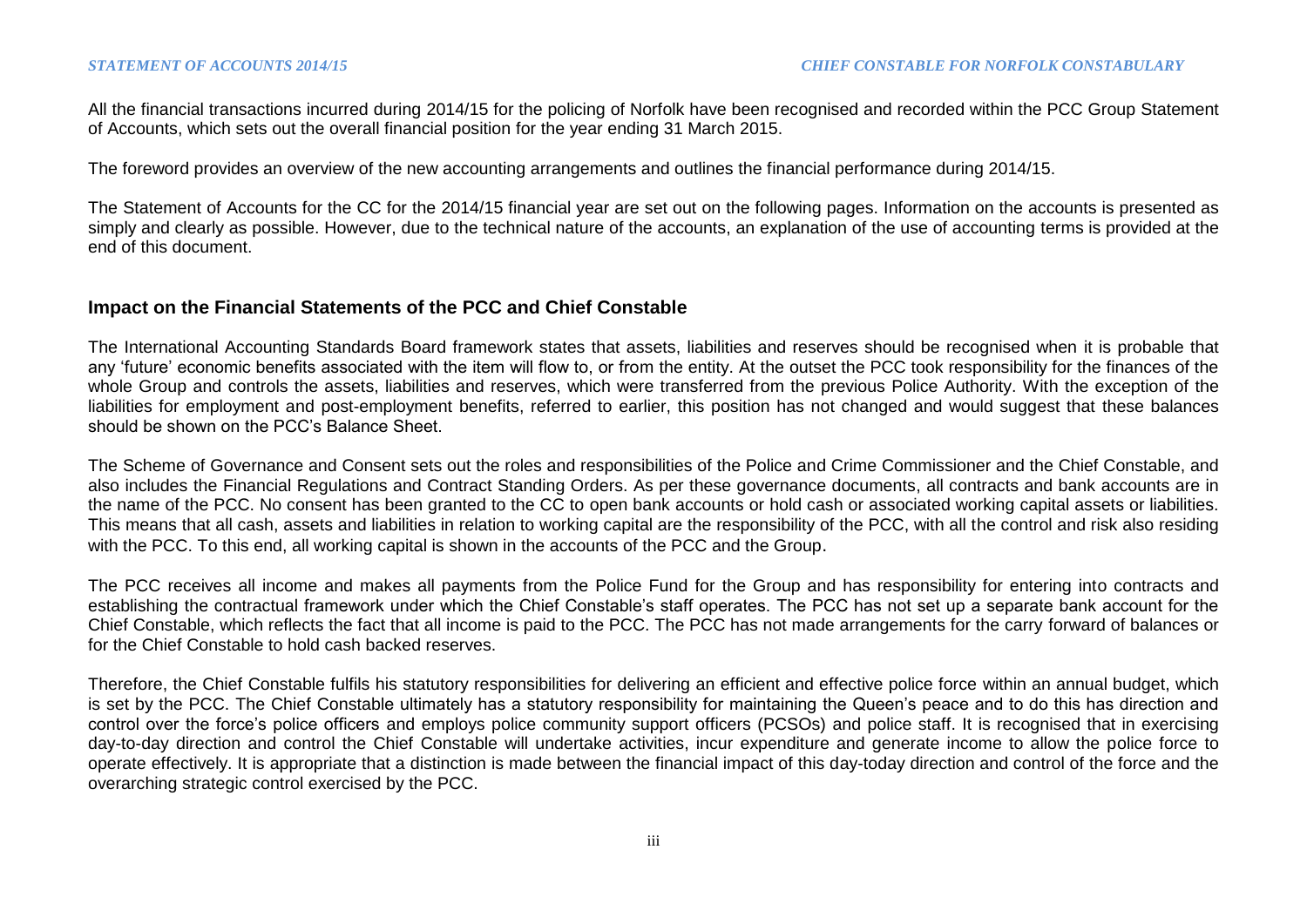Therefore it is felt that the expenditure and income associated with day-to-day direction and control and the PCC's funding to support the Chief Constable is best shown in the Chief Constable's Accounts, with the main sources of funding (i.e. central government grants and Council Tax) and the vast majority of balances being shown in the PCC's Accounts.

In particular, it should be noted that it has been decided to recognise transactions in the Chief Constable's Comprehensive Income and Expenditure Statement (CIES) in respect of operational policing, police officer and staff costs, and associated operational income, and transfer liabilities to the Chief Constable's Balance Sheet for employment and post-employment benefits in accordance with International Accounting Standard 19 (IAS19).

The rationale behind transferring the liability for employment benefits is that IAS19 states that the employment liabilities should follow employment costs. Because employment costs are shown in the Chief Constable's CIES, on the grounds that the Chief Constable is exercising day-to-day direction and control over police officers and employs police staff, it follows that the employment liabilities are therefore shown in the Chief Constable's Balance Sheet.

#### **The Main Accounting Statements**

The accounts are set out in accordance with the Accounting Code of Practice on Local Authority Accounting in the United Kingdom (the Code) which defines proper accounting practices for local authorities.

The accounts also reflect the following frameworks and regulations:

- The Police Reform and Social Responsibility Act 2011 (the Act)
- Financial Regulations for the PCC and CC
- The scheme of governance (setting out delegations/designations) from the PCC to the Chief Constable.

The Accounts of the Chief Constable for Norfolk for 2014/15, which will be the basis for the Audit Opinion, are set out on Pages ii to 50 and consist of;

**Explanatory Forward**

This provides an overview of the accounting arrangements 2014/15.

**Financial Review**

This outlines the revenue spending in 2014/15, major changes to the Accounts from 2013/14 and future prospects for the CC.

**Audit Opinion** 

The statutory opinion for the Statement of Accounts.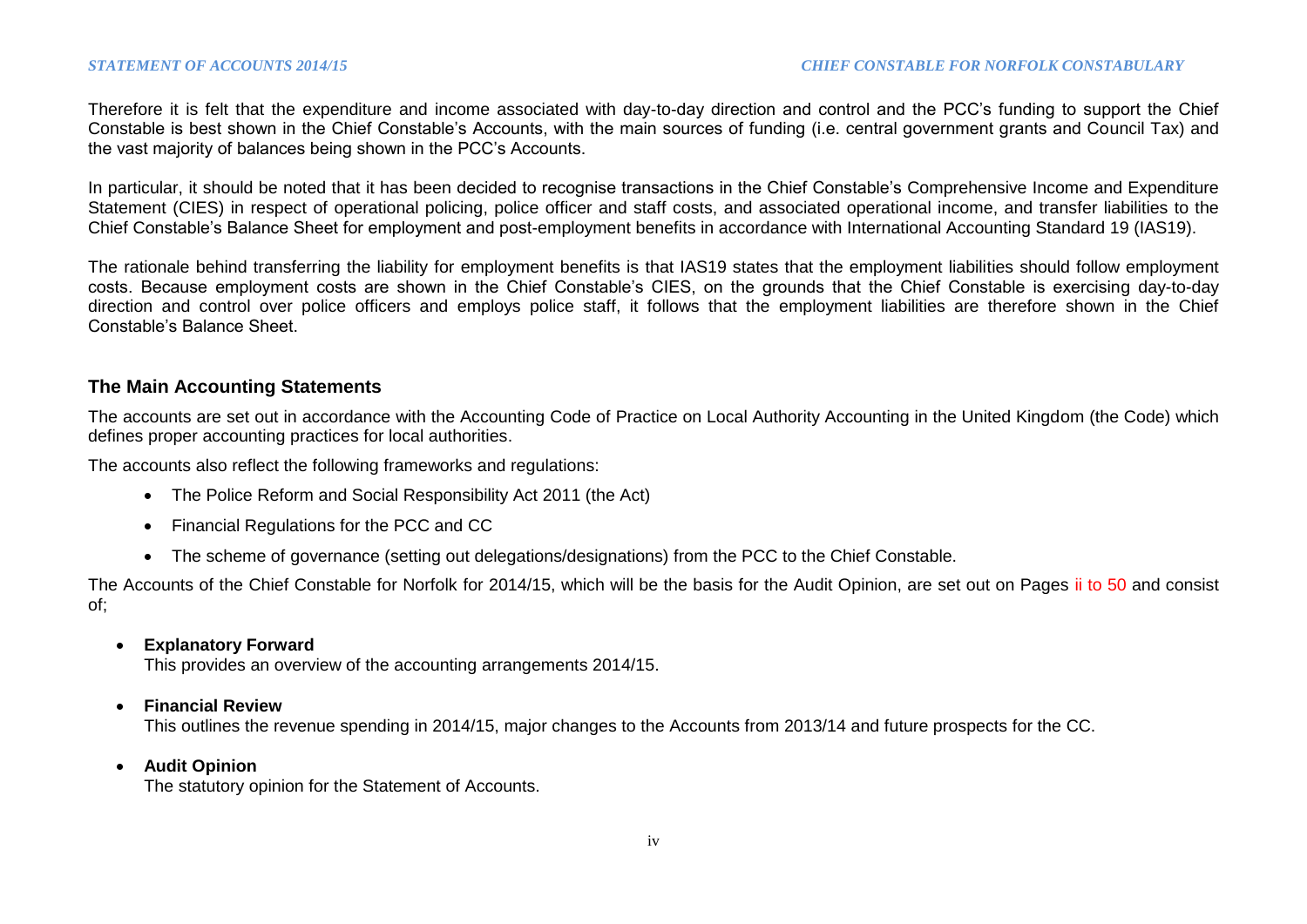#### **Statement of Responsibilities**

This includes the financial responsibilities of the CC and the Chief Finance Officer (CFO) to the CC.

The Accounting Statements consist of:

#### **Movement in Reserves Statement**

This shows the movement in the year between the General Fund and the Unusable Reserves. The 'Surplus (or deficit) on the provision of services' line shows the true economic cost of providing services, more details of which are shown in the Comprehensive Income and Expenditure Statement.

#### **The Comprehensive Income and Expenditure Statement**

This statement recognises the financial resources belonging to the PCC consumed at the request of the CC in exercising day to day direction and control of the police force for the financial year, as opposed to the overall cost of policing as shown in the PCC and Group Accounts. The CC's Comprehensive Income and Expenditure Statement has been prepared using the principles set out in the Code of the Cost of Services level and using headings from CIPFA Service Reporting Code of Practice (SerCOP), which describes the areas of policing undertaken during 2014/15.

#### **The Balance Sheet**

This shows the value as at the Balance Sheet date of the assets and liabilities recognised by the CC. The net assets (assets less liabilities) are matched by the Unusable Reserves held by the CC which includes reserves that hold timing differences shown in the Movements in Reserves Statement line 'Adjustment between accounting basis and funding basis under regulations'.

#### **The Cash Flow Statement**

This shows the changes in cash and cash equivalents during the reporting period. The statement shows how the CC generates and uses cash and cash equivalents by classifying cash flows as operating, investing and financing activities. However, during 2014/15 all cash is held by the PCC for Norfolk so the cash flow statement for the CC shows the net deficit on the provision of services as non-cash movements.

#### **Notes to the Accounts (including Statement of Accounting Policies)**

The notes that support the core financial statements and the policies adopted in compiling the Accounts. The accounting policies explain the main principles used in producing the figures in the accounts. Many of the accounting policies are specified by the Code and this ensures that the accounts across the country are prepared on a consistent and comparable basis.

## **Police Pension Fund Supplementary Statement**

This statement provides information on payments made and sources of income for the two pension schemes operated for Police Officers.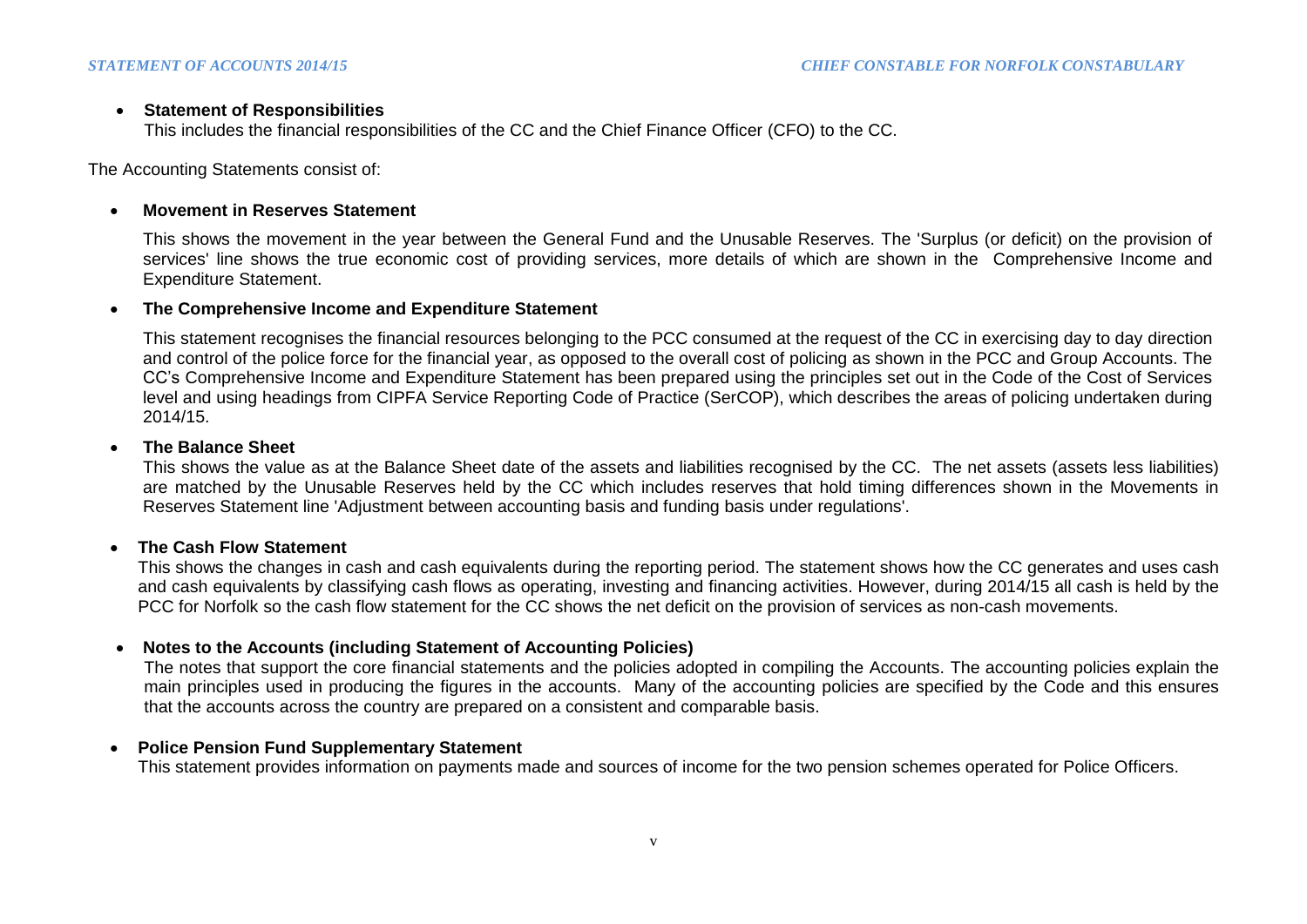# **FINANCIAL REVIEW**

# **Revenue Budget and Spending**

The total 2014/15 Revenue Budget allocated to the CC for operational policing and support functions was £147.731 million; actual expenditure amounted to £145.797 million. The £1.934 million underspend was transferred to the PCC's earmarked reserves. The breakdown of expenditure is detailed below:

|                                                                            | <b>Final Revised</b><br><b>Budget</b><br>£000 | Outturn<br>£000                    |
|----------------------------------------------------------------------------|-----------------------------------------------|------------------------------------|
| Joint Collaborative Units<br>Command & Support<br>Departments<br>Corporate | 53,389<br>79,468<br>7,173<br>7,701            | 52,451<br>78,344<br>7,703<br>7,299 |
| Net Expenditure on Police Services<br>Net Underspend                       | 147,731                                       | 145,797<br>1,934                   |
|                                                                            | 147,731                                       | 147,731                            |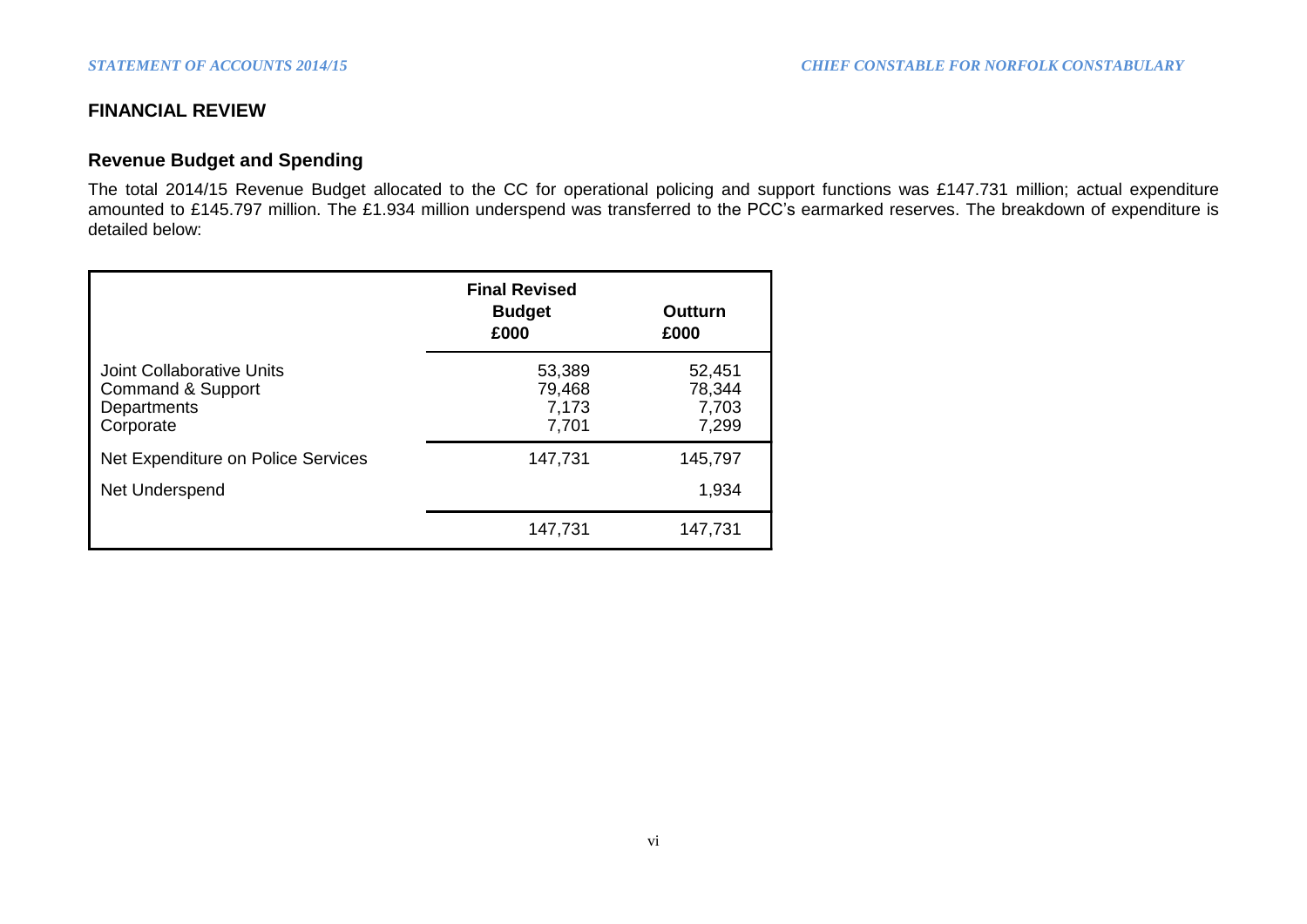Actual income and expenditure for 2014/15, summarised by the principal Service Departments recorded in the budget reports for each year, are shown in the table below;

| Income and Expenditure 2014/15         | <b>Joint</b><br>Collaborative<br><b>Units</b> | <b>Commands</b><br>& Support | <b>Departments</b> | Corporate | <b>Total</b> |
|----------------------------------------|-----------------------------------------------|------------------------------|--------------------|-----------|--------------|
|                                        | £000                                          | £000                         | £000               | £000      | £000         |
| Fees, charges and other service income | (845)                                         | (3,641)                      | (960)              | (1,887)   | (7, 333)     |
| Government grants                      | (109)                                         | (987)                        | (558)              | (10, 161) | (11, 815)    |
| Other grants & contributions           | (29)                                          | (293)                        | (15)               |           | (337)        |
| <b>Total Income</b>                    | (983)                                         | (4,921)                      | (1, 533)           | (12,048)  | (19, 485)    |
| Employee expenses                      | 41,747                                        | 78,185                       | 2,485              | 5,621     | 128,038      |
| Other service expenses                 | 11,687                                        | 5,080                        | 6,751              | 13,726    | 37,244       |
| <b>Total Expenditure</b>               | 53,434                                        | 83,265                       | 9,236              | 19,347    | 165,282      |
| <b>Net Expenditure</b>                 | 52,451                                        | 78,344                       | 7,703              | 7,299     | 145,797      |

The difference between the Cost of Policing within the Comprehensive Income and Expenditure Statement of £154.055m and the outturn figure of £145.797m is a credit of £8.258m which is made up of the following transactions;

|                                                                                                                         | £000     |
|-------------------------------------------------------------------------------------------------------------------------|----------|
| PCC/CC movements between outturn and CIES                                                                               | 4,979    |
| <b>Financing and Investment Income &amp; Expenditure</b><br>Pension Interest Cost and Expected Return on Pension Assets | 57,121   |
| (Surplus) or Deficit on the Provision of Services<br>Movement on the General Fund Balance                               | (70,358) |
| <b>Total Difference</b>                                                                                                 | (8.258)  |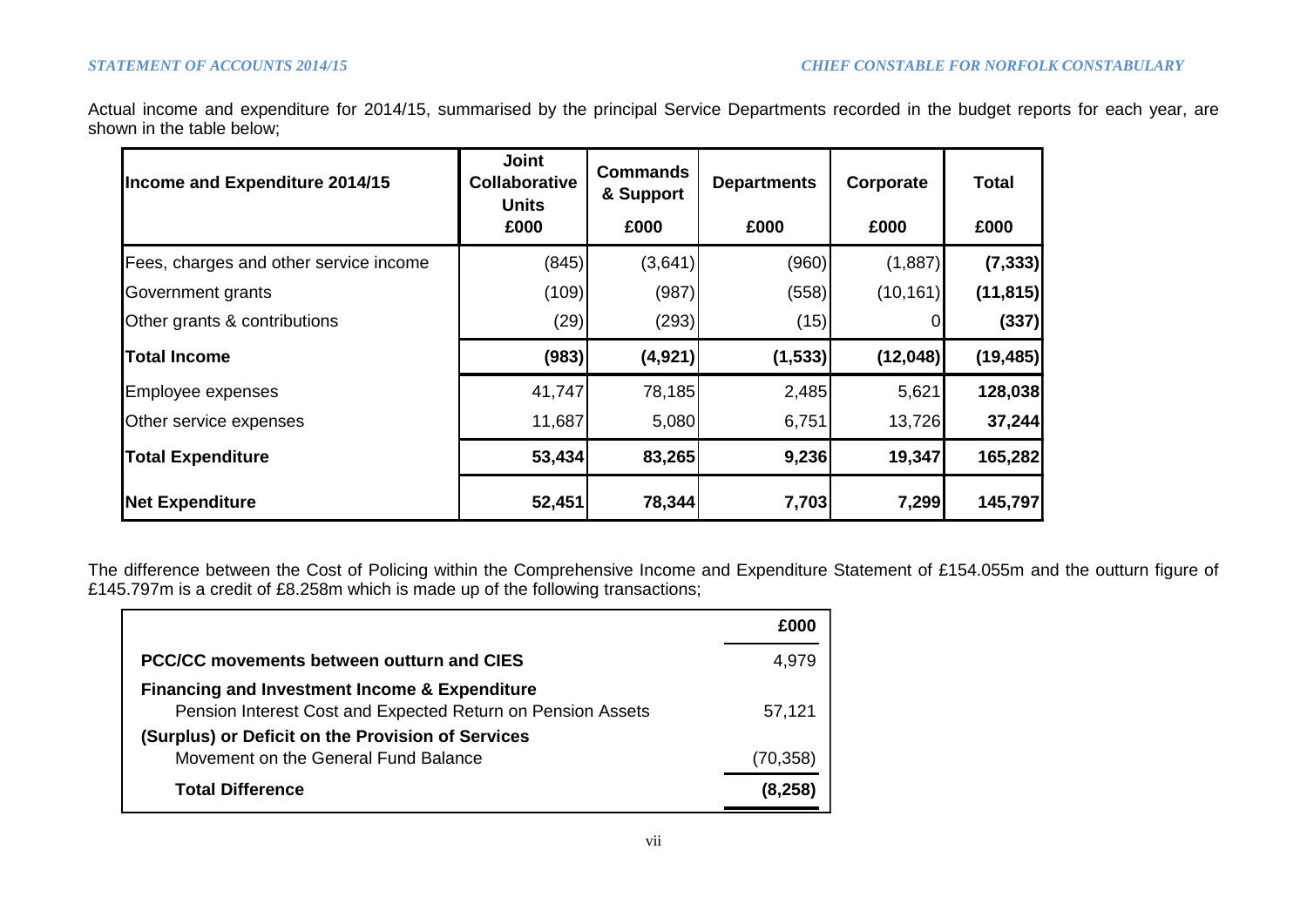## **Reserves**

The reserves as at 31st March 2015 comprise of unusable Reserves of £0.480m and a Pension Reserve liability of £1,521.524m. These are shown in the balance sheet on page 5, in the movement in reserves statement on pages 1 and 2 and the related note 10 on pages 19 to 21.

# **Accounting Policies**

The annual financial statements of government departments and other public sector bodies are prepared using International Financial Reporting Standards (IFRS), adapted as necessary for the public sector, in order to bring benefits of consistency and comparability between financial reports in the global economy, and to follow private sector best practice.

The CC has prepared the financial statements for 2014/15 in accordance with IFRS.

The CC's accounting policies are fully explained on pages 8 to 14.

# **Pensions Deficit**

The accounts reflect the underlying commitment that the CC has to pay future retirement benefits for employees, as required by IAS19. As a result, the estimated pension liability, measured on an actuarial basis, is included in the Balance Sheet, effectively reducing the stated Net Worth of the CC by £1,521.524m.

There is a neutral impact on the Comprehensive Income and Expenditure Statement reported for the year as the effect of IAS19 is reversed through the use of a pension reserve. Further information on this is included in the Accounting Policies and the notes to the Comprehensive Income and Expenditure Statement and Balance Sheet.

# **Financial Commitments**

# PFI

The PCC is committed to making payments under a contract with a consortium for the use of Jubilee House, Operations and Communications Centre at Wymondham until 2037. The actual level of payments is dependent on availability of the site and the provision and delivery of services within. The contract, which is for a period of 35 years starting from 2001, has an option to purchase the property at open market value, or to negotiate with the PFI provider to extend the contract for up to a further 2 periods of 15 years, or of terminating the contract.

Six Police Investigation Centres (PICs) were opened during 2011. The contract is under a PFI arrangement for which Norfolk and Suffolk PCCs are committed to making payments under a 30 year contract with a consortium for their use. The actual level of payments is dependent on availability of the site and provision and delivery of services within. At the end of this term the properties revert to the 2 PCCs. Norfolk and Suffolk have agreed to pay for these services on an agreed percentage in accordance with the total number of cells within the 6 properties located in the 2 Counties - this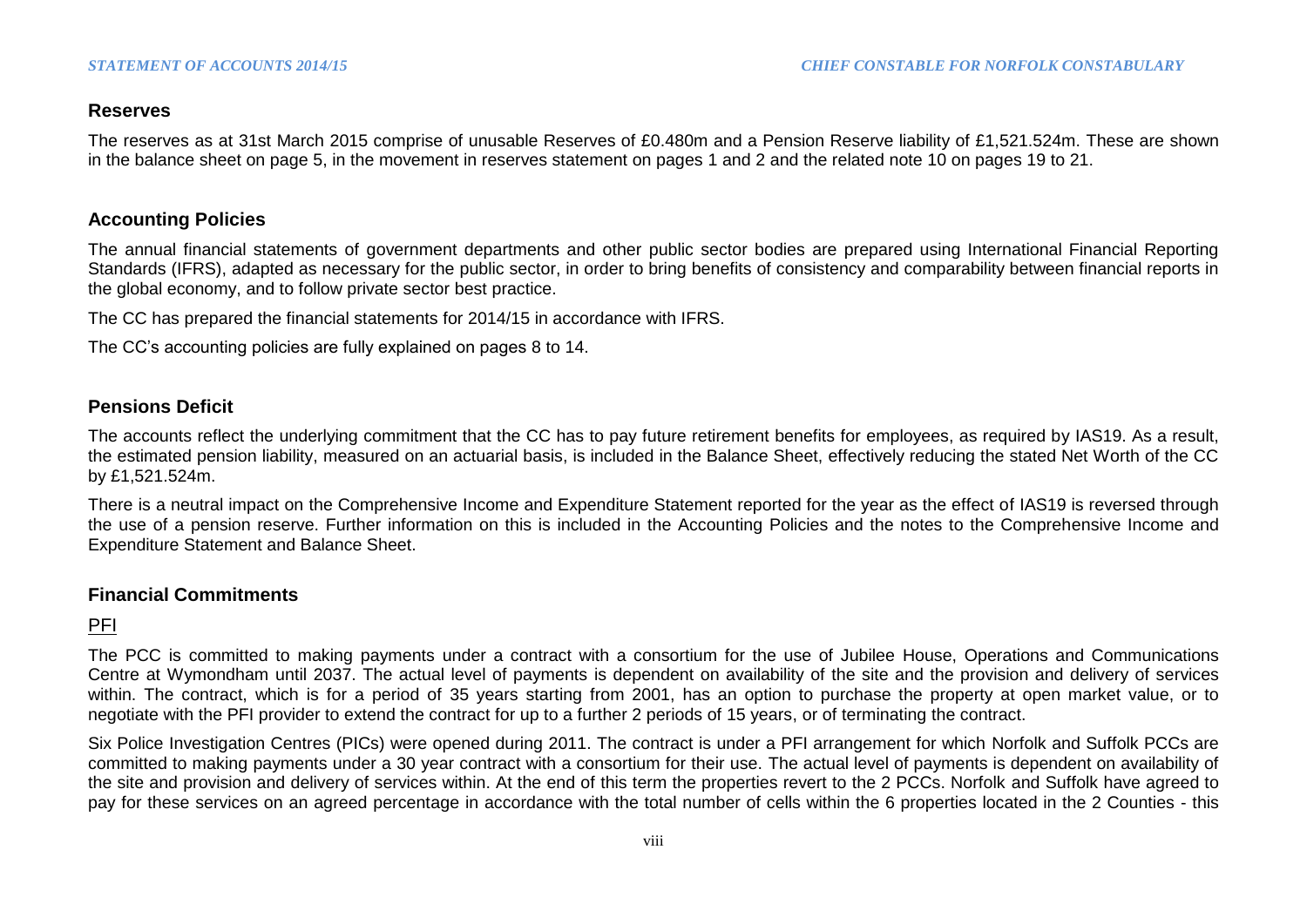being Norfolk 58.2% and Suffolk 41.8%. There is also an arrangement with Cambridgeshire Constabulary by which one third of the running costs of the Kings Lynn PIC are recharged to Cambridgeshire for the use of the cells within.

The services element of these arrangements is recognised in the CC accounts. Further details can be found at note 17 pages 31 to 33.

#### Project Athena

Athena is a collaborated police IT project which will be delivered by Northgate Public Services. Norfolk is one of seven forces in the south east of England who will contribute a total of £32 million to the scheme. The single Athena IT system aims to link investigations, intelligence and information about defendants across all member forces to improve front line policing whilst saving time and money. Norfolk is expected to go live with Athena from October 2015.

# **Major Changes and Future Developments in Service Delivery**

The economic position for the public sector, including the police, remains a challenging one, with austerity measures forecast to continue to reduce government funding to the sector. The Comprehensive Spending Review (CSR) issued in December 2010 (covering the period 2011-12 to 2014-15) levied significant grant reductions on the police (20% in real terms), which was then further compounded in June 2013, by the Spending Review 2013 (SR2013). This review established the broad parameters for 2015-2016 and was then clarified in the settlement from the Home Office as part of the 2015-2016 budgets. As a result, there was a reduction of 5.1% in Police grant funding in 2015-2016.

Given the above information and other financial assumptions, for example on inflation and precept setting, the Medium Term Financial Plan (MTFP) covering the five financial years 2015-2016 to 2019-2020 was approved by the PCC. It shows a gross recurring deficit of £26m by 2019-2020, which reduces to approximately £10m following inclusion of the approved savings plans over the MTFP period.

The Constabulary continues to work with the PCC to develop sustainable plans, appropriate use of reserves, and models of operational policing that will contribute to bridge the remaining budget gap.

Opportunities to deliver additional savings through continued work with collaborative partners including Suffolk Constabulary and other forces in the eastern region, as well as other local partners, are being considered.

Following the recent General Election, the majority Conservative Government has launched the Spending Review 2015 and intends for the budget to return to surplus by 2019/20. Unprotected departments have been asked to model real terms reductions of 25% and 40%. This will result in further reductions in government grant funding to the police over and above what has already been planned for. The Home Office has launched a consultation on changes to the national police funding which they propose to implement for 2016/17. If Norfolk is a 'loser' in the new formula allocations this will add further to the financial challenge in the medium term.

The MTFP approved in February 2015 will be updated periodically to reflect the financial implications arising from, for example, the Spending Review in autumn 2015, and will form the basis for discussion on the steps necessary to maintain financial stability.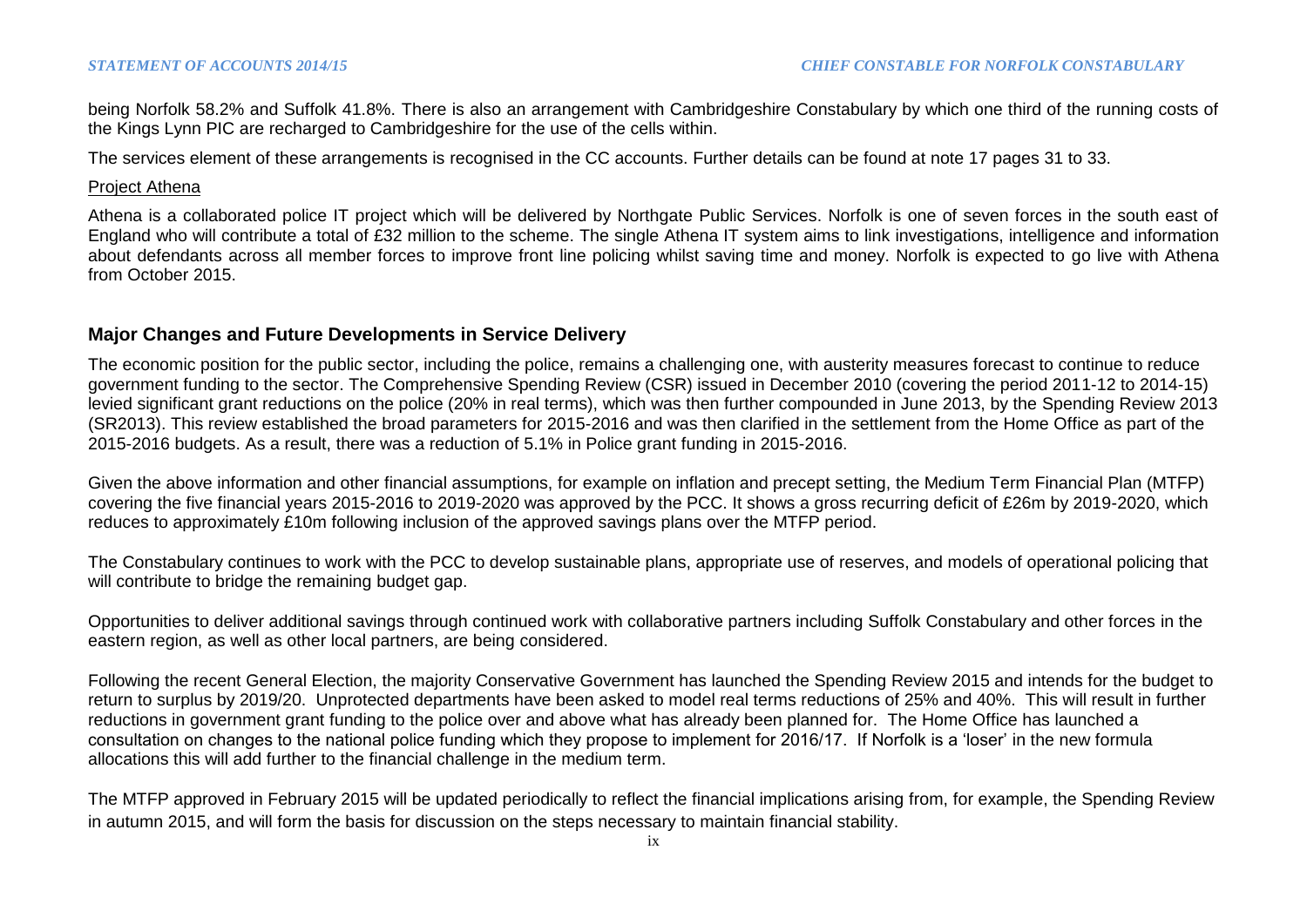## **Annual Governance Statement**

The Accounts and Audit Regulations 2011 require that the Annual Governance Statement (AGS) accompanies the Statement of Accounts. The AGS can be found on the CC's website at [www.norfolk.police.uk.](http://www.norfolk.police.uk/)

# **Value for Money (VFM)**

The PCC and CC have a responsibility to put in place proper arrangements to secure VFM in the use of resources and to ensure proper stewardship and governance, and to regularly review the adequacy and effectiveness of them. Such corporate performance management and financial management arrangements form a key part of the system of internal control. The Group are required to satisfy the following principles which are set out in HM Treasury's Managing Public Money guidance:

- The process for allocating resources against desired outcomes is transparent and based on clear, quantified evidence.
- Risks to performance, improving processes and productivity are assessed. This is used to target improvement activity or develop contingency plans.
- Services and support functions are tested against appropriate benchmarks to identify and tackle excessive costs or weak performance.
- Public demand for services is understood and quantified, and informs deployment of staff.
- Staff are used efficiently. Programmes to minimise waste and increase employee engagement are in place to support this (most likely through Continuous Improvement).
- End-to-end operational processes are focused on delivering for the customer, with data used to demonstrate this. Processes are streamlined, non-bureaucratic and efficient.
- Goods and services are procured and supply contracts are then managed in a way that maximises value, including through taking advantage of central or collaborative procurement where appropriate.
- Data is fit for intended purpose and is used and published routinely, providing clear line of sight between consumption of resources, production of outputs, and realisation of outcomes.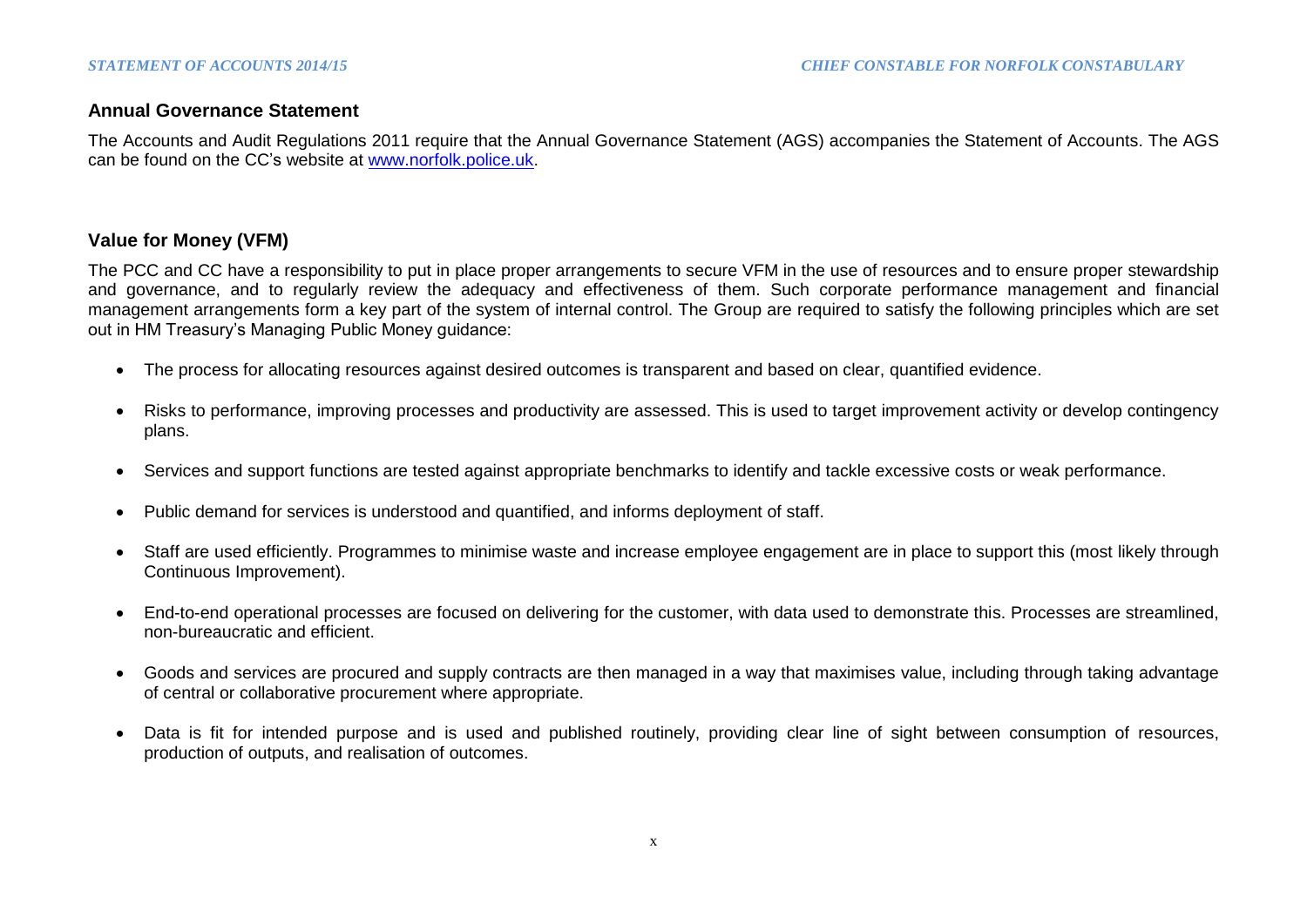# **Further Information**

Interested members of the public have a statutory right to inspect the accounts before the audit is completed. This has been advertised in the local press. The CC complies with the Freedom of Information Act 2005 requirements in responding to queries from the general public.

Further information may be obtained from the Chief Finance Officer, at The Office of the Chief Constable for Norfolk, Building 1, Jubilee House, Falconers Chase, Wymondham, NR18 0WW.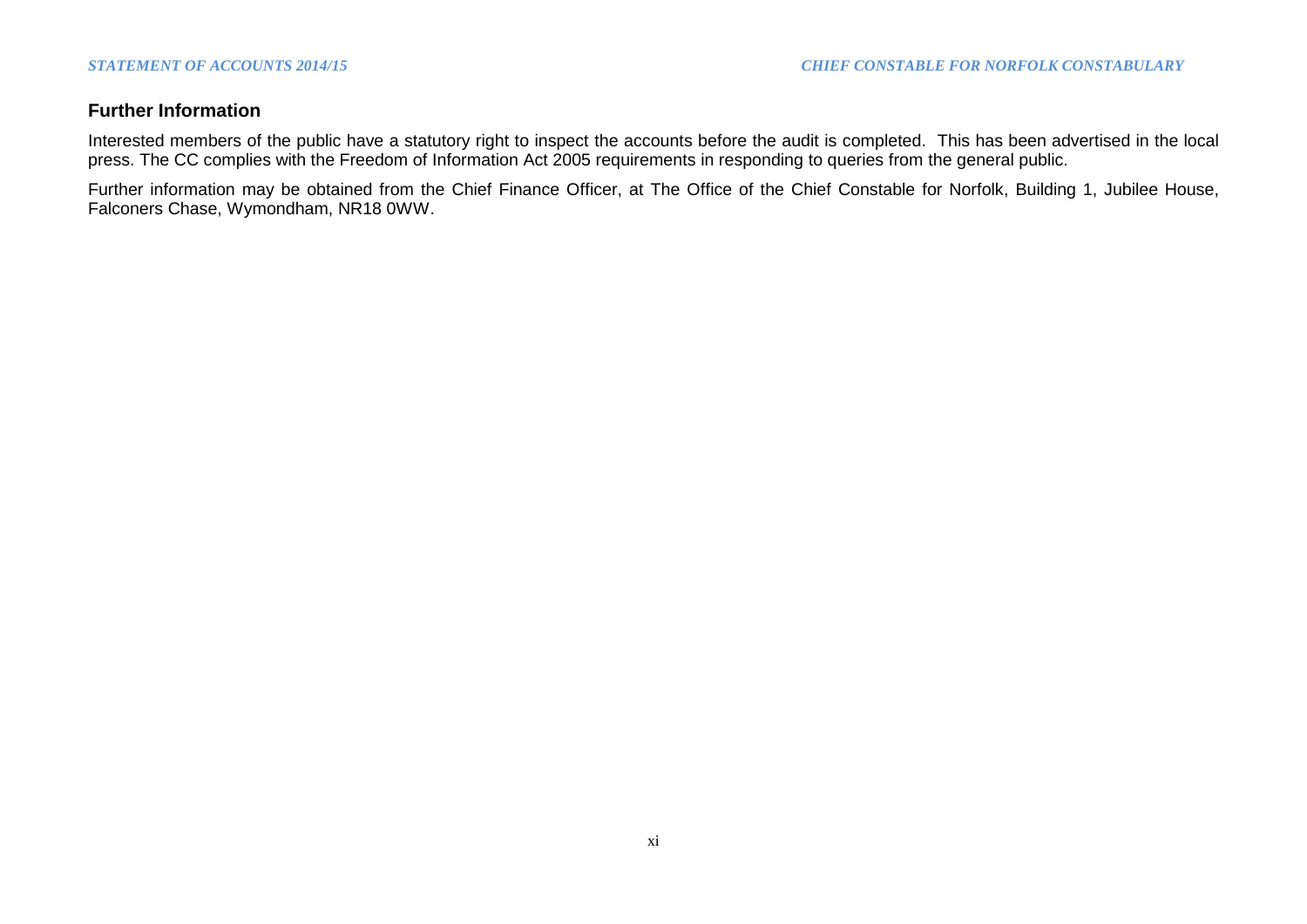# **INDEPENDENT AUDITOR'S REPORT TO THE CHIEF CONSTABLE FOR NORFOLK**

#### **Opinion on the Chief Constable for Norfolk financial statements**

We have audited the financial statements of the Chief Constable of Norfolk for the year ended 31 March 2015 under the Audit Commission Act 1998 as transitionally saved). The financial statements comprise the Chief Constable of Norfolk Movement in Reserves Statement, the Chief Constable of Norfolk Comprehensive Income and Expenditure Statement, the Chief Constable of Norfolk Balance Sheet, the Chief Constable of Norfolk Cash Flow Statement, the related notes 1 to 22 and the Chief Constable for Norfolk Pension Fund Account Statements. The financial reporting framework that has been applied in their preparation is applicable law and the CIPFA/LASAAC Code of Practice on Local Authority Accounting in the United Kingdom 2014/15.

This report is made solely to the Chief Constable of Norfolk in accordance with Part II of the Audit Commission Act 1998 and for no other purpose, as set out in paragraph 48 of the Statement of Responsibilities of Auditors and Audited Bodies published by the Audit Commission in March 2010. To the fullest extent permitted by law, we do not accept or assume responsibility to anyone other than the Chief Constable of Norfolk, for our audit work, for this report, or for the opinions we have formed.

#### **Respective responsibilities of the Chief Finance Officer and auditor**

As explained more fully in the Statement of Responsibilities for the Statement of Accounts set out on page xv, the Chief Finance Officer is responsible for the preparation of the Statement of Accounts, which includes the financial statements, in accordance with proper practices as set out in the CIPFA/LASAAC Code of Practice on Local Authority Accounting in the United Kingdom 2014/15, and for being satisfied that they give a true and fair view. Our responsibility is to audit and express an opinion on the financial statements in accordance with applicable law and International Standards on Auditing (UK and Ireland). Those standards require us to comply with the Auditing Practices Board's Ethical Standards for Auditors.

#### **Scope of the audit of the financial statements**

An audit involves obtaining evidence about the amounts and disclosures in the financial statements sufficient to give reasonable assurance that the financial statements are free from material misstatement, whether caused by fraud or error. This includes an assessment of: whether the accounting policies are appropriate to the Chief Constable of Norfolk circumstances and have been consistently applied and adequately disclosed; the reasonableness of significant accounting estimates made by the Chief Finance Officer; and the overall presentation of the financial statements. In addition, we read all the financial and non-financial information in the Statement of Accounts 2014/15 to identify material inconsistencies with the audited financial statements and to identify any information that is apparently materially incorrect based on, or materially inconsistent with, the knowledge acquired by us in the course of performing the audit. If we become aware of any apparent material misstatements or inconsistencies we consider the implications for our report.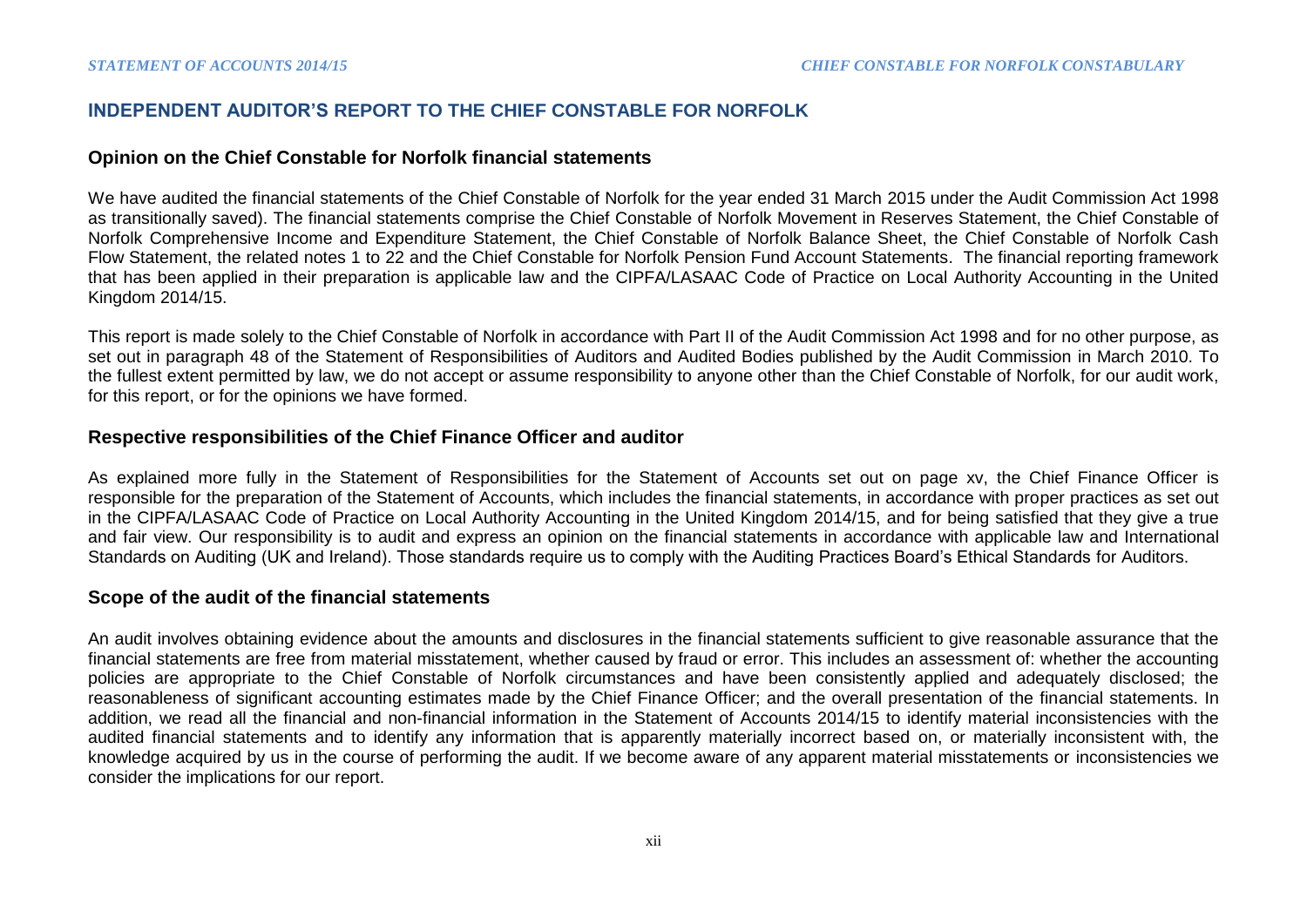# **Opinion on financial statements**

In our opinion the financial statements:

- give a true and fair view of the financial position of the Chief Constable of Norfolk as at 31 March 2015 and of its expenditure and income for the year then ended; and
- have been prepared properly in accordance with the CIPFA/LASAAC Code of Practice on Local Authority Accounting in the United Kingdom 2014/15.

# **Opinion on other matters**

In our opinion, the information given in the Statement of Accounts 2014/15 for the financial year for which the financial statements are prepared is consistent with the financial statements.

# **Matters on which we report by exception**

We report to you if:

- in our opinion the annual governance statement does not comply with 'Delivering Good Governance in Local Government: a Framework' published by CIPFA/SOLACE in June 2007 (updated as at December 2012);
- we issue a report in the public interest under section 8 of the Audit Commission Act 1998;
- we designate under section 11 of the Audit Commission Act 1998 any recommendation as one that requires the Chief Constable to consider it at a public meeting and to decide what action to take in response; or
- we exercise any other special powers of the auditor under the Audit Commission Act 1998.

We have nothing to report in these respects.

# **Conclusion on the Chief Constable's arrangements for securing economy, efficiency and effectiveness in the use of resources**

#### *Respective responsibilities of the Chief Constable and the auditor*

The Chief Constable is responsible for putting in place proper arrangements to secure economy, efficiency and effectiveness in its use of resources, to ensure proper stewardship and governance, and to review regularly the adequacy and effectiveness of these arrangements. We are required under Section 5 of the Audit Commission Act 1998 to satisfy ourselves that the Chief Constable has made proper arrangements for securing economy, efficiency and effectiveness in its use of resources. The Code of Audit Practice issued by the Audit Commission requires us to report to you our conclusion relating to proper arrangements, having regard to relevant criteria specified by the Audit Commission in October 2014. We report if significant matters have come to our attention which prevent us from concluding that the Chief Constable has put in place proper arrangements for securing economy, efficiency and effectiveness in its use of resources. We are not required to consider, nor have we considered, whether all aspects of the Chief Constable's arrangements for securing economy, efficiency and effectiveness in its use of resources are operating effectively.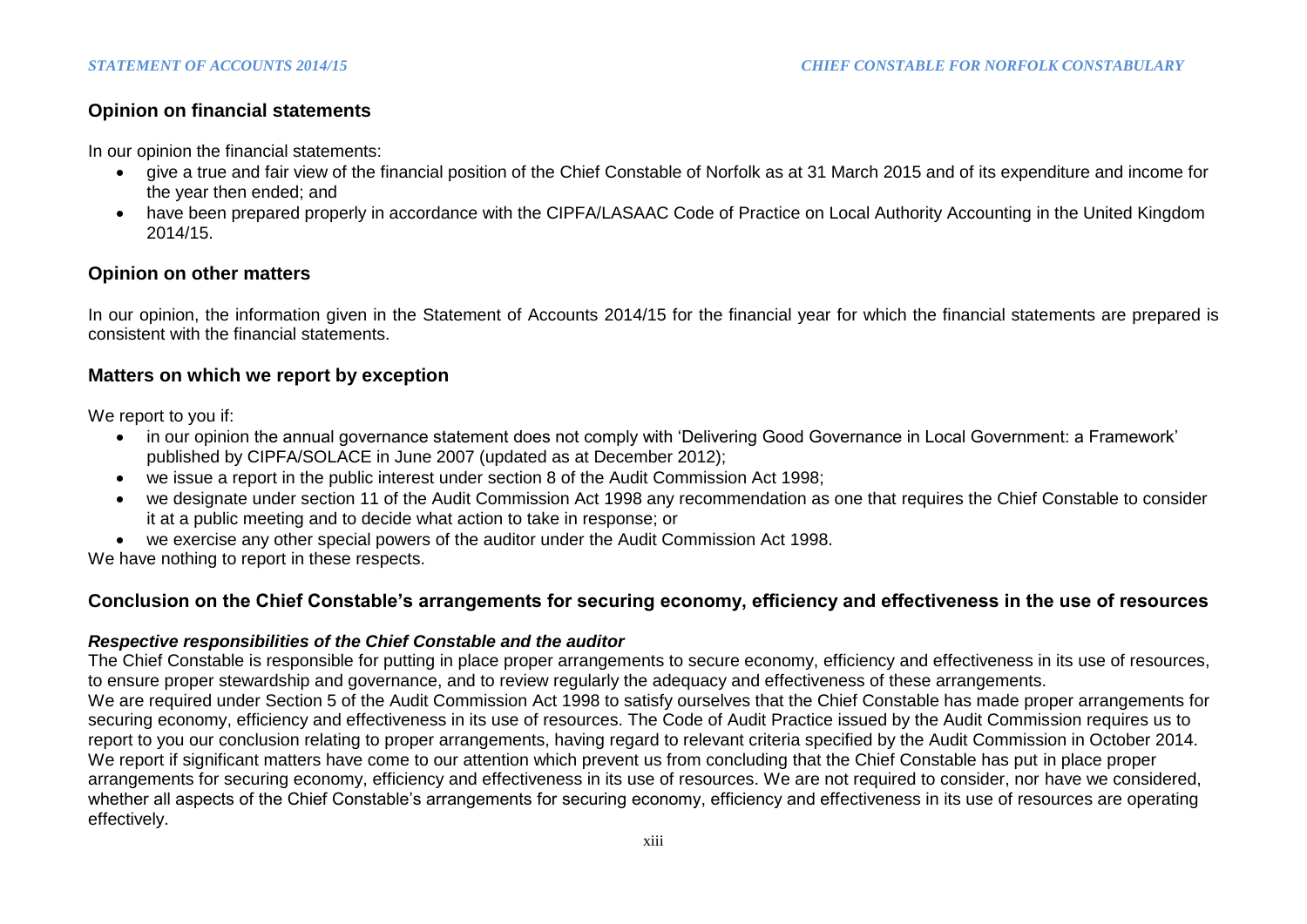#### *Scope of the review of arrangements for securing economy, efficiency and effectiveness in the use of resources*

We have undertaken our audit in accordance with the Code of Audit Practice, having regard to the guidance on the specified criteria, published by the Audit Commission in October 2014, as to whether the Chief Constable has proper arrangements for:

- securing financial resilience; and
- challenging how it secures economy, efficiency and effectiveness.

The Audit Commission has determined these two criteria as those necessary for us to consider under the Code of Audit Practice in satisfying ourselves whether the Chief Constable put in place proper arrangements for securing economy, efficiency and effectiveness in its use of resources for the year ended 31 March 2015.

We planned our work in accordance with the Code of Audit Practice. Based on our risk assessment, we undertook such work as we considered necessary to form a view on whether, in all significant respects, the Chief Constable had put in place proper arrangements to secure economy, efficiency and effectiveness in its use of resources.

#### *Conclusion*

On the basis of our work, having regard to the guidance on the specified criteria published by the Audit Commission in October 2014, we are satisfied that, in all significant respects, *the Chief Constable of Norfolk* put in place proper arrangements to secure economy, efficiency and effectiveness in its use of resources for the year ended 31 March 2015.

#### **Certificate**

We certify that we have completed the audit of the accounts of the Chief Constable of Norfolk in accordance with the requirements of the Audit Commission Act 1998 and the Code of Audit Practice issued by the Audit Commission.

Neil A Harris Audit Director

For and on behalf of Ernst & Young LLP, Appointed Auditor **Luton** 

September 2015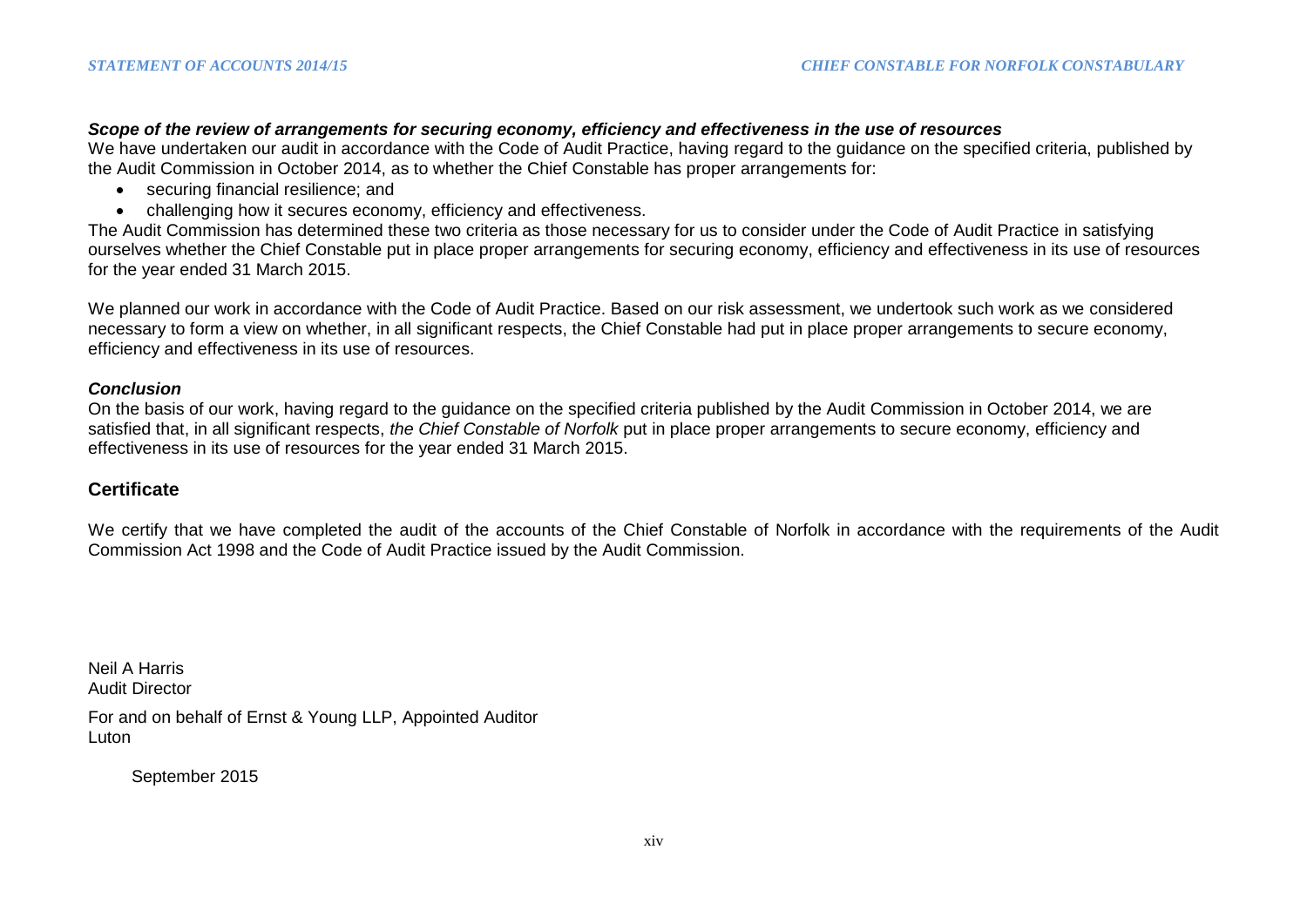# **STATEMENT OF RESPONSIBILITIES**

# **The Chief Constables Responsibilities**

The Chief Constable is required to:

- Make arrangements for the proper administration of his financial affairs and to secure that one of his officers (Chief Finance Officer) has the responsibility for the administration of those affairs;
- Manage their affairs to secure economic, efficient and effective use of resources and safeguard its assets;
- Ensure that there is an adequate annual governance statement;
- Approve the Statement of Accounts and authorise for issue.

I approve the Statement of Accounts

Date: 21<sup>st</sup> September 2015 Signature:

 Simon Bailey Chief Constable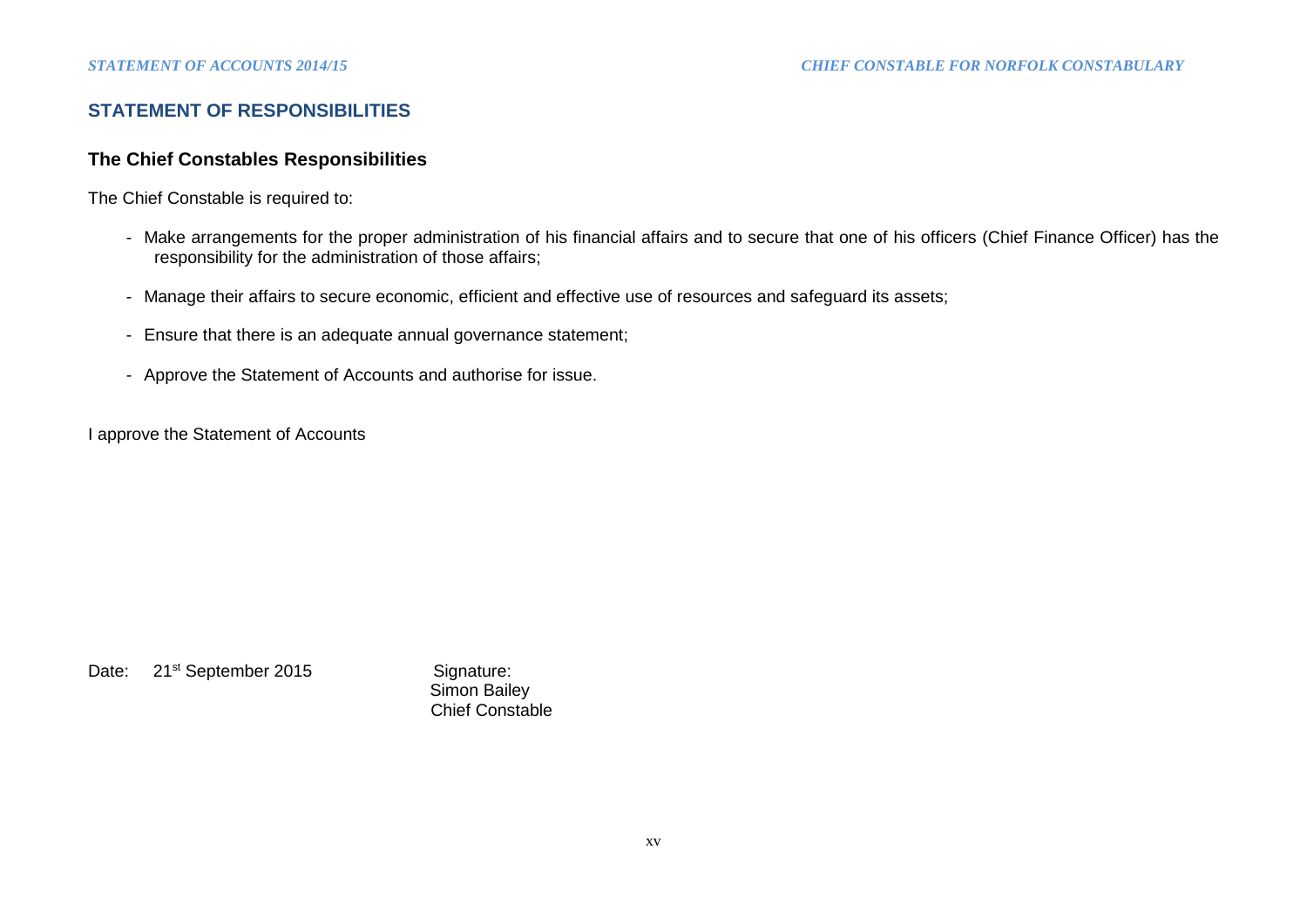# **The Chief Finance Officer's Responsibilities**

The Chief Finance Officer is responsible for the preparation of the Statement of Accounts for the Chief Constable of Norfolk, in accordance with proper practices set out in the CIPFA/LASAAC Code of Practice on Local Authority Accounting in the United Kingdom (the Code).

In preparing this statement of accounts, the Chief Finance Officer has:

- Selected suitable accounting policies and then applied them consistently;
- Made judgements and estimates that were reasonable and prudent;
- Complied with the Code.

The Chief Finance Officer has also:

- Kept proper accounting records, which were up to date;
- Taken reasonable steps for the prevention and detection of fraud and other irregularities.

I certify that the Statement of Accounts present a true and fair view of the financial position of the Chief Constable at the accounting date and of the income and expenditure for the year ended 31 March 2015.

Date: 21<sup>st</sup> September 2015 Signature: John Hummersone CPFA Chief Finance Officer for the Chief Constable for Norfolk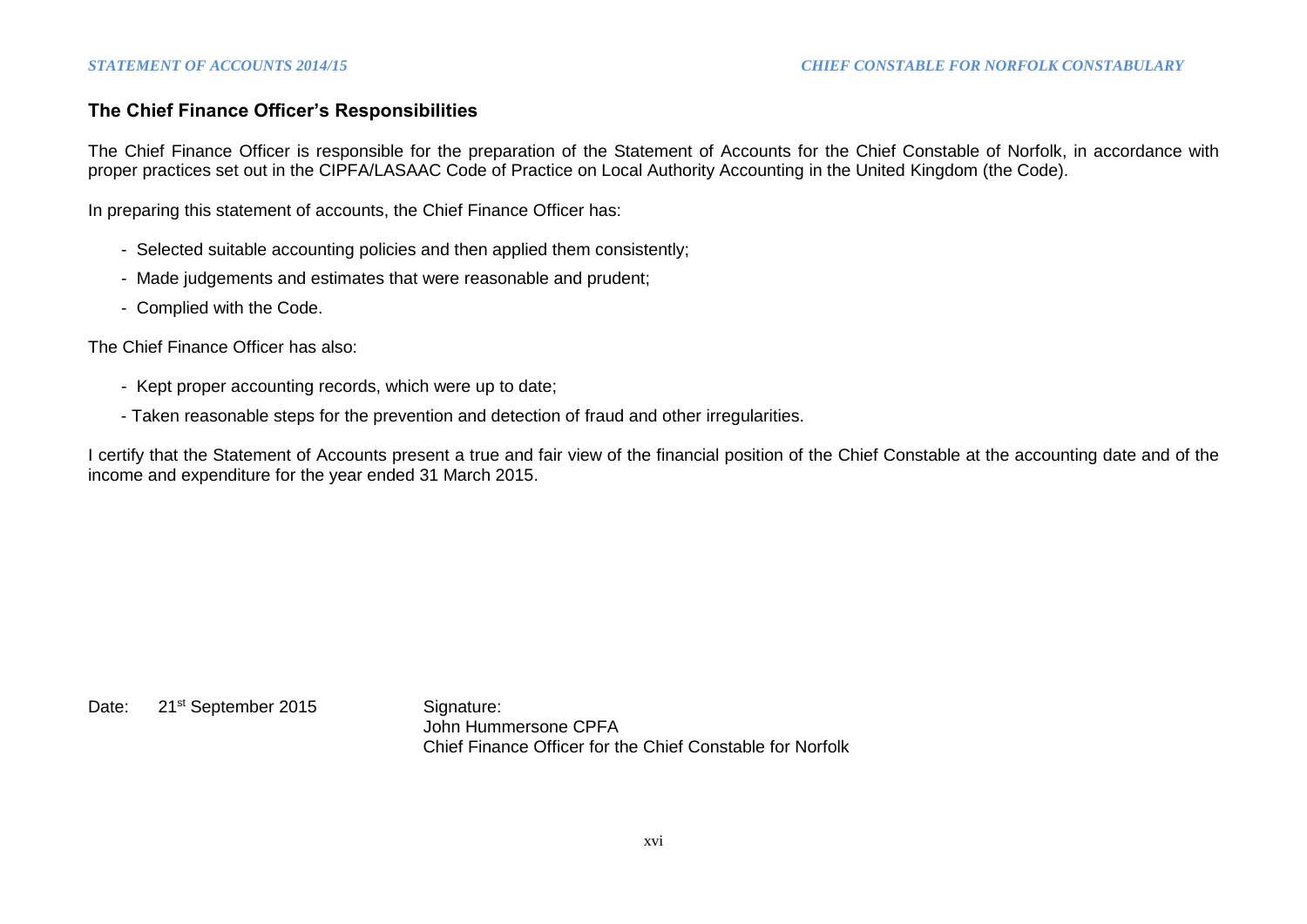# **MOVEMENT IN RESERVES STATEMENT**

The statement shows the movement in the year on the different reserves held, analysed into 'usable reserves' (i.e. those that can be applied to fund expenditure or reduce local taxation) and unusable reserves. The Surplus or (Deficit) on the Provision of Services line shows the true economic cost of providing the services, more details of which are shown in the Comprehensive Income and Expenditure Statement.

|                                                                                                     |                                                  | 2013/14                                      |                                  |
|-----------------------------------------------------------------------------------------------------|--------------------------------------------------|----------------------------------------------|----------------------------------|
|                                                                                                     | General<br><b>Fund</b><br><b>Balance</b><br>£000 | Total<br>Unusable<br><b>Reserves</b><br>£000 | Total<br><b>Reserves</b><br>£000 |
| Balance at 31 March 2013                                                                            | 0                                                |                                              | $(1,332,834)$ $(1,332,834)$      |
| Surplus or (Deficit) on Provision of Services<br>Other Comprehensive Expenditure and Income         | (76, 111)                                        | 0<br>113,066                                 | (76, 111)<br>113,066             |
| <b>Total Comprehensive Expenditure and Income</b><br>Adjustments between accounting basis & funding | (76, 111)                                        | 113,066                                      | 36,955                           |
| basis under regulations                                                                             | 76,111                                           | (76, 111)                                    | o                                |
| Net Increase/Decrease before Transfers to<br><b>Earmarked Reserves</b>                              | 0                                                | 36,955                                       | 36,955                           |
| Transfers to / (from) Reserves                                                                      | 0                                                | 0                                            | O                                |
| Increase / Decrease in Year                                                                         | 0                                                | 36,955                                       | 36,955                           |
| Balance at 31 March 2014                                                                            | 0                                                |                                              | $(1,295,879)$ $(1,295,879)$      |
|                                                                                                     |                                                  |                                              |                                  |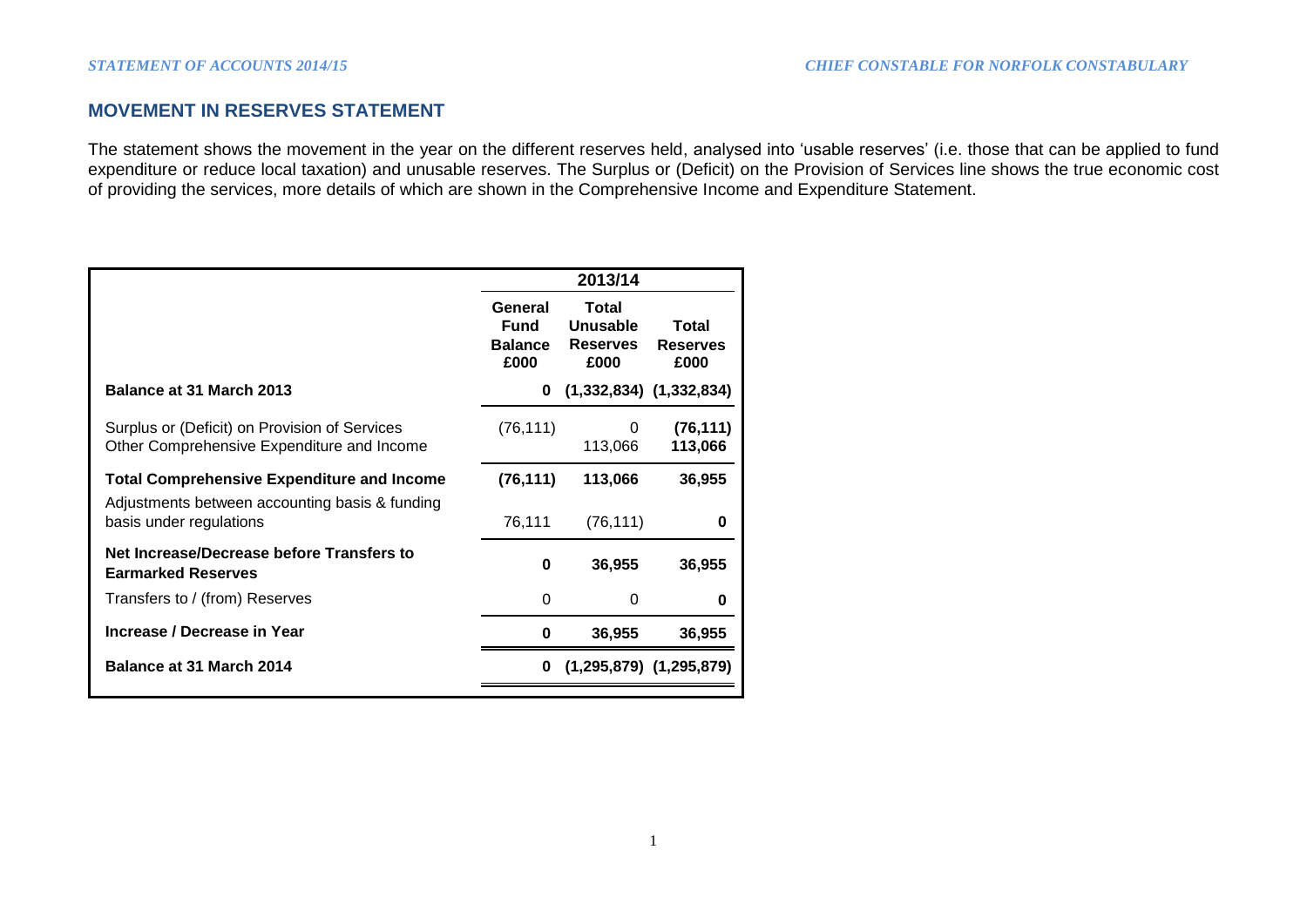|                                                                                             | 2014/15                                          |                                              |                                  |
|---------------------------------------------------------------------------------------------|--------------------------------------------------|----------------------------------------------|----------------------------------|
|                                                                                             | General<br><b>Fund</b><br><b>Balance</b><br>£000 | Total<br>Unusable<br><b>Reserves</b><br>£000 | Total<br><b>Reserves</b><br>£000 |
| Balance at 31 March 2014                                                                    | 0                                                | $(1,295,879)$ $(1,295,879)$                  |                                  |
| Actuarial Pension Opening Balance adjustment                                                |                                                  | (428)                                        | (428)                            |
| Restated Opening Balance as 31 March 2014                                                   | 0                                                |                                              | $(1,296,307)$ $(1,296,307)$      |
| Surplus or (Deficit) on Provision of Services<br>Other Comprehensive Expenditure and Income | (70, 358)                                        | 0<br>(155, 339)                              | (70, 358)<br>(155, 339)          |
| <b>Total Comprehensive Expenditure and Income</b>                                           | (70, 358)                                        | (155, 339)                                   | (225, 697)                       |
| Adjustments between accounting basis & funding<br>basis under regulations                   | 70,358                                           | (70, 358)                                    | 0                                |
| Net Increase/Decrease before Transfers to<br><b>Earmarked Reserves</b>                      | 0                                                | (225, 697)                                   | (225, 697)                       |
| Transfers to / (from) Reserves                                                              | 0                                                | 0                                            | 0                                |
| Increase / Decrease in Year                                                                 | 0                                                | (225, 697)                                   | (225, 697)                       |
| Balance at 31 March 2015                                                                    | 0                                                |                                              | $(1,522,004)$ $(1,522,004)$      |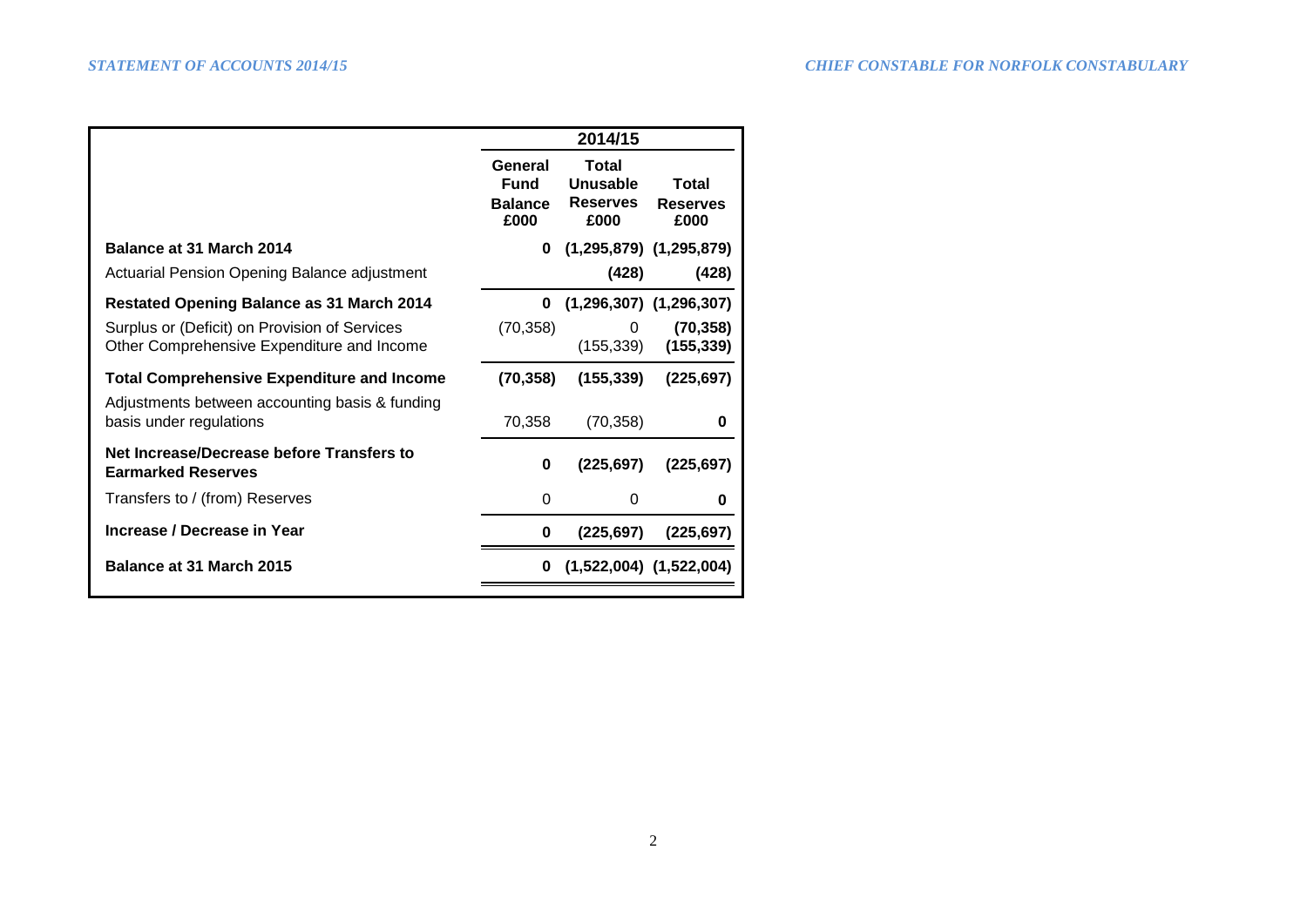# **COMPREHENSIVE INCOME AND EXPENDITURE STATEMENT**

This statement recognises the financial resources belonging to the PCC consumed at the request of the CC in exercising day to day direction and control of the police force for the financial year, presented in accordance with generally accepted accounting practices, rather than the amount to be funded from taxation. The Comprehensive Income and Expenditure Statement include the intra-group transfer to the PCC's Comprehensive Income and Expenditure Statement.

| <b>Comprehensive Income and</b>  | <b>Current Year</b><br>Year ending 31 March 2015 | <b>Previous Year</b><br>Year ending 31 March 2014 |                                       |                                            |                                       |                                          |
|----------------------------------|--------------------------------------------------|---------------------------------------------------|---------------------------------------|--------------------------------------------|---------------------------------------|------------------------------------------|
| <b>Expenditure Account</b>       | <b>Gross</b><br><b>Expenditure</b><br>0          | <b>Gross</b><br><b>Income</b><br>0                | <b>Net</b><br><b>Expenditure</b><br>0 | <b>Gross</b><br><b>Expenditure</b><br>£000 | <b>Gross</b><br><b>Income</b><br>£000 | <b>Net</b><br><b>Expenditure</b><br>£000 |
| Local Policing                   | 74,558                                           | (908)                                             | 73,650                                | 78,213                                     | (1,063)                               | 77,150                                   |
| Dealing with the Public          | 11,761                                           | (217)                                             | 11,544                                | 11,749                                     | (128)                                 | 11,621                                   |
| Criminal Justice Arrangements    | 16,848                                           | (1, 472)                                          | 15,376                                | 17,602                                     | (1,261)                               | 16,341                                   |
| Road Policing                    | 10,211                                           | (2,761)                                           | 7,450                                 | 10,637                                     | (1,897)                               | 8,740                                    |
| <b>Special Operations</b>        | 4,879                                            | (1,246)                                           | 3,633                                 | 4,925                                      | (437)                                 | 4,488                                    |
| Intelligence                     | 5,676                                            | (89)                                              | 5,587                                 | 6,085                                      | (70)                                  | 6,015                                    |
| Special Investigations           | 32,706                                           | (929)                                             | 31,777                                | 32,471                                     | (574)                                 | 31,897                                   |
| <b>Investigative Support</b>     | 3,507                                            | (26)                                              | 3,481                                 | 3,800                                      | (20)                                  | 3,780                                    |
| National Policing                | 5,975                                            | (4,671)                                           | 1,304                                 | 3,914                                      | (3,845)                               | 69                                       |
| Corporate and Democratic Core    | 252                                              |                                                   | 253                                   | 268                                        |                                       | 269                                      |
| <b>Cost of Policing Services</b> | 166,373                                          | (12, 318)                                         | 154,055                               | 169,664                                    | (9,294)                               | 160,370                                  |
| <b>Intra Group Adjustment</b>    |                                                  |                                                   | (140, 818)                            |                                            |                                       | (142, 326)                               |
| <b>Net Cost of Policing</b>      |                                                  |                                                   | 13,237                                |                                            |                                       | 18,044                                   |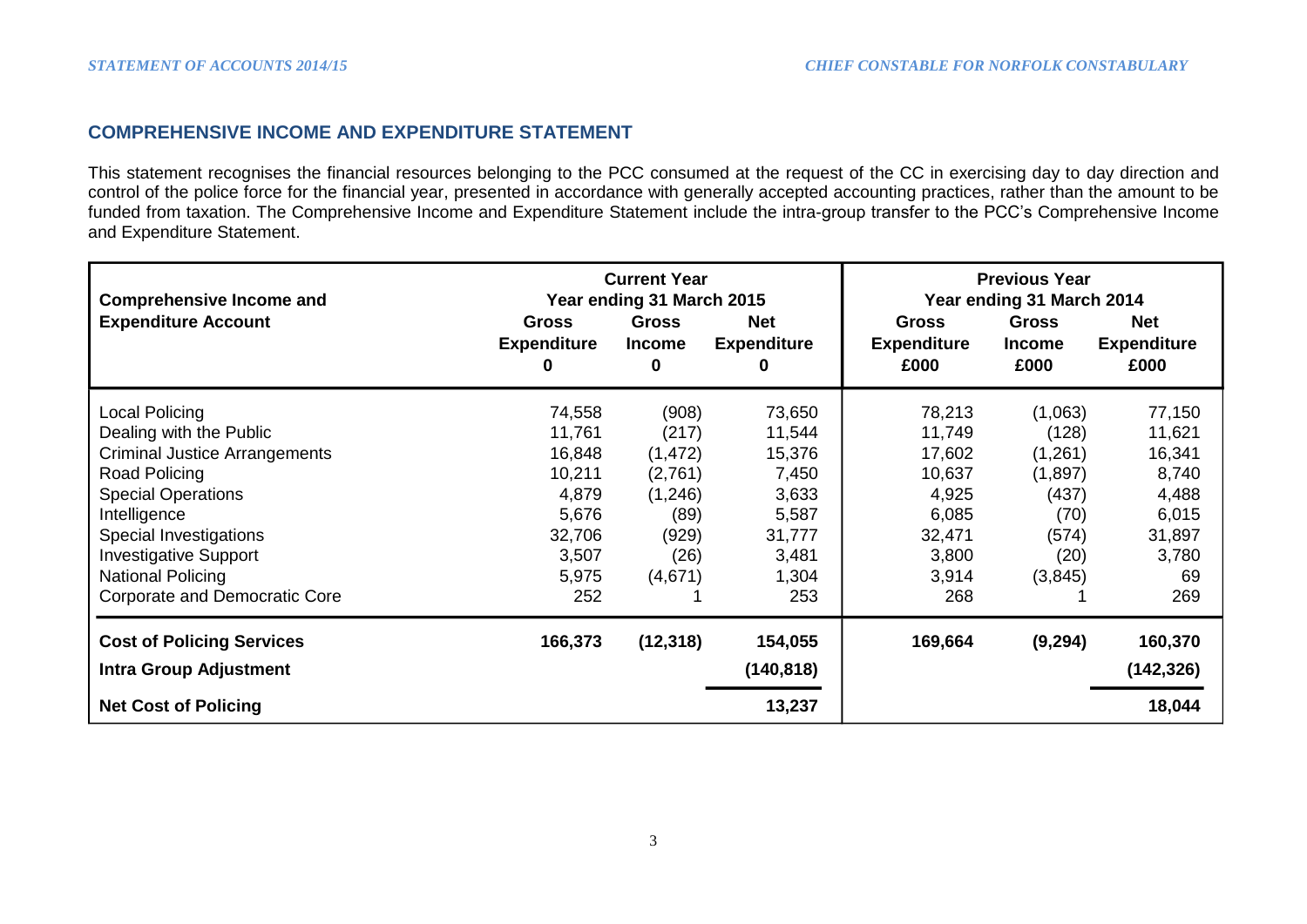| <b>Comprehensive Income and</b>                                  | <b>Current Year</b><br>Year ending 31 March 2015 |                                       |                                          | <b>Previous Year</b><br>Year ending 31 March 2014 |                                |                                          |
|------------------------------------------------------------------|--------------------------------------------------|---------------------------------------|------------------------------------------|---------------------------------------------------|--------------------------------|------------------------------------------|
| <b>Expenditure Account - continued</b>                           | <b>Gross</b><br><b>Expenditure</b><br>£000       | <b>Gross</b><br><b>Income</b><br>£000 | <b>Net</b><br><b>Expenditure</b><br>£000 | <b>Gross</b><br><b>Expenditure</b><br>£000        | Gross<br><b>Income</b><br>£000 | <b>Net</b><br><b>Expenditure</b><br>£000 |
| <b>Financing and Investment Income &amp; Expenditure</b>         |                                                  |                                       |                                          |                                                   |                                |                                          |
| Pensions interest cost and expected return on<br>pensions assets | 62,920                                           | (5,799)                               | 57,121                                   | 63,637                                            | (5,570)                        | 58,067                                   |
|                                                                  | 62,920                                           | (5,799)                               | 57,121                                   | 63,637                                            | (5,570)                        | 58,067                                   |
| (Surplus) or Deficit on the Provision of Services                |                                                  |                                       | 70,358                                   |                                                   |                                | 76,111                                   |
| Remeasurements of the net defined benefit liability/(asset)      |                                                  | 155,339                               |                                          |                                                   | (113,066)                      |                                          |
| <b>Other Comprehensive Income and Expenditure</b>                |                                                  |                                       | 155,339                                  |                                                   |                                | (113,066)                                |
| <b>Total Comprehensive Income and Expenditure</b>                |                                                  | 225,697                               |                                          |                                                   | (36, 955)                      |                                          |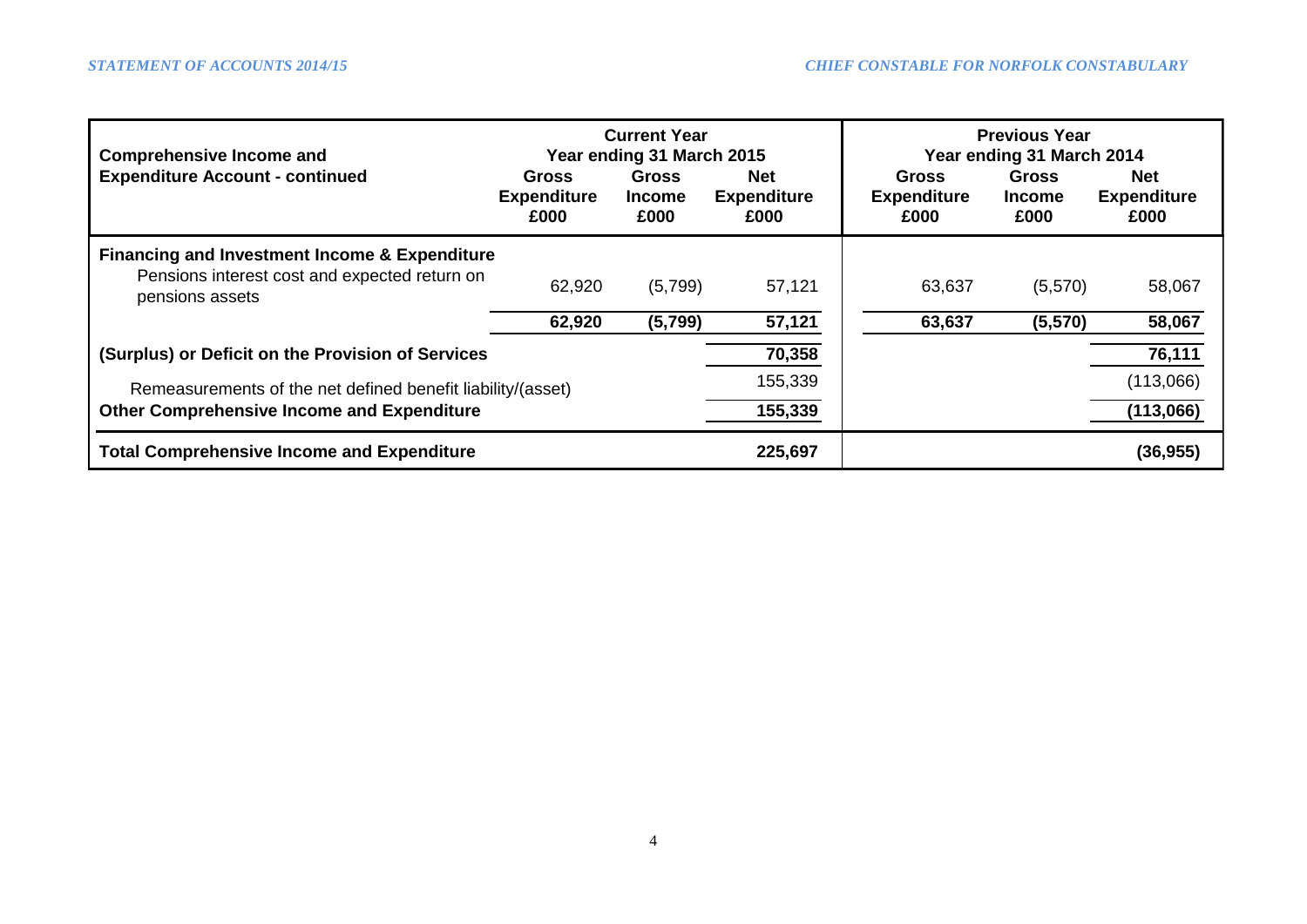# **BALANCE SHEET**

The Balance Sheet shows the value as at the Balance Sheet date of the assets and liabilities recognised by the CC. As stated the CC does not hold any assets or reserves at the year-end. The CC does however hold employment liabilities, which is associated with the CC's day to day direction and control of police officers and staff, the costs of which are shown in the Comprehensive Income and Expenditure Statement. The net liabilities are underwritten by the PCC's financial guarantee, which forms part of the intra-group adjustment.

| <b>Balance Sheet</b>                                                        | <b>Financial</b><br><b>Statements</b><br>Note/Page No. | 31 March<br>2015<br>£000 | 31 March<br>2014<br>£000 |
|-----------------------------------------------------------------------------|--------------------------------------------------------|--------------------------|--------------------------|
| <b>Current Liabilities</b><br><b>Short Term Creditors</b>                   | 8/19                                                   | (480)                    | (473)                    |
| <b>Long Term Liabilities</b><br><b>Liability Related to Defined Benefit</b> | 19 / 35 to 44                                          | (1,521,524)              | (1,295,406)              |
| <b>Net Assets</b>                                                           |                                                        | (1,522,004)              | (1, 295, 879)            |
| <b>Financed By:</b>                                                         |                                                        |                          |                          |
| Unusable Reserves<br>Accumulated Absences Account<br><b>Pension Reserve</b> | 10 / 19 & 20<br>10 / 19 to 21                          | (480)<br>(1,521,524)     | (473)<br>(1, 295, 406)   |
| <b>Total Reserves</b>                                                       |                                                        | (1,522,004)              | (1, 295, 879)            |

The unaudited accounts were issued on 30 June 2015 and the audited accounts, as amended following audit, were authorised for issue on 21 September 2015.

John Hummersone CPFA Chief Finance Officer for the Chief Constable for Norfolk 21st September 2015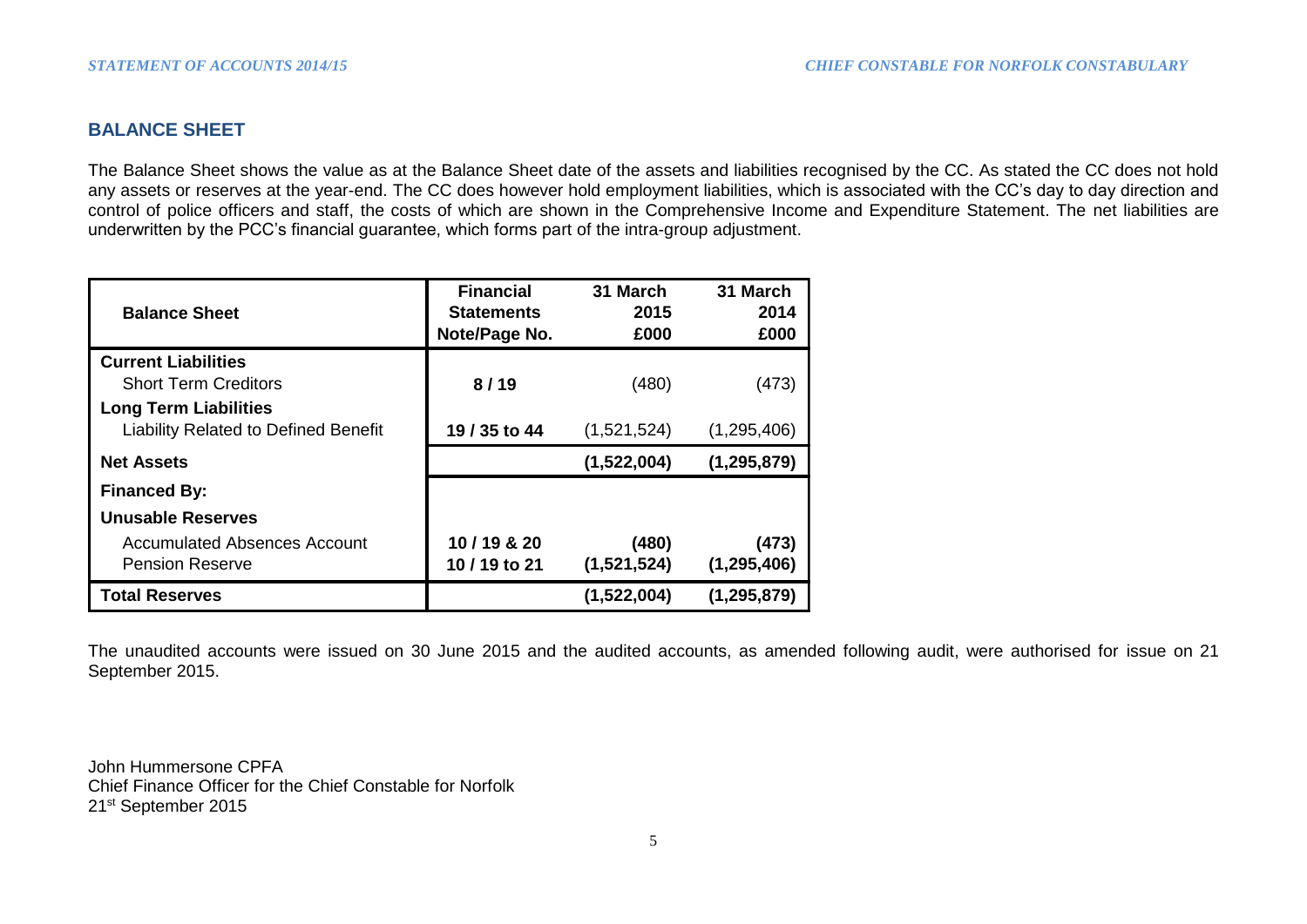# **CASH FLOW STATEMENT**

The Cash Flow Statement shows the changes in cash and cash equivalents of the CC during the reporting period. The statement shows how the CC generates and uses cash and cash equivalents by classifying cash flows as operating, investing and financing activities. However, during 2014/15 all cash is held by the PCC for Norfolk so the cash flow statement for the CC shows the net deficit on the provision of services as non-cash movements.

| <b>Cash Flow Statement</b>                                                                   | <b>Financial</b><br><b>Statements</b><br>Note/Page No. | 31 March<br>2015<br>£000 | 31 March<br>2014<br>£000 |
|----------------------------------------------------------------------------------------------|--------------------------------------------------------|--------------------------|--------------------------|
| Net (surplus) or deficit on the provision of services                                        |                                                        | 70,358                   | 76,111                   |
| Adjustments to net surplus or deficit on the provision of services for non cash<br>movements | 11/21                                                  | (70, 358)                | (76, 111)                |
| Net Cash Inflows from Operating Activities                                                   |                                                        |                          |                          |
| <b>Investing Activities</b>                                                                  |                                                        |                          |                          |
| <b>Financing Activities</b>                                                                  |                                                        |                          |                          |
| Net (Increase) / Decrease in Cash and Cash Equivalents                                       |                                                        |                          |                          |
| Cash and cash equivalents at the beginning of the reporting period                           |                                                        |                          |                          |
| Cash and cash equivalents at the end of the reporting period                                 |                                                        |                          |                          |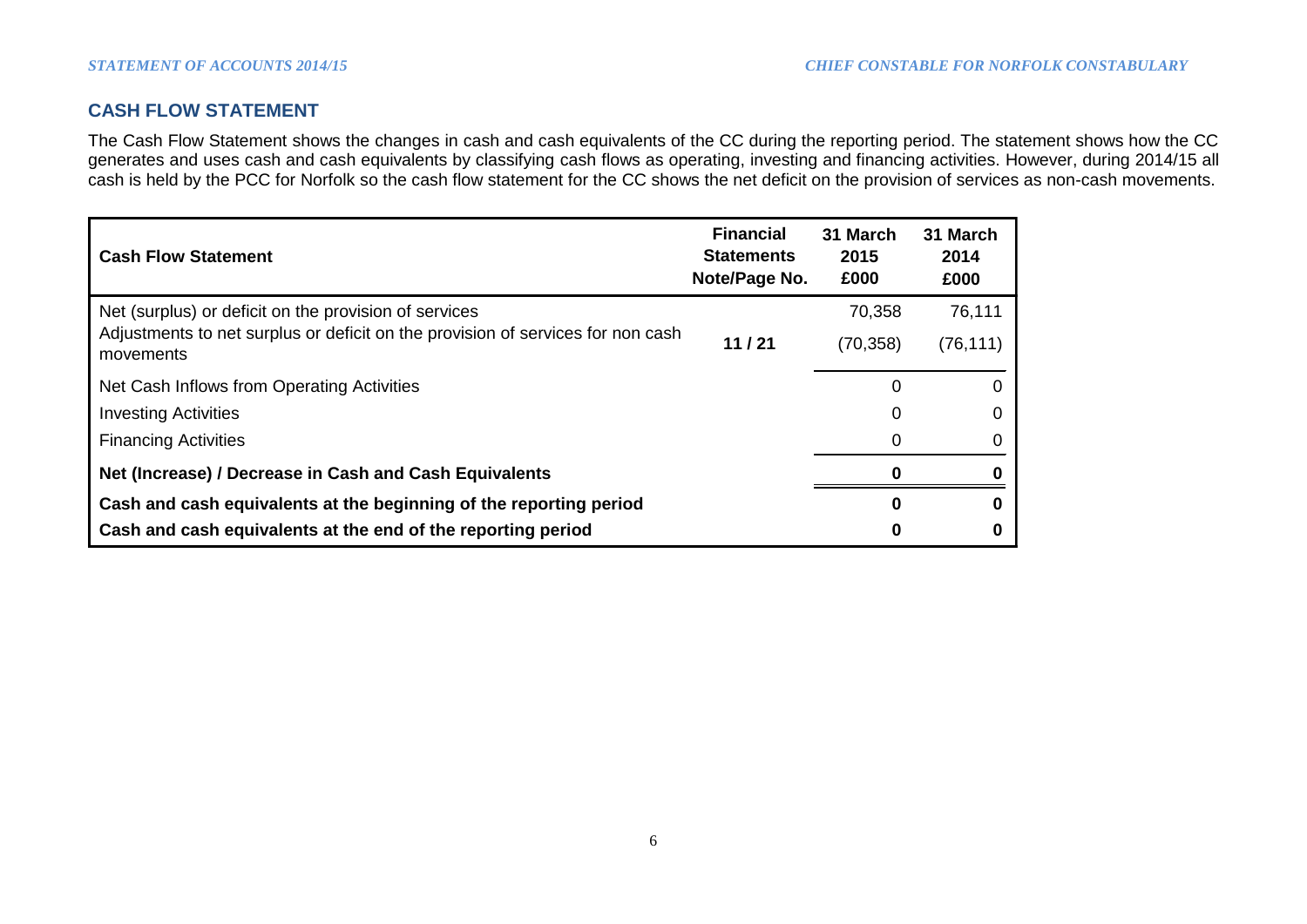# **NOTES TO THE FINANCIAL STATEMENTS**

|    | Contents                                            | Page No |     |                                                     | Page No |
|----|-----------------------------------------------------|---------|-----|-----------------------------------------------------|---------|
| 1. | <b>Accounting Policies</b>                          | 8       | 10. | Unusable Reserves                                   | 19      |
| 2. | Accounting Standards that have been issued but      | 15      | 11. | Cash Flow Statement - Operating Activities          | 21      |
|    | have not yet been adopted                           |         | 12. | Amounts reported for resource allocations decisions | 22      |
| 3. | Critical judgements in applying accounting policies | 15      | 13. | Officers' remuneration                              | 28      |
| 4. | Intra Group Funding arrangements between PCC        | 16      | 14. | <b>External Audit Fees</b>                          | 30      |
|    | and CC                                              |         | 15. | Grant Income                                        | 30      |
| 5. | Assumptions made about the future and other         | 17      | 16. | <b>Related parties</b>                              | 31      |
|    | sources of information                              |         | 17. | <b>Private Finance Initiatives</b>                  | 31      |
| 6. | Events after the reporting period                   | 17      | 18. | <b>Termination Benefits</b>                         | 34      |
| 7. | Adjustments between accounting basis and            | 17      | 19. | Defined benefit pension scheme                      | 35      |
|    | funding basis under regulations                     |         | 20. | Partners Against Crime Taskforce (PACT)             | 44      |
| 8. | <b>Creditors</b>                                    | 19      | 21. | <b>Contingent liabilities</b>                       | 45      |
| 9. | <b>Usable Reserves</b>                              | 19      | 22. | Jointly controlled operations                       | 46      |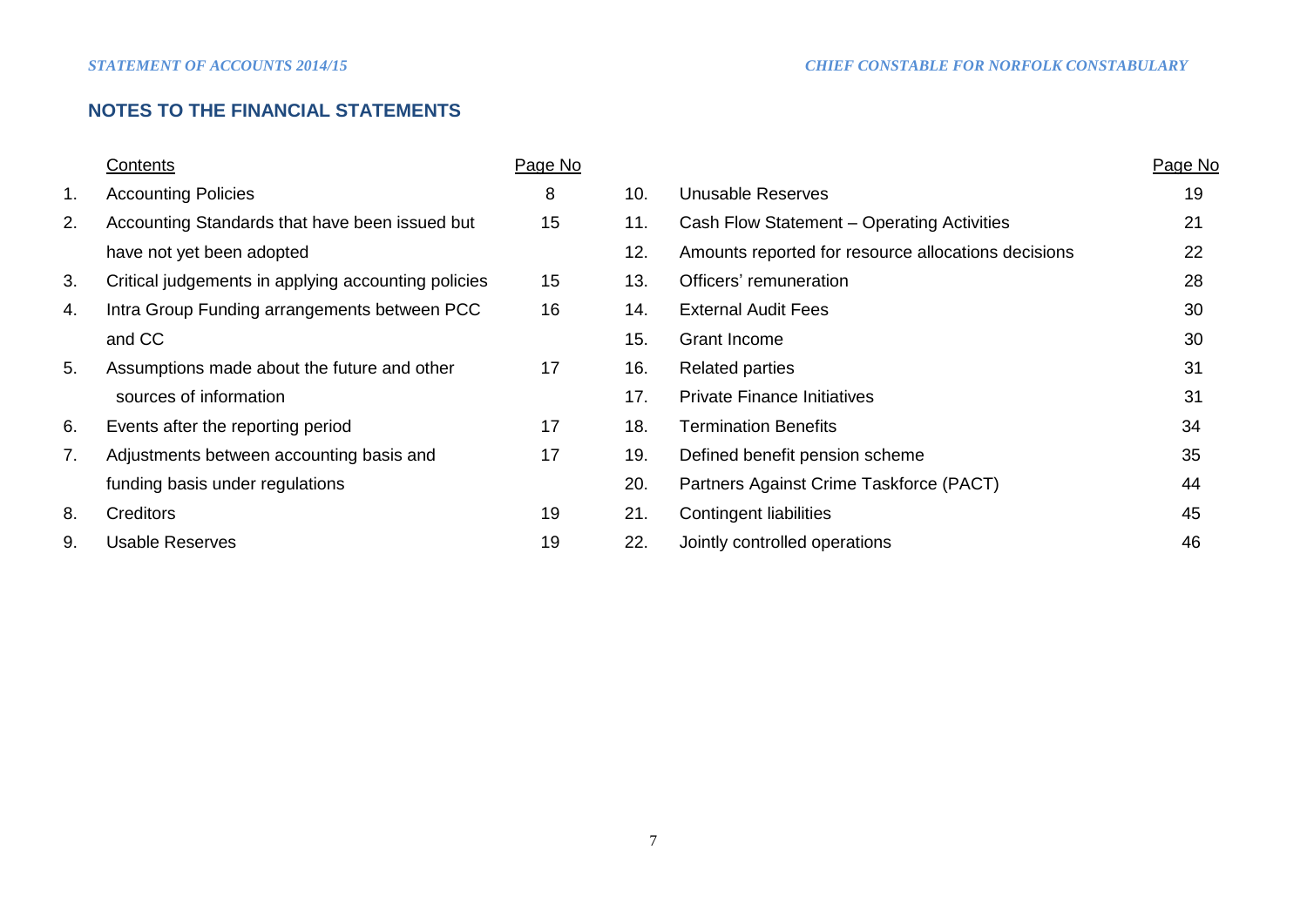# **NOTES TO THE FINANCIAL STATEMENTS**

## **1. ACCOUNTING POLICIES**

### **A. GENERAL PRINCIPLES**

The Statement of Accounts summarises the CC's transactions for the 2014/15 financial year and the position at the year-end of 31<sup>st</sup> March 2015. The accounting policies are the specific principle, bases, conventions, rules and practices applied by the CC when preparing and presenting the financial statements.

The CC is required to prepare the annual Statement of Accounts in accordance with the Code of Practice on Local Authority Accounting in the United Kingdom 2014/15 issued by the Chartered Institute of Public Finance and Accounting (CIPFA), the Accounts and Audit Regulations and the Service Reporting Code of Practice.

The accounting policies contained in the Code apply International Financial Reporting Standards (IFRS) as adapted for the public sector by the International Public Sector Accounting Standards (IPSAS).

The accounting convention adopted in the Statement of Accounts is principally historical cost, modified by the revaluation of certain categories of non-current assets and financial instruments.

The accounting policies set out in the following paragraphs reflect the powers and delegations to the CC from the PCC and are consistent with the Group's accounting policies.

#### **B. COST RECOGNITION AND INTRA-GROUP ADJUSTMENT**

The PCC pays for all expenditure including salaries of police officers, police community support officers and police staff. There is no transfer of real cash between the PCC and Chief Constable and the latter does not have a bank account into which monies can be received or paid from. Operational costs and incomes are recognised in the Chief Constable's Accounts to reflect the PCC's resources consumed in the direction and control of day-to-day policing at the request of the Chief Constable. The Chief Constable also recognises the employment and postemployment costs and liabilities in his Accounts. To fund these costs the Chief Constables Accounts show as income the funding guarantee provided by the Commissioner to the Chief Constable, although no real cash changes hands. This treatment forms the basis of the intra-group adjustment between the Accounts of the Commissioner and Chief Constable.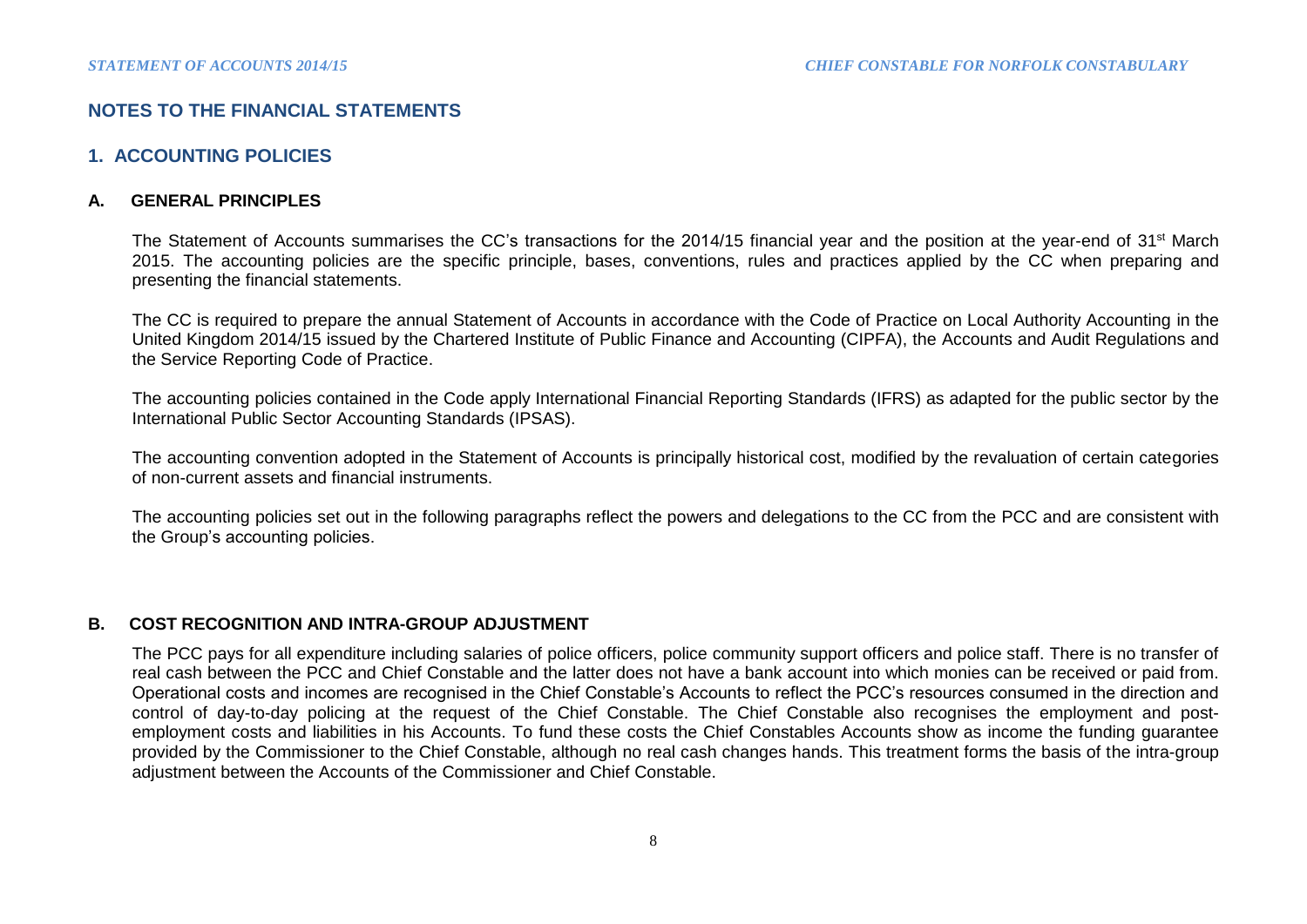## **C. ACCRUALS OF INCOME AND EXPENDITURE**

Activity is accounted for in the year that it takes place, not simply when cash payments are made or received. In particular:

- Income from the sale of goods is recognised when the Group transfers the significant risks and rewards of ownership to the purchaser and it is probable that economic benefits or service potential associated with the transaction will flow to the Group.
- Income from the provision of services is recognised when the Group can measure reliably the percentage of completion of the transaction and it is probable that economic benefits or service potential associated with the transaction will flow to the Group.
- Supplies are recorded as expenditure when they are consumed. Where there are gaps between the date supplies are received and their consumption, where material, they are carried as inventories on the Group Balance Sheet.
- Expenses in relation to services received (including services provided by officers and employees) are recorded as expenditure when the services are received, rather than when payments are made.
- Where income and expenditure have been recognised but cash has not been received or paid, a debtor or creditor for the relevant amount is recorded in the Group Balance Sheet.

## **D. EXCEPTIONAL ITEMS**

When items of income and expense are material, their nature and amount is disclosed separately, either on the face of the Comprehensive Income and Expenditure Statement or in the notes to the accounts, depending on how significant the items are to the understanding of the financial performance.

#### **E. EMPLOYEE BENEFITS**

#### Benefits Payable during Employment

Short-term employee benefits are those that fall due wholly within 12 months of the year-end. They include such benefits as wages and salaries, paid annual leave and paid sick leave, bonuses and non-monetary benefits (e.g. cars) for current employees and are recognised as an expense for services in the year in which employees render service to the CC. An accrual is made for the cost of holiday entitlements (or any form of leave, e.g. time off in lieu) earned by employees but not taken before the year end which the employees can carry forward into the next financial year. The accrual is made at the wage and salary rates applicable in the following financial year, being the period in which the employee takes the benefit. The accrual is charged to Surplus or Deficit on the Provision of Services, but then reversed out through the Movement in Reserves Statement so that holiday entitlements are charged to revenue in the financial year in which the holiday absence occurs. The accumulated cost is carried to the CC's Balance Sheet where it is held as a liability and matched with an unusable reserve.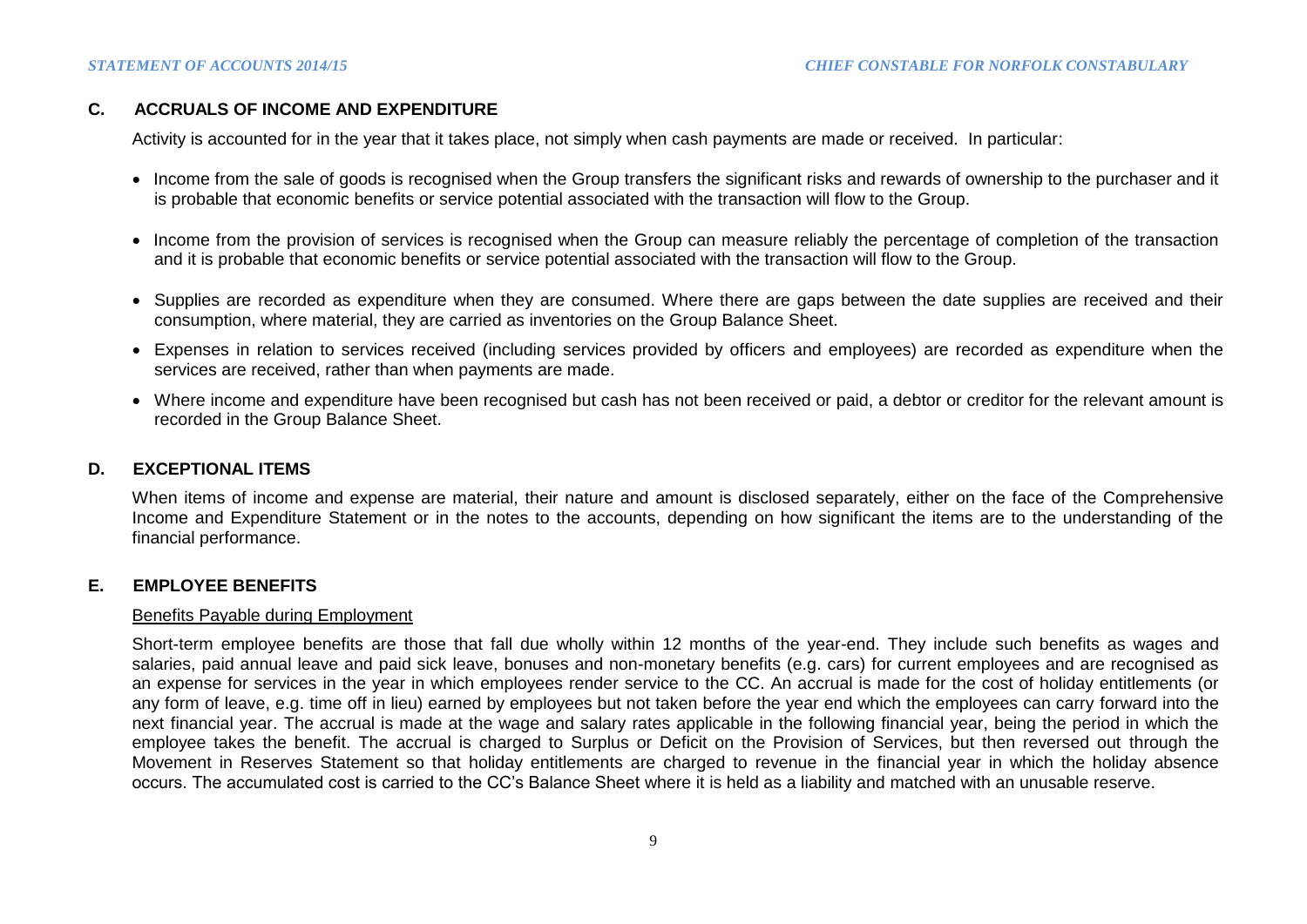## Termination benefits

Termination benefits are amounts payable as a result of a decision to terminate an officer's employment before the normal retirement date or an officer's decision to accept voluntary redundancy and are charged on an accruals basis to the appropriate service in the Comprehensive Income and Expenditure Statement when demonstrably committed to the termination of the employment of an officer or group of officers or making an offer to encourage voluntary redundancy. This policy applies to members of police staff (including police community support officers) only.

When termination benefits involve the enhancement of pensions, statutory provisions require the General Fund balance to be charged with the amount payable by the CC to the pension fund or pensioner in the year, not the amount calculated according to the relevant accounting standards. In the Movement in Reserves Statement, appropriations are required to and from the Pensions Reserve to remove the notional debits and credits for pension enhancement termination benefits and replace them with debits for the cash paid to the pension fund and pensioners and any such amounts payable but unpaid at the year end.

#### Post-Employment Benefits

Police officers and staff have the option of belonging to one of two separate pension schemes relevant to them:

- The Local Government Pension Scheme (the Pension Fund) for Police Staff and operated by the Norfolk Pension Fund; and
- The Police Officers' Pension Scheme operated by the Home Office.

Both schemes provided defined benefit to members (retirement lump sums and pensions), earned as employees work for the CC.

# The Local Government Pension Scheme

The Local Government Pension Scheme is accounted for as a funded defined benefits scheme:

- The liabilities of the Norfolk Pension Fund attributable to the CC are included in the Balance Sheet on an actuarial basis using the projected unit method – i.e. an assessment of the future payments that will be made in relation to retirement benefits earned to date by employees, based on assumptions about mortality rates, employee turnover rates, etc., and projections of earnings for current employees.
- Liabilities are discounted to their value at current prices, using a discount rate of 3.2% (based on the indicative rate of return on high quality corporate bonds).
- The assets of the Norfolk Pension Fund attributable to the CC are included in Balance Sheet at their fair value:
	- Quoted securities current bid price
	- Unquoted securities professional estimate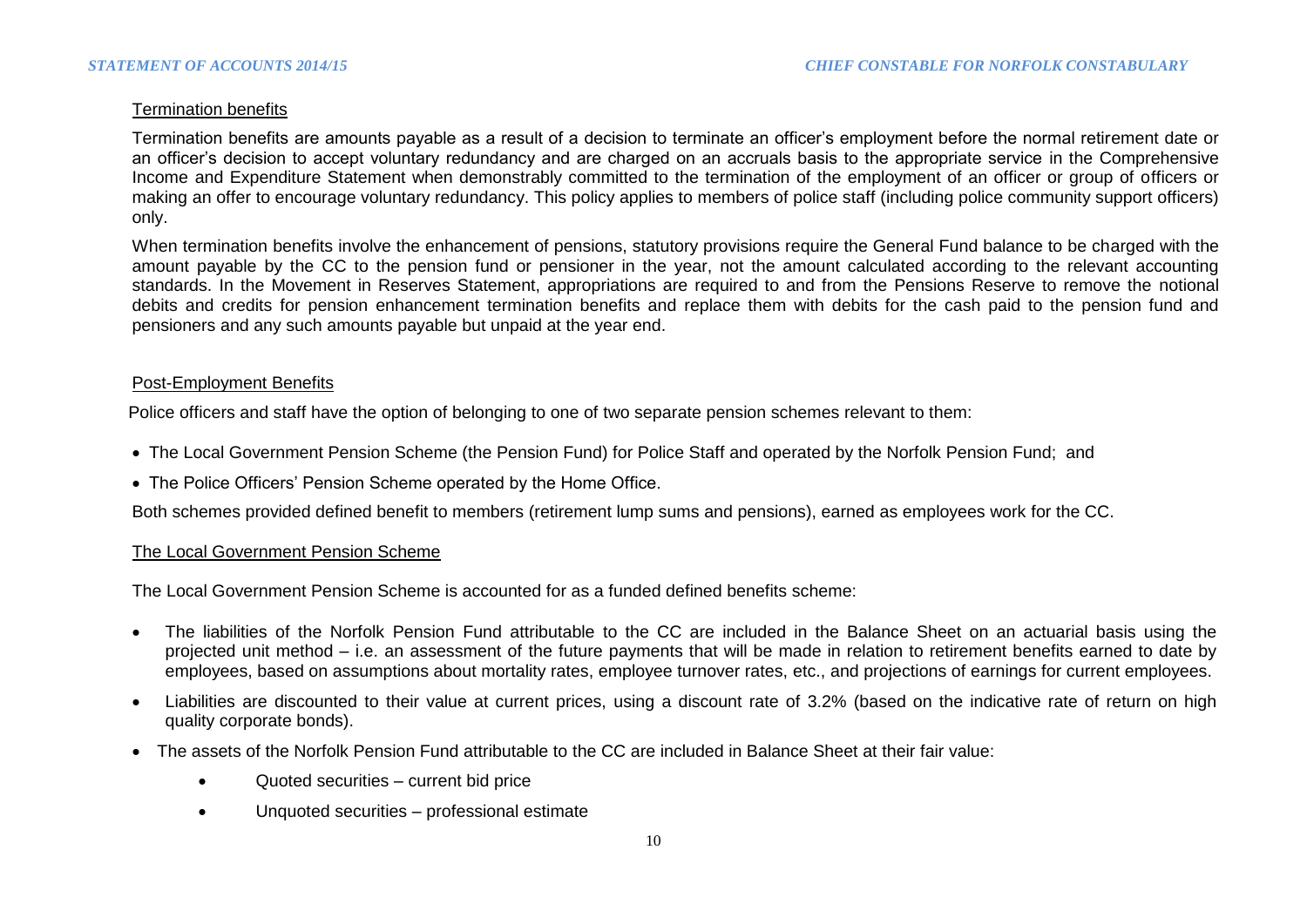- Unitised securities current bid price
- Property market value.

The change in the net pension liability is analysed into the following components:

- Service cost comprising:
	- Current service cost the increase in liabilities as a result of years of service earned this year allocated to the Comprehensive Income and Expenditure Statement to the services for which the employees worked.
	- Past service cost the increase in liabilities as a result of a scheme amendment or curtailments whose effect relates to years of service earned in earlier years – debited to the Surplus or Deficit on the Provision of Services in the Comprehensive Income and Expenditure Statement.
	- Net interest on the net defined benefit liability (asset), i.e. net interest expense for the CC the change during the period in the net defined benefit liability (asset) that arises from the passage of time charged to the Financing and Investment Income and Expenditure line of the Comprehensive Income and Expenditure Statement – this is calculated by applying the discount rate used to measure the defined benefit obligation at the beginning of the period to the net defined benefit liability (asset) at the beginning of the period – taking into account any changes in the net defined benefit liability (asset) during the period as a result of contribution and benefit payments.
- Remeasurements comprising:
	- The return on plan assets excluding amounts included in net interest on the defined benefit liability (asset) charged to the Pension Reserve as Other Comprehensive Income and Expenditure
	- Actuarial gains and losses changes in the net pensions liability that arise because events have not coincided with assumptions made at the last actuarial valuation or because the actuaries have updated their assumptions – charged to the Pensions Reserve as Other Comprehensive Income and Expenditure
- Contributions paid to the Norfolk Pension Fund cash paid as employer's contributions to the pension fund in settlement of liabilities; not accounted for as an expense.

In relation to retirement benefits, statutory provisions require the General Fund Balance to be charged with the amount payable by the CC to the pension fund or directly to pensioners in the year, not the amount calculated according to the relevant accounting standards. In the Movement in Reserves Statement, this means that there are transfers to and from the Pensions Reserve to remove the notional debits and credits for retirement benefits and replace them with debits for the cash paid to the pension fund and pensioners and any such amounts payable but unpaid at year end. The negative balance that arises on the Pensions Reserve thereby measures the beneficial impact to the General Fund of being required to account for retirement benefits on the basis of cash flows rather than as benefits are earned by employees.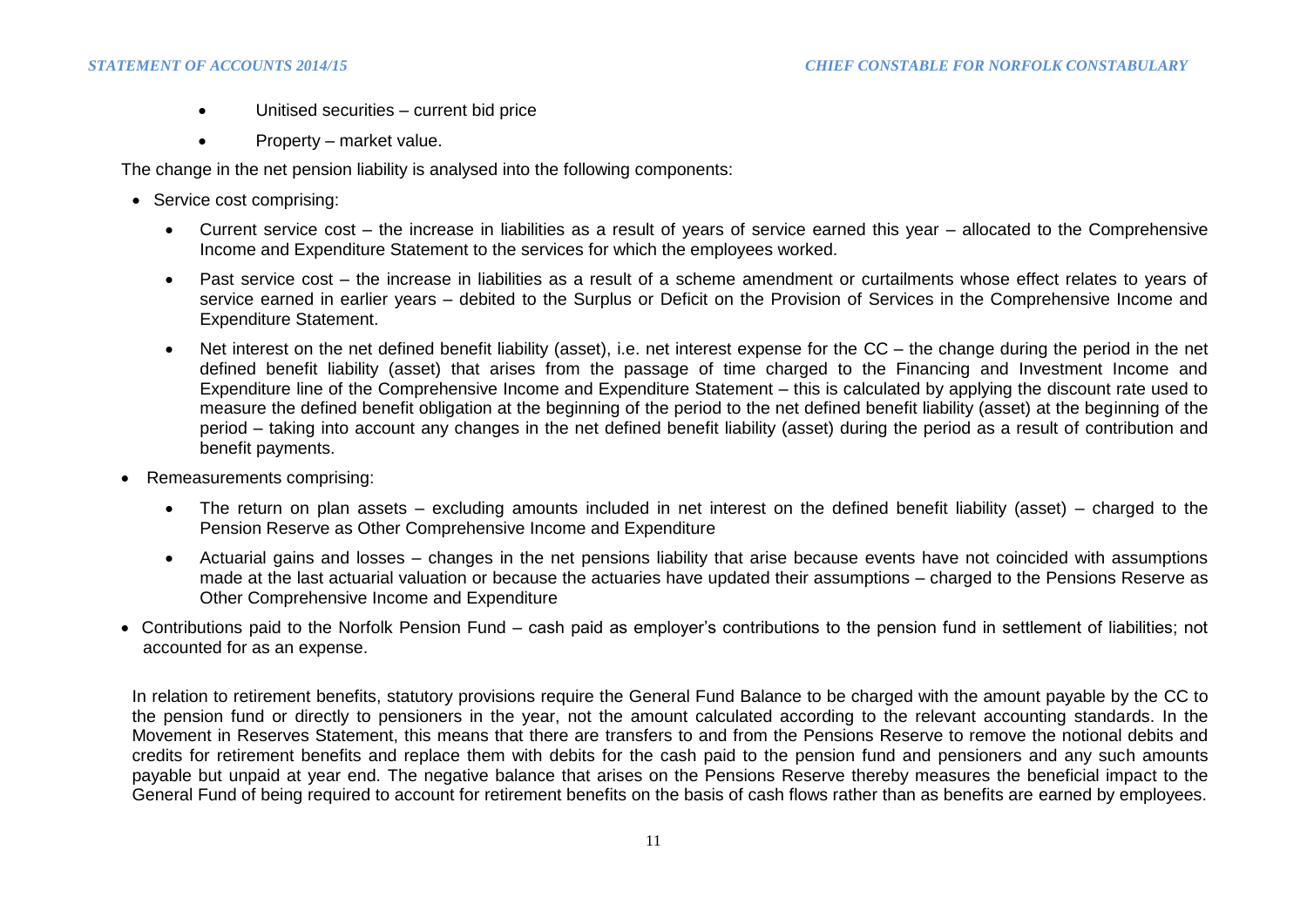The amounts attributable, as advised by the actuary, were apportioned for 2013/14 between the PCC and CC on the basis of the employer's pension contributions paid by each party. The contributions for the CC equated to 99% of the total employers contributions. There were no employees with long service in the PCC's office which would skew the apportionment.

Under transfer 'stage 2' arrangements the PCC and CC became separate employers from 1 April 2014 and thus the actuary was able to provide separate actuarial valuation reports for 2014/15. Although the opening balances for the Group shown in disclosure note 19 on pages 35 to 44 remain unchanged the opening balances for the PCC and CC are those on an actuarial basis rather than those carried forward from the previous year's estimate.

#### Police Officer Pension Scheme

This scheme is accounted for as a defined benefit scheme, is operated on a "pay as you go" basis by the Home Office and has no assets. The treatment of the scheme in the accounts is as described for the Local Government Pension Scheme above other than for the 'expected return on assets'.

The Home Office funding arrangements require pensioner payments and officer contributions to be paid from and into a separate police pensions account. The CC also contributes 24.2% of police officer pensionable pay to this account and a capital payment for any ill-health pensions awarded. The CC continues to fund injury awards from revenue.

This account is balanced at the 31 March and any shortfall is paid by the Home Office. Details of the Police Pension Fund Account are shown on page 48 to 50.

#### Discretionary Benefits

The CC has restricted powers to make discretionary awards of retirement benefits in the event of early retirements. Any liabilities estimated to arise as a result of an award to any member of staff (including injury awards for police officers) are accrued in the year of the decision to make the award and accounted for using the same policies as are applied to the Local Government Pension Scheme.

The Group makes payments to police officers in relation to injury awards and the expected injury awards for active members are valued and accounted for within the Group Accounts.

# **F. EVENTS AFTER THE REPORTING PERIOD**

Events after the reporting period are those events, both favourable and unfavourable, that occur between the end of the reporting period and the date when the Statement of Accounts is authorised for issue. Two types of events can be identified:

 Those that provide evidence of conditions that existed at the end of the reporting period – the Statement of Accounts is adjusted to reflect such events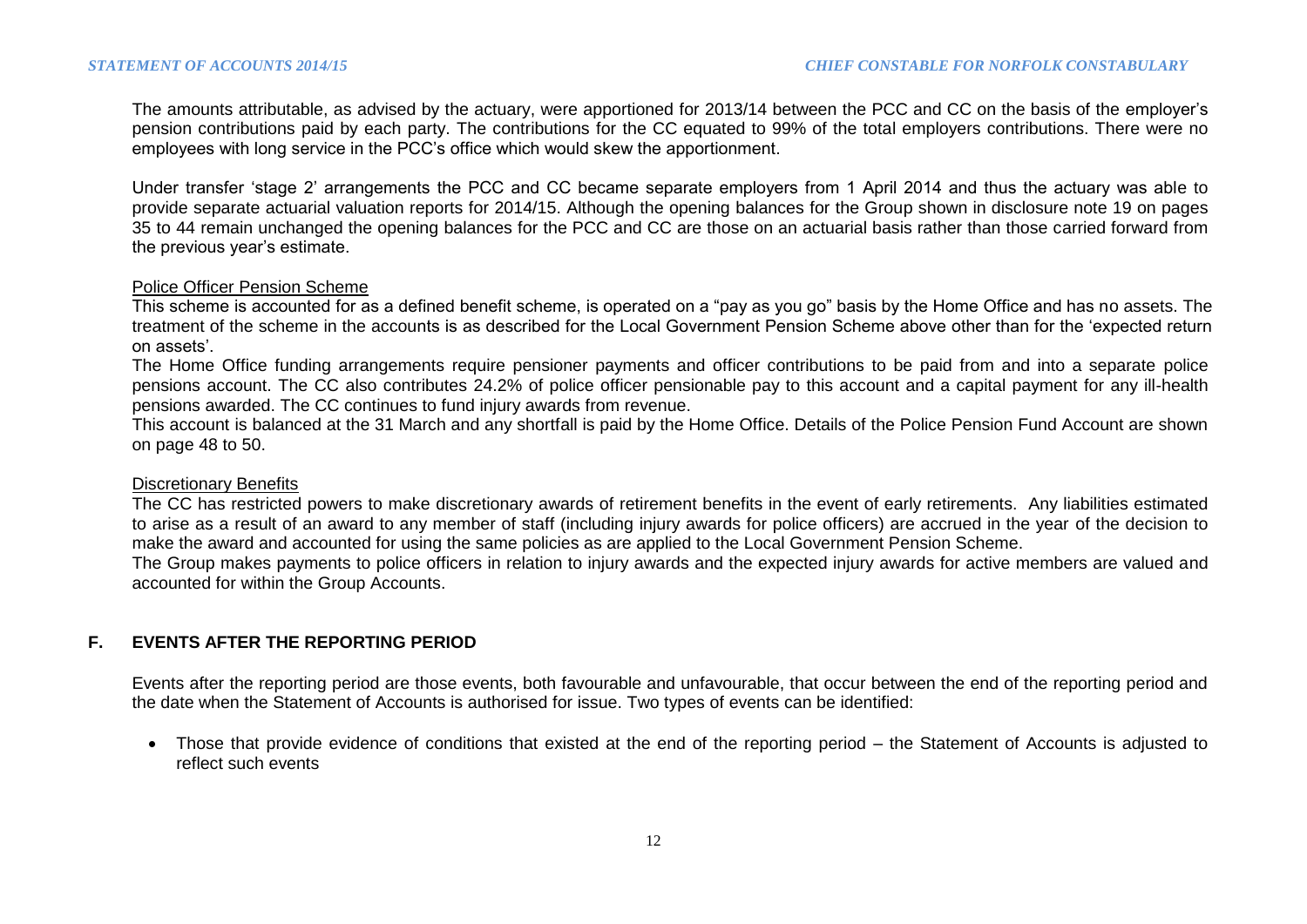Those that are indicative of conditions that arose after the reporting period – the Statement of Accounts is not adjusted to reflect such events, but where a category of events would have a material effect, disclosure is made in the notes of the nature of the events and their estimated financial effect.

#### **G. FOREIGN CURRENCY TRANSLATION**

Where the CC has entered into a transaction denominated in a foreign currency, the transaction is converted into sterling at the exchange rate applicable on the date the transaction was effective. Where amounts in foreign currency are outstanding at the year end, they are converted at the spot exchange rate at 31 March. Resulting gains and losses are recognised in the Financing and Investment Income and Expenditure line in the Comprehensive Income and Expenditure Statement.

#### **H JOINTLY CONTROLLED OPERATIONS**

Jointly controlled operations are activities undertaken by the CC in conjunction with other bodies, which involve the use of the resources of the CC or the other body, rather than the establishment of a separate entity. The CC debits and credits the Comprehensive Income and Expenditure Statement with the expenditure incurred and the share of income earned from the activity of the operation.

#### **I. OVERHEADS AND SUPPORT SERVICES**

The costs of overheads and support services are charged to those that benefit from the supply or service in accordance with the costing principles of the CIPFA *Service Reporting Code of Practice 2014/15* (SeRCOP). The total absorption costing principle is used – the full cost of overheads and support services are shared between users in proportion to the benefits received, with the exception of:

Corporate and Democratic Core – costs relating to the CC status as a multi-functional, democratic organisation.

This category is defined in SeRCOP and accounted for as a separate heading in the Comprehensive Income and Expenditure Statement, as part of Cost of Policing Services.

#### **J. PRIVATE FINANCE INITIATIVE (PFI) AND SIMILAR CONTRACTS**

PFI and similar contracts are agreements to receive services, where the responsibility for making available the Property, Plant and Equipment needed to provide the services passes to the PFI contractor. As the CC is deemed to control the services the amounts payable each year to the PFI operators for the fair value of the services received during the year and the lifecycle replacement costs are debited to the relevant service in the CC's Comprehensive Income and Expenditure Statement for the following PFI contracts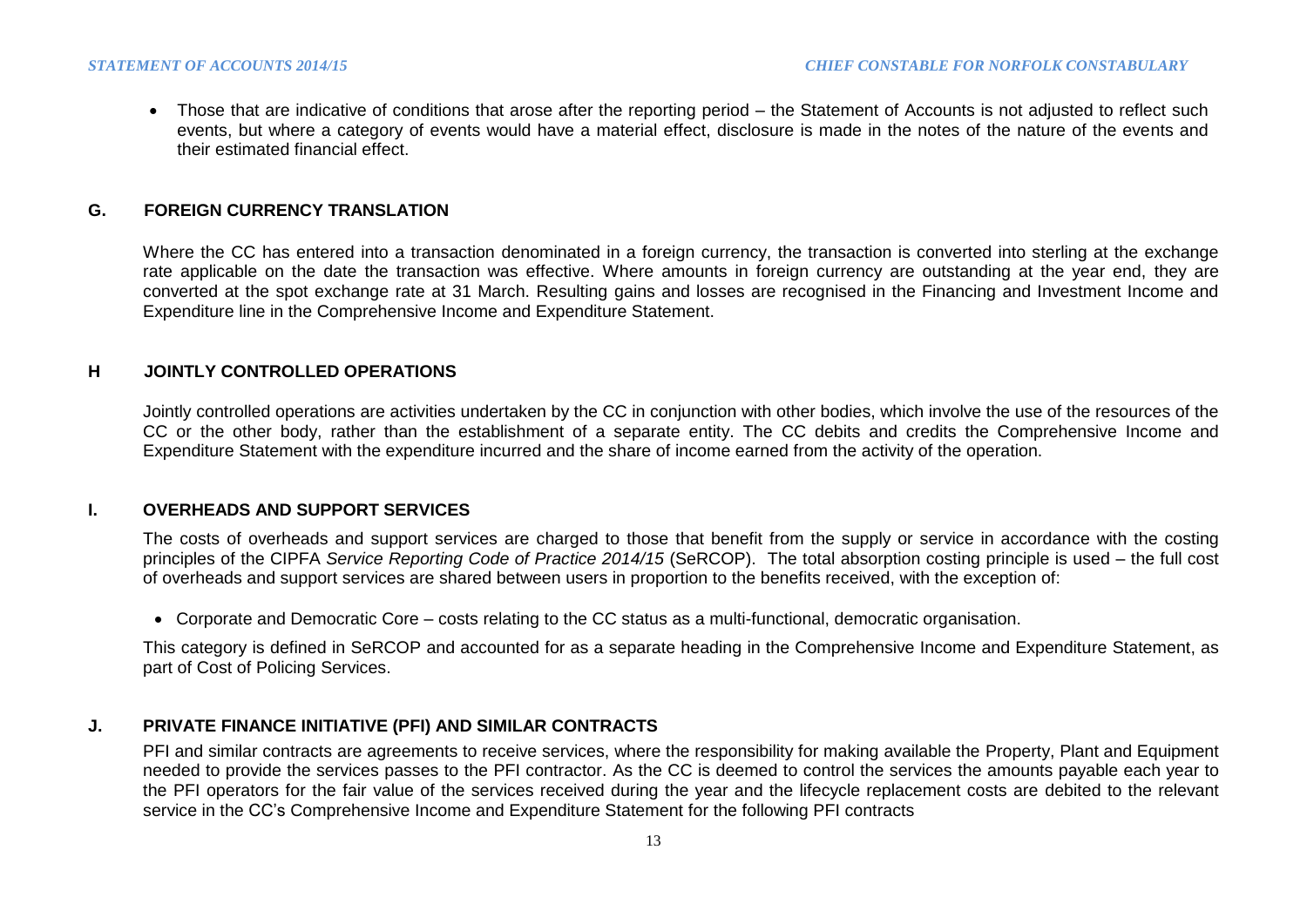- Operations and Communications Centre (OCC)
- Police Investigations Centres (PIC).

## **K. CONTINGENT LIABILITIES**

A contingent liability arises where an event has taken place that gives the CC a possible obligation whose existence will only be confirmed by the occurrence or otherwise of uncertain future events not wholly within the control of the CC. Contingent liabilities also arise in circumstances where a provision would otherwise be made by the PCC but either it is not probable that an outflow of resources will be required or the amount of the obligation cannot be measured reliably.

Contingent liabilities are not recognised in the Balance Sheet but disclosed in the notes to the accounts.

# **L. RESERVES**

Reserves are created by appropriating amounts out of the General Fund Balance in the Movement in Reserves Statement. The CC cannot hold usable reserves. However, unusable reserves are kept to manage the accounting processes for retirement and employee benefits. These reserves are explained in the relevant policies.

#### **M. VALUE ADDED TAX (VAT)**

VAT payable is included as an expense only to the extent that it is not recoverable from Her Majesty's Revenue and Customs. VAT receivable is excluded from income. All VAT was recoverable during 2013/14 and 2014/15.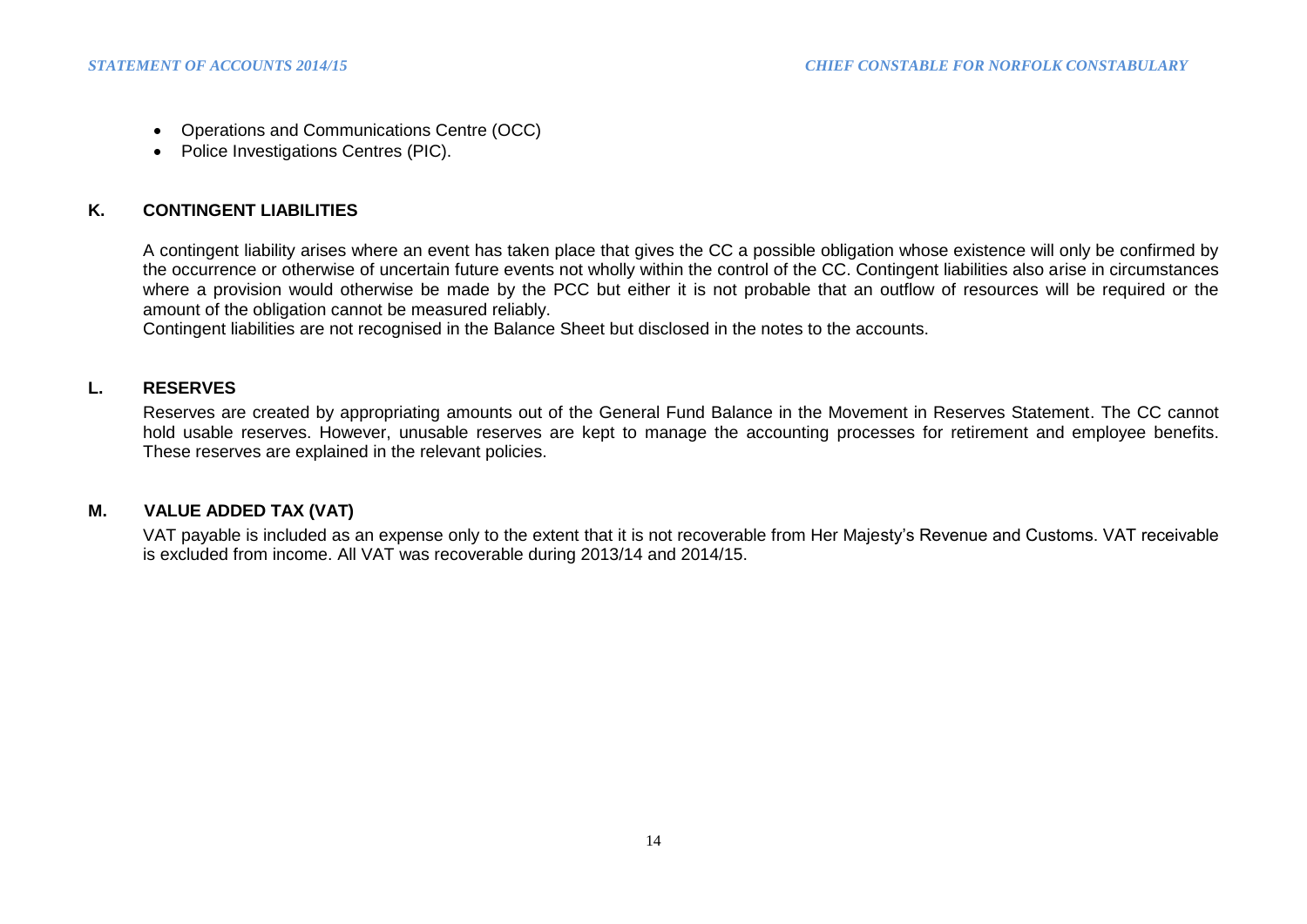# **2. ACCOUNTING STANDARDS THAT HAVE BEEN ISSUED BUT HAVE NOT YET BEEN ADOPTED**

In 2015/16 adoption of the amendments to the following may be required to be reported:

- IFRS 13 fair value Measurements (May 2011)
- IFRIC 21 Levies
- Annual Improvements to IFRCs (2011 to 2013 Cycle). The issues included are:
	- IFRS 1 Meaning of effective IFRSs
	- IFRS 3 Scope exceptions for joint ventures
	- IFRS 13 Scope of paragraph 52 (portfolio exception)
	- IAS 40 Clarifying the interrelationship of IFRS 3 Business Combinations and IAS 40 Investment Property when classifying property as investment property or owner-occupied property.

The Code requires changes in accounting policy to be applied retrospectively unless alternative transitional arrangements are specified in the Code.

# **3. CRITICAL JUDGEMENTS IN APPLYING ACCOUNTING POLICES**

In applying the accounting policies set out in pages 8 to 14, the Chief Constable has had to make the following judgements about complex transactions or those involving uncertainty about future events.

- Asset Recognition
	- 1. Norfolk and Suffolk have a significant number of assets including those under Private Finance Initiatives (PFI) arrangements. The PCC has the responsibility, control and risk in terms of the provision of those assets. Consequently, a critical judgement has been made to show any connected grant funding (e.g. for PFI), and the capital and financing costs of the provision of those assets in the PCC accounts.
	- 2. As the Chief Constable utilises the assets on a day-to-day basis, the officers and staff of the CC have responsibility for the use of the consumables, heating and lighting and so forth. Consequently, these costs are shown in the CC accounts including the service charges element of the PFI.
- The budget is set by the PCC and provides the Chief Constable with the authority to incur expenditure. There are still uncertainties about the future funding beyond 2015/16 in regard of what the PCC will receive from the government and limitations around the precept. The PCC and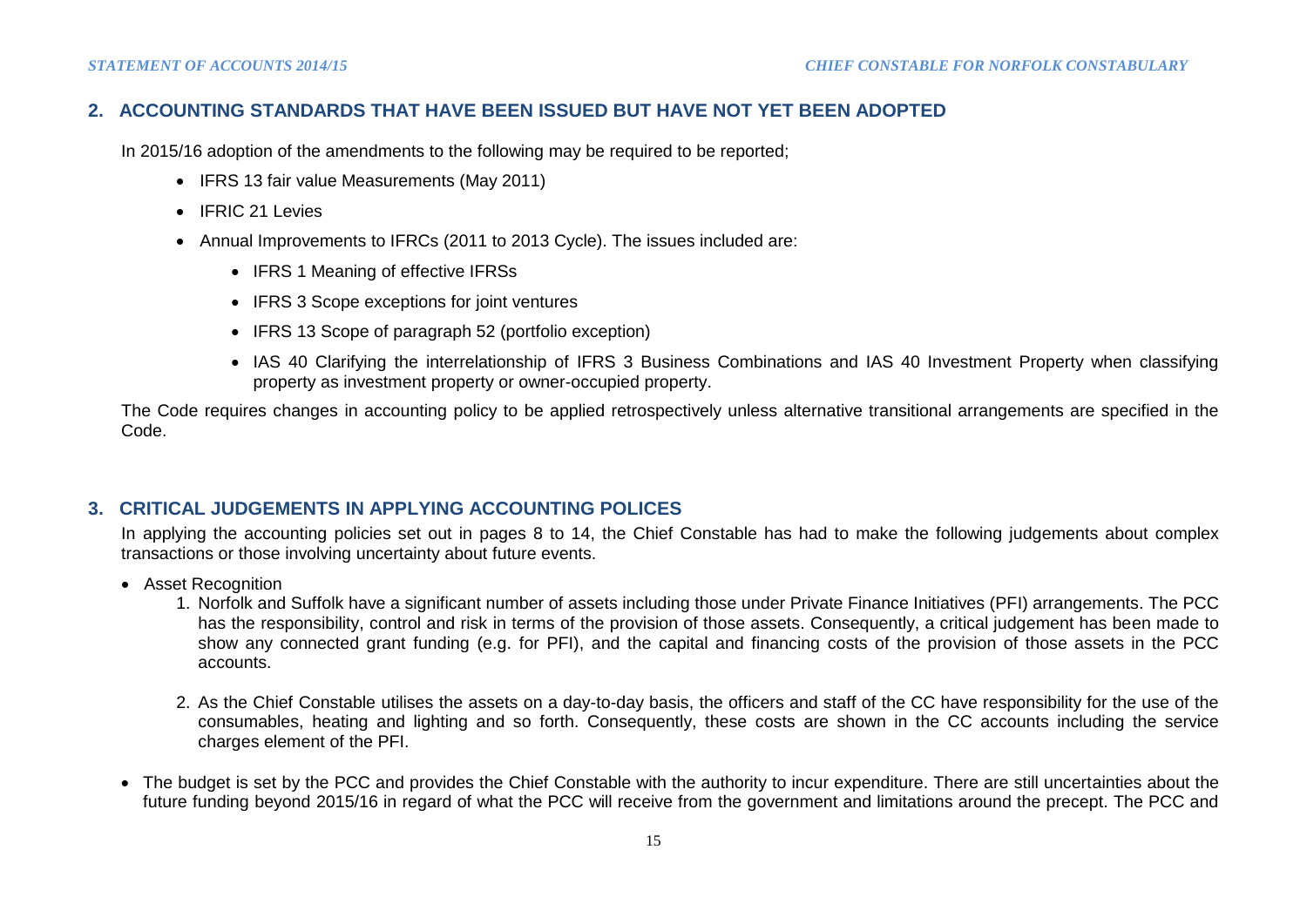Chief Constable are working together to mitigate the impact of the funding gap emerging over the period of the Medium Term Financial Plan, the impact of which will be realised in the budget set by the PCC.

- Costs of pension arrangements require estimates assessed by independent qualified actuary's regarding future cash flows that will arise under the scheme liabilities. The assumptions underlying the valuation used for IAS19 reporting are the responsibility of the Group as advised by the actuaries. The financial assumptions are largely prescribed at any point and reflect market expectations at the reporting date. Assumptions are also made around the life expectancy of the UK population.
- KPMG were contracted to independently provide PFI accounting models for both the OCC and PIC schemes to calculate future liabilities for interest and capital repayments. These are reviewed annually with any change effecting current year and future year charges.

# **4. INTRA-GROUP FUNDING ARRANGEMENT BETWEEN THE PCC AND CHIEF CONSTABLE**

The background and principles that underpin the accounting arrangements and create the need for an intra-group adjustment have been set out in the foreword to the Accounts.

The PCC receives all funding on behalf of the Group; at no time, under the current arrangements, does the Chief Constable hold any cash or reserves. However, it is felt that to accurately represent the substance of the financial impact of the day-to-day control exercised by the Chief Constable over policing it is necessary to capture the costs associated with this activity in the Chief Constable's CIES. A consequence of this is that the employment liabilities associated with police officers and police staff is also contained in the Chief Constable's CIES and the accumulative balances are held on the Chief Constable's Balance Sheet. Operational debtors and creditors are also held on the Chief Constable's Balance Sheet with all other assets and liabilities held on the PCC's Balance Sheet.

Whilst no actual cash changes hands the PCC has undertaken to fund the resources consumed by the Chief Constable. The PCC effectively makes all payments from the Police Fund. To reflect this position in the Accounts funding from the PCC offsets cost of service expenditure contained in the Chief Constable's CIES. This intra-group adjustment is mirrored in the PCC's CIES. The financial impact associated with the costs of the employment liabilities is carried on the balance sheet in accordance with the Code and adds to the carrying value of the Pensions Liability and the Accumulated Absences Liability.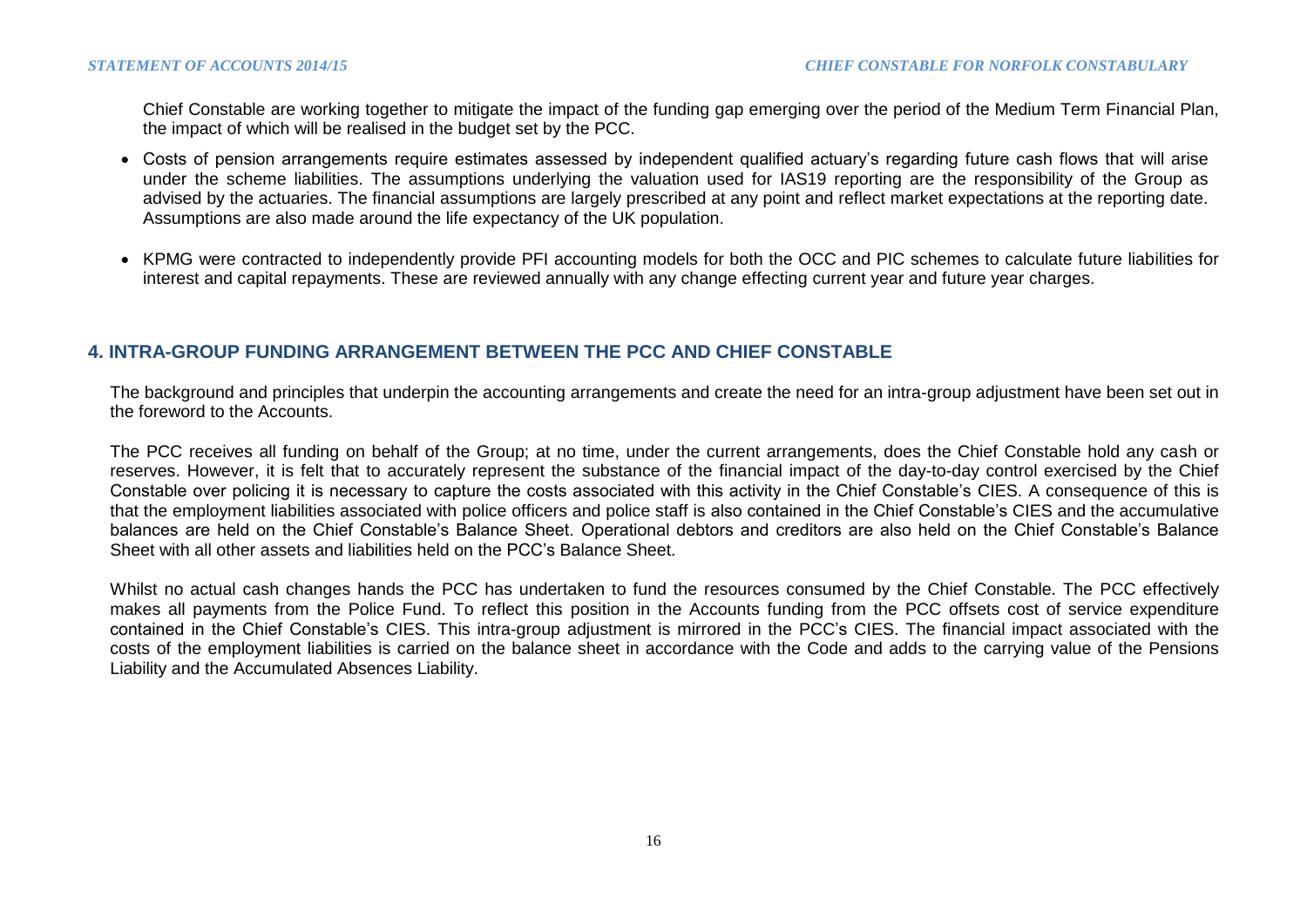# **5. ASSUMPTIONS MADE ABOUT THE FUTURE AND OTHER MAJOR SOURCES OF ESTIMATION UNCERTAINTY**

The preparation of the Statement of Accounts requires the CC to make judgements, estimates and assumptions that affect the amounts reported for assets and liabilities as at the balance sheet date and the amounts reported for expenditure and income. However, the nature of estimation means that actual outcomes could differ from estimates.

The key judgements and estimation uncertainty that have a significant risk of causing material adjustment to the carrying amounts of assets and liabilities within the next financial year are shown within the relevant section of the accounts as follows;.

LGPS and police pension actuarial assumptions - see note 19 and tables on pages 35 and 44.

## **6. EVENTS AFTER THE REPORTING PERIOD**

The Statement of Accounts was authorised for issue by the Chief Financial Officer on 30<sup>th</sup> June 2015. Events taking place after this date are not reflected in the financial statements or notes.

In May 2015, the Pensions Ombudsman (Ombudsman) published their Final Determination in the case of Milne v Government Actuaries Department (GAD). This case centred on whether GAD had a proactive responsibility to review the commutation factors used in the calculation of the lump sum payments made to pensioners when they opt to take an increased amount of their pension benefit in that form.

The Ombudsman found in favour of the plaintiff, which meant that for all Police Pension Scheme 1987 cases where pension entitlements were drawn between 1 December 2001 and 1 December 2006 recalculation of lump sum payments should take place based upon revised commutation factors to be issued by GAD. Payment of any additional amounts identified as due should be made with simple interest calculations as well.

We are currently working through the revised calculations and expect to make the majority of the necessary payments by April 2016. The Home Office has agreed that they will provide full reimbursement of the payments made. There has therefore been no impact on the financial statements for 2014/15.

# **7. ADJUSTMENTS BETWEEN ACCOUNTING BASIS AND FUNDING BASIS UNDER REGULATIONS**

This note details the adjustments that are made to the total comprehensive income and expenditure recognised by the CC in the year in accordance with proper accounting practice to the resources that are specified by statutory provisions as being available to the CC to meet future revenue expenditure.

The following sets out a description of the reserves that the adjustments are made against.

#### **General Fund Balance**

The General Fund is the statutory fund into which all the receipts of the CC are required to be paid and out of which all liabilities of the CC are to be met, except to the extent that the statutory rules might provide otherwise. These rules can also specify the financial year in which liabilities and payments should impact on the General Fund Balance, which is not necessarily in accordance with proper accounting practice. The General Fund Balance, therefore summarised the resources that the CC is statutorily empowered to spend on services at the end of the financial year.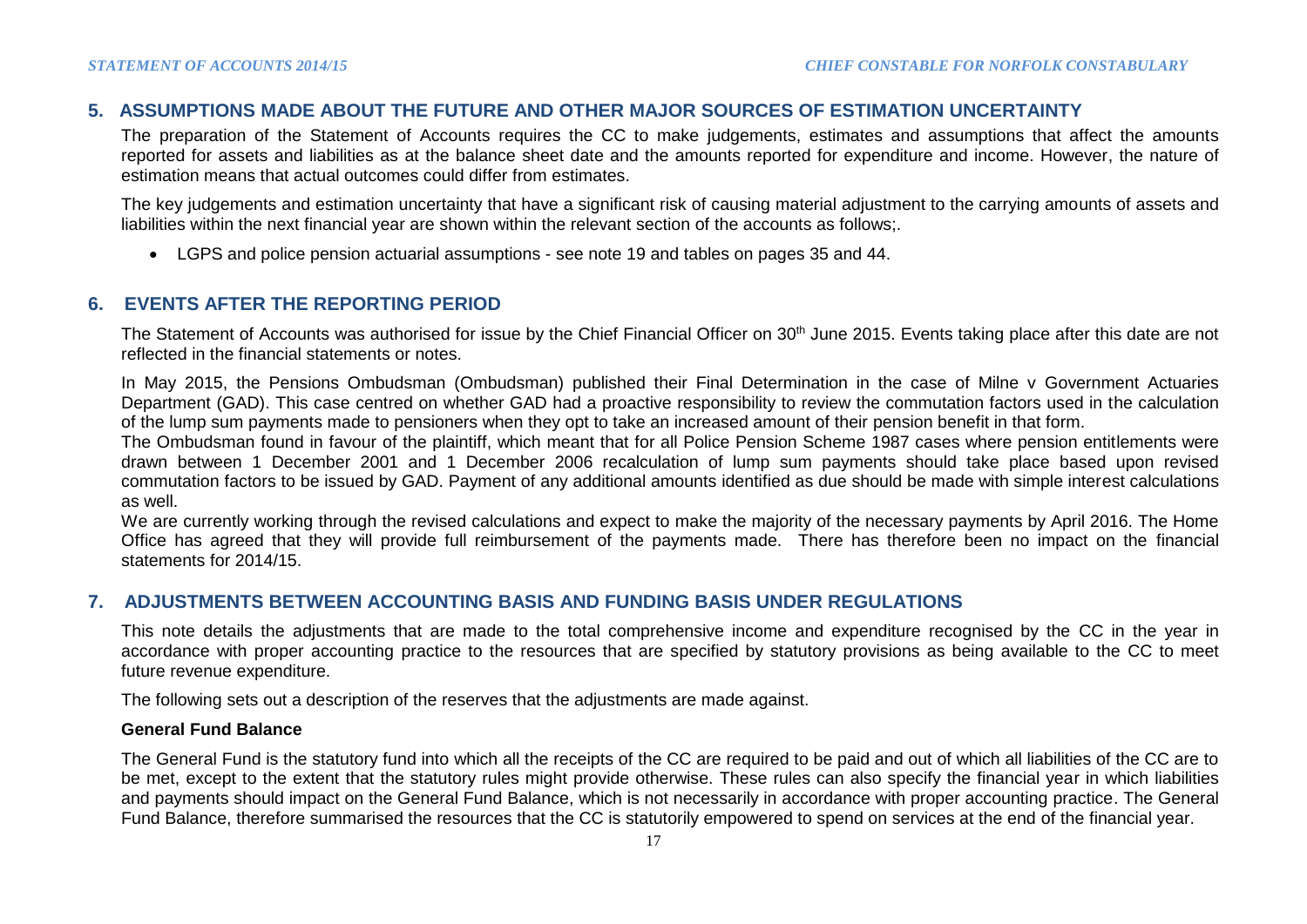| Usable Reserves 2014/15                                                                                                                                                             | General<br><b>Fund</b><br><b>Balance</b><br>£000 | <b>Movement in</b><br>Unusable<br><b>Reserves</b><br>£000 |
|-------------------------------------------------------------------------------------------------------------------------------------------------------------------------------------|--------------------------------------------------|-----------------------------------------------------------|
| <b>Adjustments primarily involving the Pensions Reserve:</b>                                                                                                                        |                                                  |                                                           |
| Reversal of items relating to retirement benefits debited or credited to the Comprehensive                                                                                          |                                                  |                                                           |
| Income and Expenditure Statement                                                                                                                                                    | 92,019                                           | (92,019)                                                  |
| Employer's pension contributions and direct payments to pensioners payable in the year                                                                                              | (21,668)                                         | 21,668                                                    |
| Adjustments primarily involving the Accumulated Absences Account:                                                                                                                   |                                                  |                                                           |
| Amount by which officer remuneration charged to the Comprehensive income and Expenditure<br>Statement on an accruals basis is different from remuneration chargeable in the year in |                                                  |                                                           |
| accordance with statutory requirements                                                                                                                                              | 7                                                | (7)                                                       |
| <b>Total Adjustments</b>                                                                                                                                                            | 70,358                                           | (70,358)                                                  |

| Usable Reserves 2013/14 (Comparator)                                                                                                                                                | General<br>Fund<br><b>Balance</b><br>£000 | <b>Movement in</b><br>Unusable<br><b>Reserves</b><br>£000 |
|-------------------------------------------------------------------------------------------------------------------------------------------------------------------------------------|-------------------------------------------|-----------------------------------------------------------|
| <b>Adjustments primarily involving the Pensions Reserve:</b>                                                                                                                        |                                           |                                                           |
| Reversal of items relating to retirement benefits debited or credited to the Comprehensive                                                                                          |                                           |                                                           |
| Income and Expenditure Statement                                                                                                                                                    | 96,667                                    | (96, 667)                                                 |
| Employer's pension contributions and direct payments to pensioners payable in the year                                                                                              | (20, 514)                                 | 20,514                                                    |
| Adjustments primarily involving the Accumulated Absences Account:                                                                                                                   |                                           |                                                           |
| Amount by which officer remuneration charged to the Comprehensive income and Expenditure<br>Statement on an accruals basis is different from remuneration chargeable in the year in |                                           |                                                           |
| accordance with statutory requirements                                                                                                                                              | (42)                                      | 42                                                        |
| <b>Total Adjustments</b>                                                                                                                                                            | 76,111                                    | (76, 111)                                                 |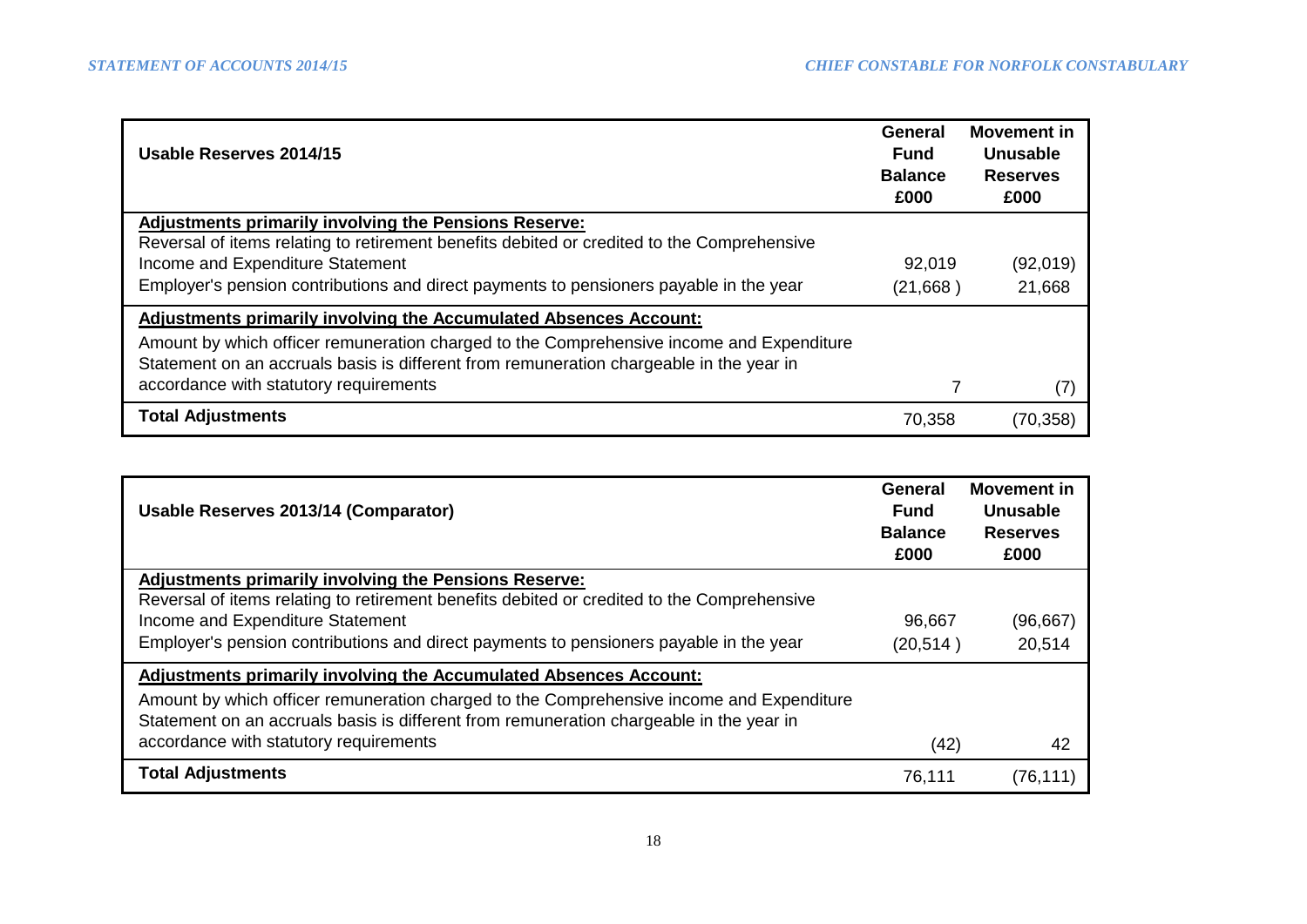# **8. CREDITORS**

The balance of Creditors is made up of the following elements which relates to the amount accrued at the end of the year in respect of accumulated absences. See also the Accumulated Absences Account Reserve at note 10 on page 19 and 20.

|                                       | 31 March 2015<br>£000 | 31 March 2014<br>£000 |
|---------------------------------------|-----------------------|-----------------------|
| <b>Other Entities and Individuals</b> | 480                   | 473                   |
| <b>Total Creditors</b>                | 480                   | 473                   |

# **9. USABLE RESERVES**

The CC is not able to hold usable reserves - see Movement in Reserves Statement on pages 1 and 2.

# **10. UNUSABLE RESERVES**

Movements in the CC's unusable reserves are detailed in the below tables – see also Movement in Reserves Statement on pages 1 and 2;

| <b>Unusable Reserves</b>            | 31 March<br>2015<br>£000 | 31 March<br>2014<br>£000 |
|-------------------------------------|--------------------------|--------------------------|
| <b>Accumulated Absences Account</b> | (480)                    | (473)                    |
| <b>Pensions Reserve</b>             | (1,521,524)              | (1, 295, 406)            |
| <b>Total Unusable Reserves</b>      | (1,522,004)              | (1, 295, 879)            |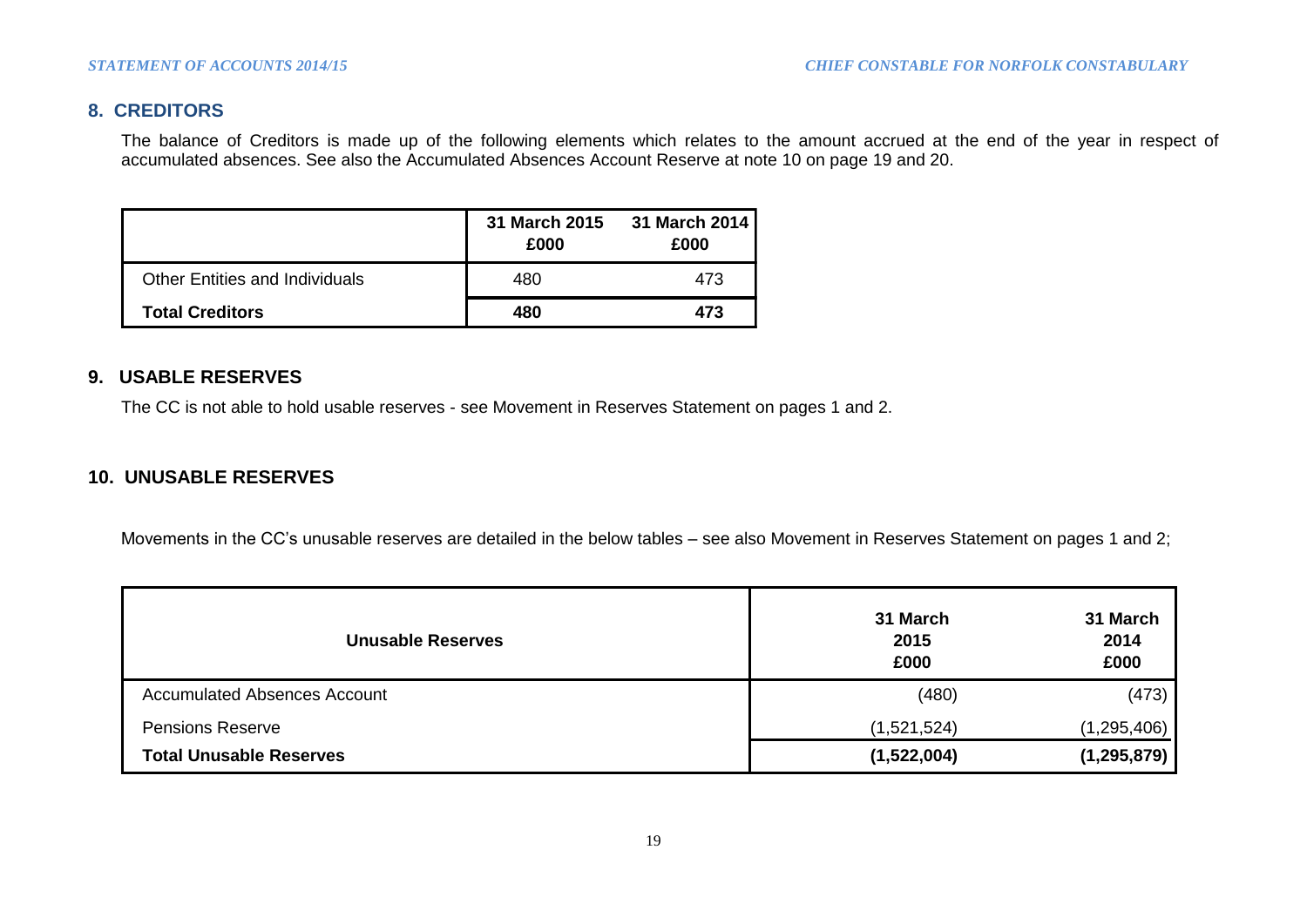#### Accumulated Absences Account

The Accumulated Absences Account absorbs the differences that would otherwise arise on the General Fund Balance from accruing for compensated absences earned but not taken in the year, e.g. annual leave entitlement carried forward at 31 March. Statutory arrangements require that the impact on the General Fund Balance is neutralised by transfers to or from the Account.

| <b>Accumulated Absences Account</b>                                                                                                                                                                                              | 2014/15<br>£000 | 2013/14<br>£000 |
|----------------------------------------------------------------------------------------------------------------------------------------------------------------------------------------------------------------------------------|-----------------|-----------------|
| <b>Balance at 1 April</b>                                                                                                                                                                                                        | (473)           | (515)           |
| year                                                                                                                                                                                                                             | 473             | 515             |
| Amounts accrued at the end of the current year                                                                                                                                                                                   | (480)           | (473)           |
| Amount by which officer remuneration charged to the Comprehensive<br>Income and Expenditure Statement on an accruals basis is different from<br>remuneration chargeable in the year in accordance with statutory<br>requirements | (7)             | 42              |
| <b>Balance at 31 March</b>                                                                                                                                                                                                       | (480)           | (473)           |

# Pensions Reserve

The Pensions Reserve absorbs the timing differences arising from the different arrangements for accounting for post-employment benefits and for funding benefits in accordance with statutory provisions. The CC accounts for post-employment benefits in the Comprehensive Income and Expenditure Statement as the benefits are earned by employees accruing years of service, updating the liabilities recognised to reflect inflation, changing assumptions and investment returns of any resources set aside to meet the costs. However, statutory arrangements require benefits earned to be financed as the CC makes employer's contributions to pension funds or eventually pay for any pensions for which it is directly responsible. The debit balance on the Pensions Reserve therefore shows a substantial shortfall in the benefits earned by past and current employees and the resources the CC has set aside to meet them. The statutory arrangements will ensure that the funding will have been set aside by the time the benefits come to be paid.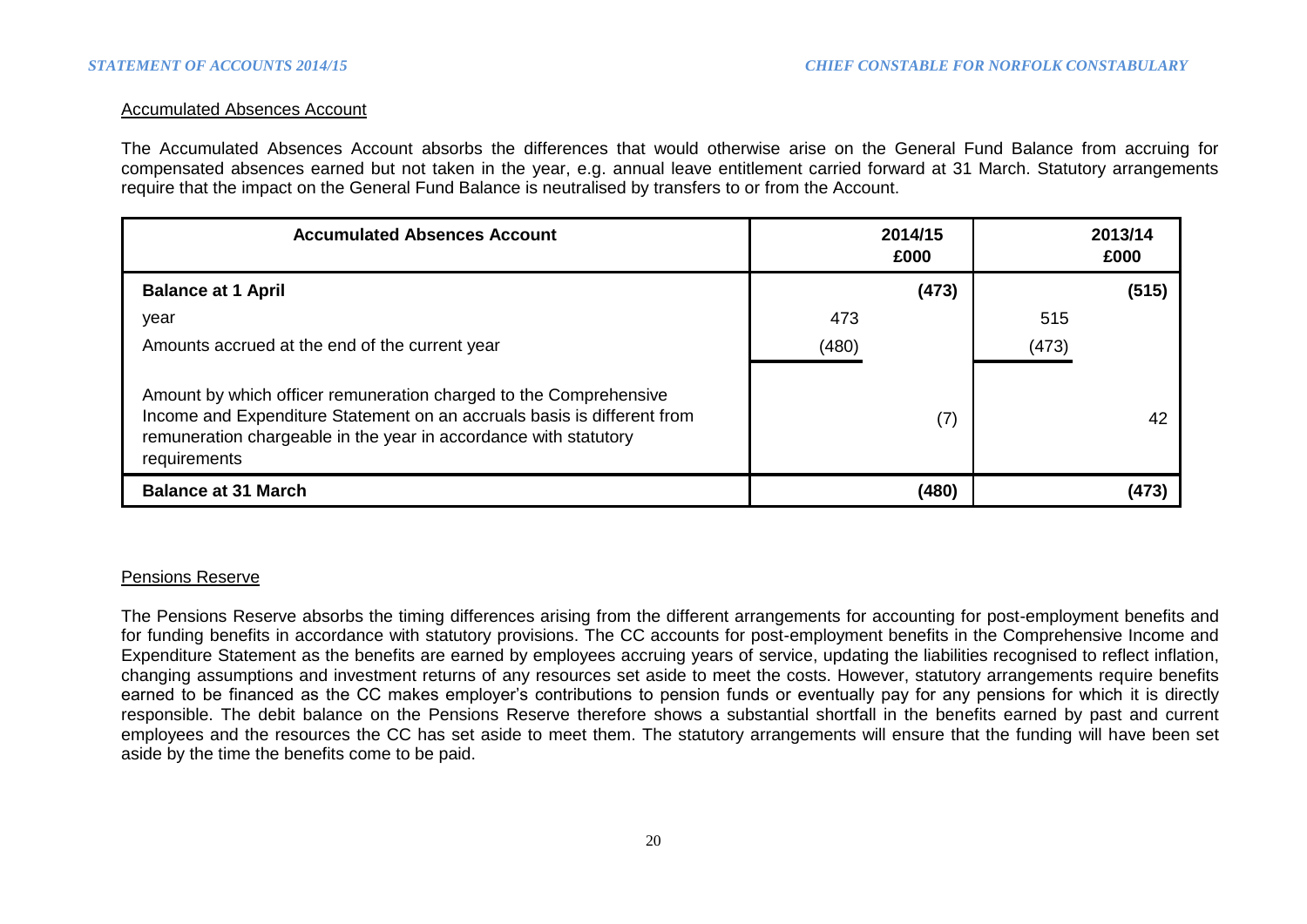| <b>Pensions Reserve</b>                                                                                                                                                                  | 2014/15<br>£000                         | 2013/14<br>£000 |
|------------------------------------------------------------------------------------------------------------------------------------------------------------------------------------------|-----------------------------------------|-----------------|
| <b>Balance at 1 April</b><br>Actuaries opening balance adjustment<br><b>Restated Balance at 1 April</b>                                                                                  | (1, 295, 406)<br>(428)<br>(1, 295, 834) | (1, 332, 319)   |
| Actuarial gains and (losses) on pension assets and liabilities                                                                                                                           | (155, 339)                              | 113,066         |
| Reversal of items relating to retirement benefits debited or credited to the<br>Surplus or Deficit on the Provision of Services in the Comprehensive<br>Income and Expenditure Statement | (92,019)                                | (96, 667)       |
| Employer's pension contributions and direct payments to pensioners<br>payable in the year                                                                                                | 21,668                                  | 20,514          |
| <b>Balance at 31 March</b>                                                                                                                                                               | (1,521,524)                             | (1, 295, 406)   |

# **11. CASH FLOW STATEMENT – OPERATING ACTIVITIES**

The cash flows for operating activities include the following items;

|                                             | 2014/15   |           | 2013/14   |          |  |
|---------------------------------------------|-----------|-----------|-----------|----------|--|
|                                             | £000      | £000      | £000      | £000     |  |
| Adjustments for non cash or cash equivalent |           |           |           |          |  |
| Pension cost adjustment from IAS19          | (70, 351) |           | (76, 153) |          |  |
| (Increase) / decrease Creditors             | (7)       |           | 42        |          |  |
|                                             |           | (70, 358) |           | (76,111) |  |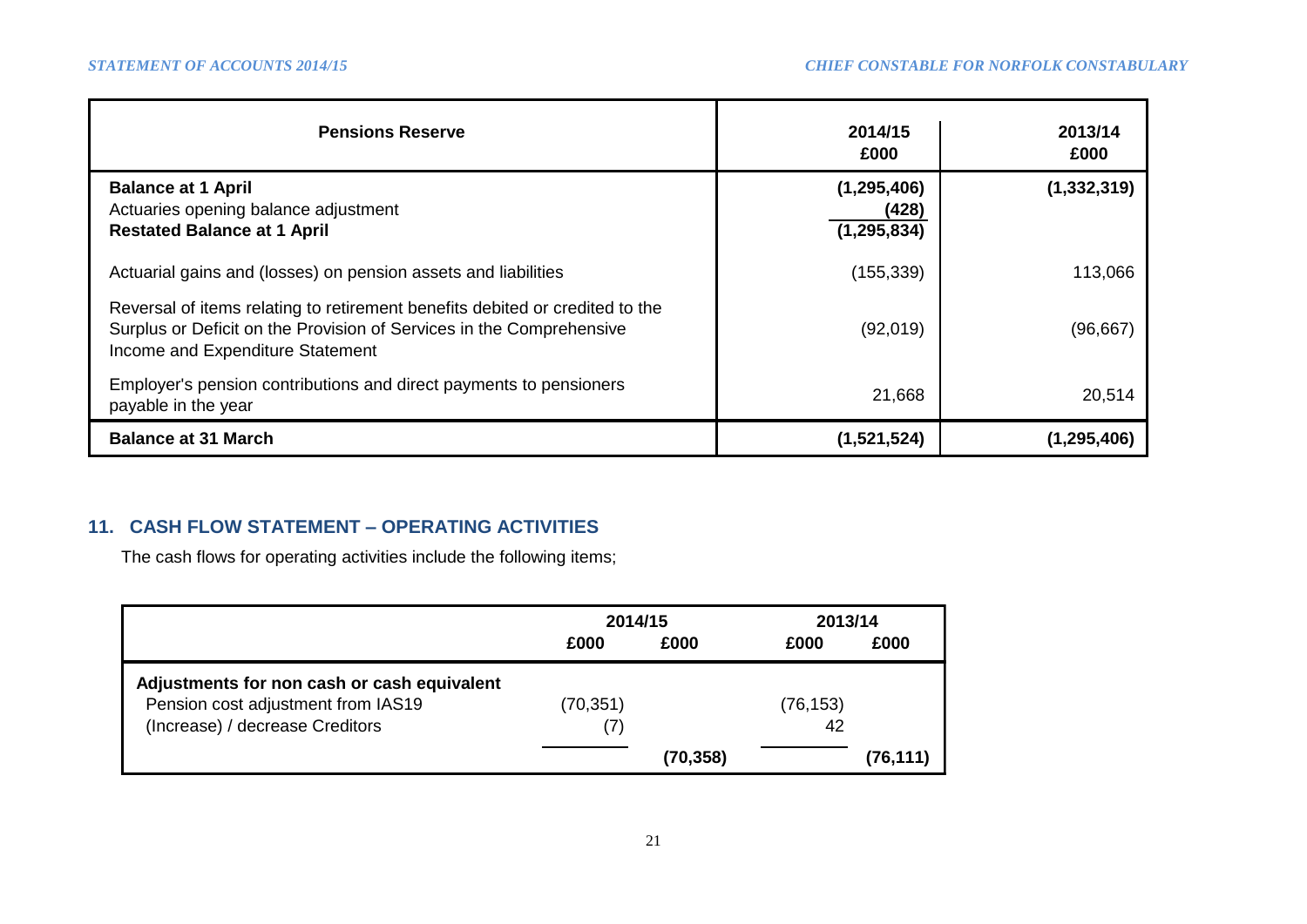### **12. AMOUNTS REPORTED FOR RESOURCE ALLOCATION DECISIONS**

The analysis of income and expenditure by cost of policing on the face of the Comprehensive Income and Expenditure Statement is that specified by the Service Reporting Code of Practice. However, decisions about resource allocation are taken by the Group on the basis of budget reports analysed across Service Departments. These reports are prepared on a different basis from the accounting policies used in the financial statements. In particular:

- No charges are made in relation to capital expenditure (whereas depreciation, revaluation and impairment losses in excess of the balance on the Revaluation Reserve and amortisations are charged to services in the Comprehensive Income and Expenditure Statement)
- The cost of retirement benefits is based on cash flows (payment of employer's pensions contributions) rather than current service cost of benefits accrued in the year
- Expenditure on some support services is budgeted for centrally and not charged to service departments.

The income and expenditure of the CC, summarised by the principal Service Departments recorded in the budget reports for the year, is as follows: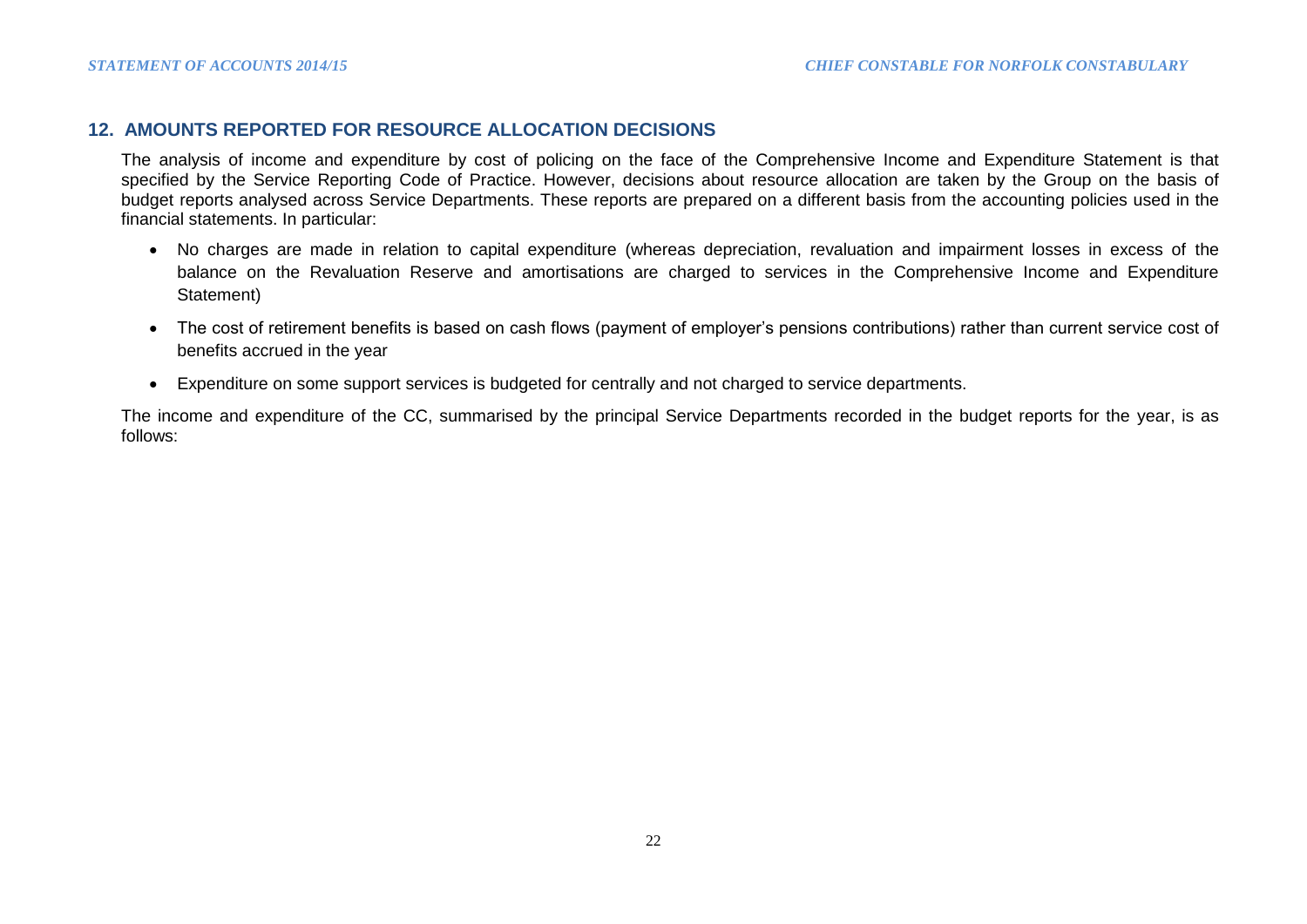| Income and Expenditure 2014/15         | <b>Joint</b><br><b>Collaborative</b><br><b>Units</b> | <b>Commands</b><br>& Support | <b>Departments</b> | Corporate | <b>Total</b> |
|----------------------------------------|------------------------------------------------------|------------------------------|--------------------|-----------|--------------|
|                                        | £000                                                 | £000                         | £000               | £000      | £000         |
| Fees, charges and other service income | (845)                                                | (3,641)                      | (960)              | (1,887)   | (7, 333)     |
| Government grants                      | (109)                                                | (987)                        | (558)              | (10, 161) | (11, 815)    |
| Other grants & contributions           | (29)                                                 | (293)                        | (15)               |           | (337)        |
| Total Income                           | (983)                                                | (4, 921)                     | (1, 533)           | (12,048)  | (19, 485)    |
| Employee expenses                      | 41,747                                               | 78,185                       | 2,485              | 5,621     | 128,038      |
| Other service expenses                 | 11,687                                               | 5,080                        | 6,751              | 13,726    | 37,244       |
| <b>Total Expenditure</b>               | 53,434                                               | 83,265                       | 9,236              | 19,347    | 165,282      |
| <b>Net Expenditure</b>                 | 52,451                                               | 78,344                       | 7,703              | 7,299     | 145,797      |

During 2014/15 further collaboration has taken place which has increased the Net Expenditure on Joint Collaborative Units from those of Commands & Support and Departments.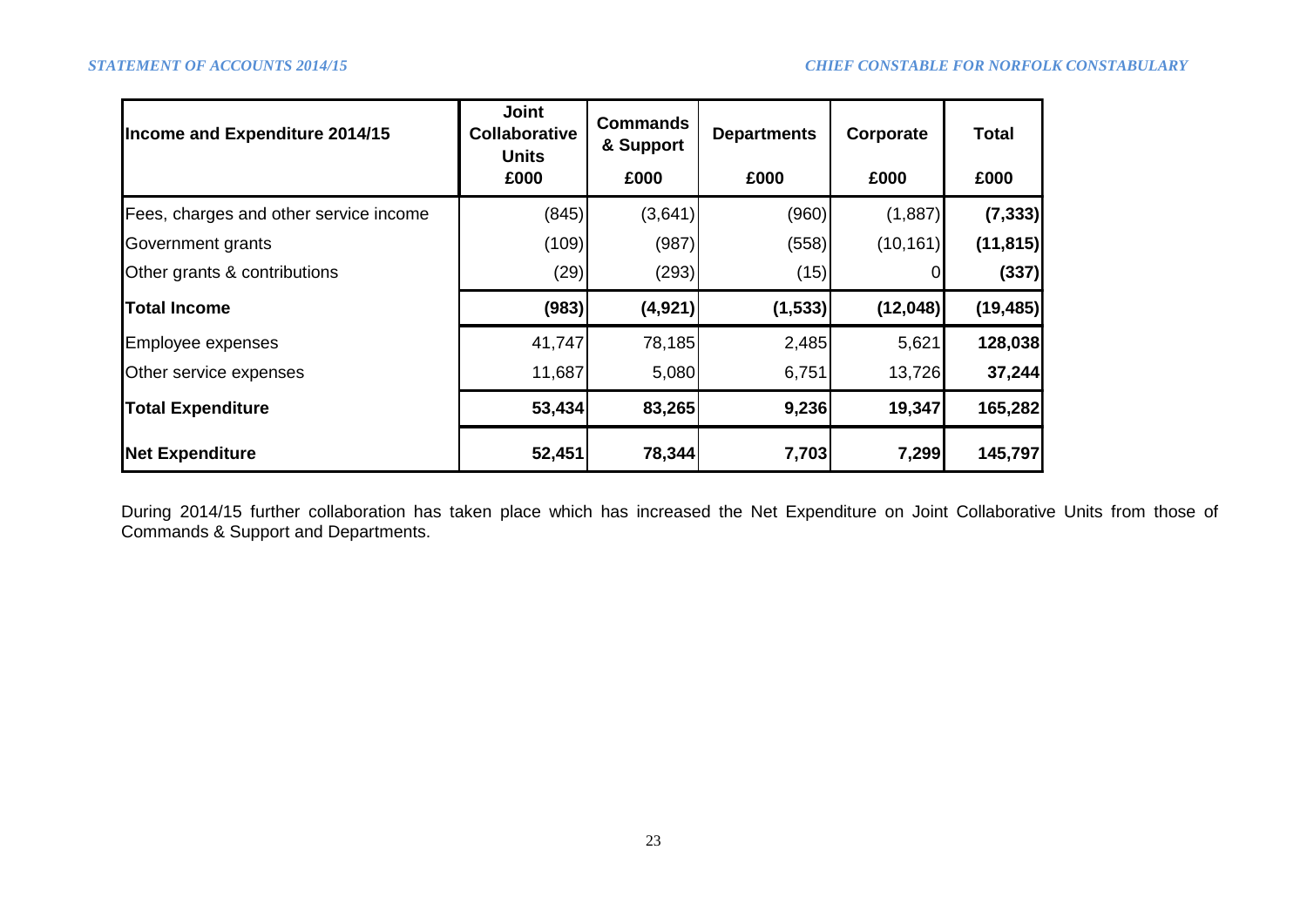| Income and Expenditure 2013/14<br>(Comparator) | <b>Joint</b><br><b>Collaborative</b><br><b>Units</b> | <b>Commands</b><br>& Support | <b>Departments</b> | Corporate | <b>Total</b> |  |
|------------------------------------------------|------------------------------------------------------|------------------------------|--------------------|-----------|--------------|--|
|                                                | £000                                                 | £000                         | £000               | £000      | £000         |  |
| Fees, charges and other service income         | (688)                                                | (2,787)                      | (396)              | (2, 185)  | (6,056)      |  |
| Government grants                              | (41)                                                 | (322)                        | (13)               | (10, 298) | (10, 674)    |  |
| Other grants & contributions                   | 0                                                    | (549)                        | (19)               | 0         | (568)        |  |
| <b>Total Income</b>                            | (729)                                                | (3,658)                      | (428)              | (12, 483) | (17, 298)    |  |
| Employee expenses                              | 39,496                                               | 78,828                       | 3,265              | 4,928     | 126,517      |  |
| Other service expenses                         | 11,613                                               | 4,522                        | 7,145              | 12,862    | 36,142       |  |
| <b>Total Expenditure</b>                       | 51,109                                               | 83,350                       | 10,410             | 17,790    | 162,659      |  |
| Net Expenditure                                | 50,380                                               | 79,692                       | 9,982              | 5,307     | 145,361      |  |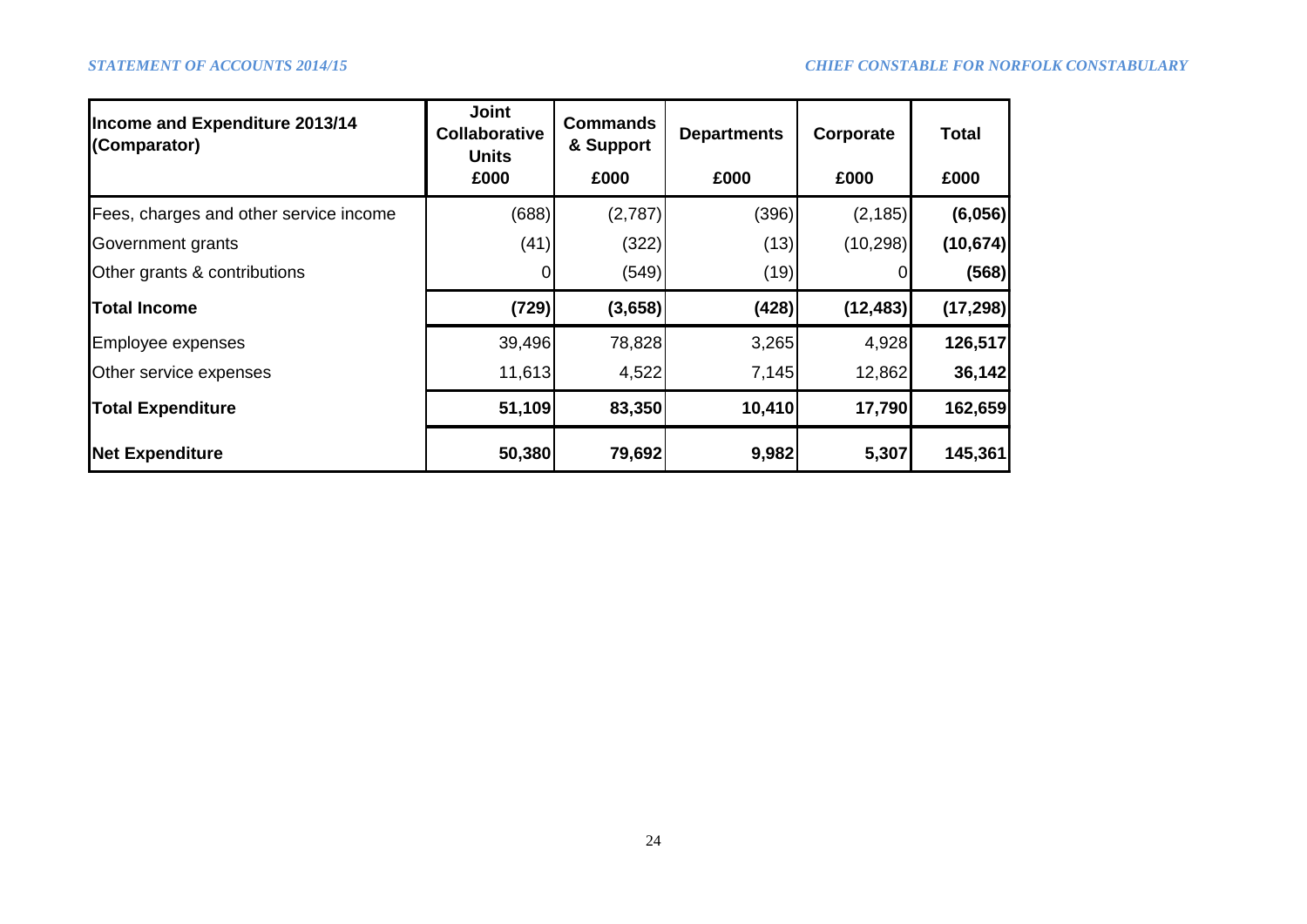## CC Reconciliation of Income and Expenditure to Cost of Services in the Comprehensive Income and Expenditure Statement (CIES)

The reconciliation shows how the figures in the analysis of income and expenditure, in the above table, relate to the amounts included in the Comprehensive Income and Expenditure Statement.

|                                                                                                             | 2014/15<br>£000     | 2013/14<br>£000    |
|-------------------------------------------------------------------------------------------------------------|---------------------|--------------------|
| Net expenditure in the Analysis<br>Movement between PCC/CC outturn                                          | 145,797<br>(4, 979) | 145,361<br>(3,035) |
| Amounts in the Comprehensive Income and Expenditure<br>Statement not reported to management in the Analysis | 13,237              | 18,044             |
| <b>Cost of Policing Services in Comprehensive Income</b><br>and Expenditure Statement                       | 154,055             | 160,370            |

# CC Reconciliation to Subjective Analysis

This reconciliation shows how the figures in the analysis of income and expenditure relate to the subjective analysis of the Surplus or Deficit on the Provision of Services included in the Comprehensive Income and Expenditure Statement.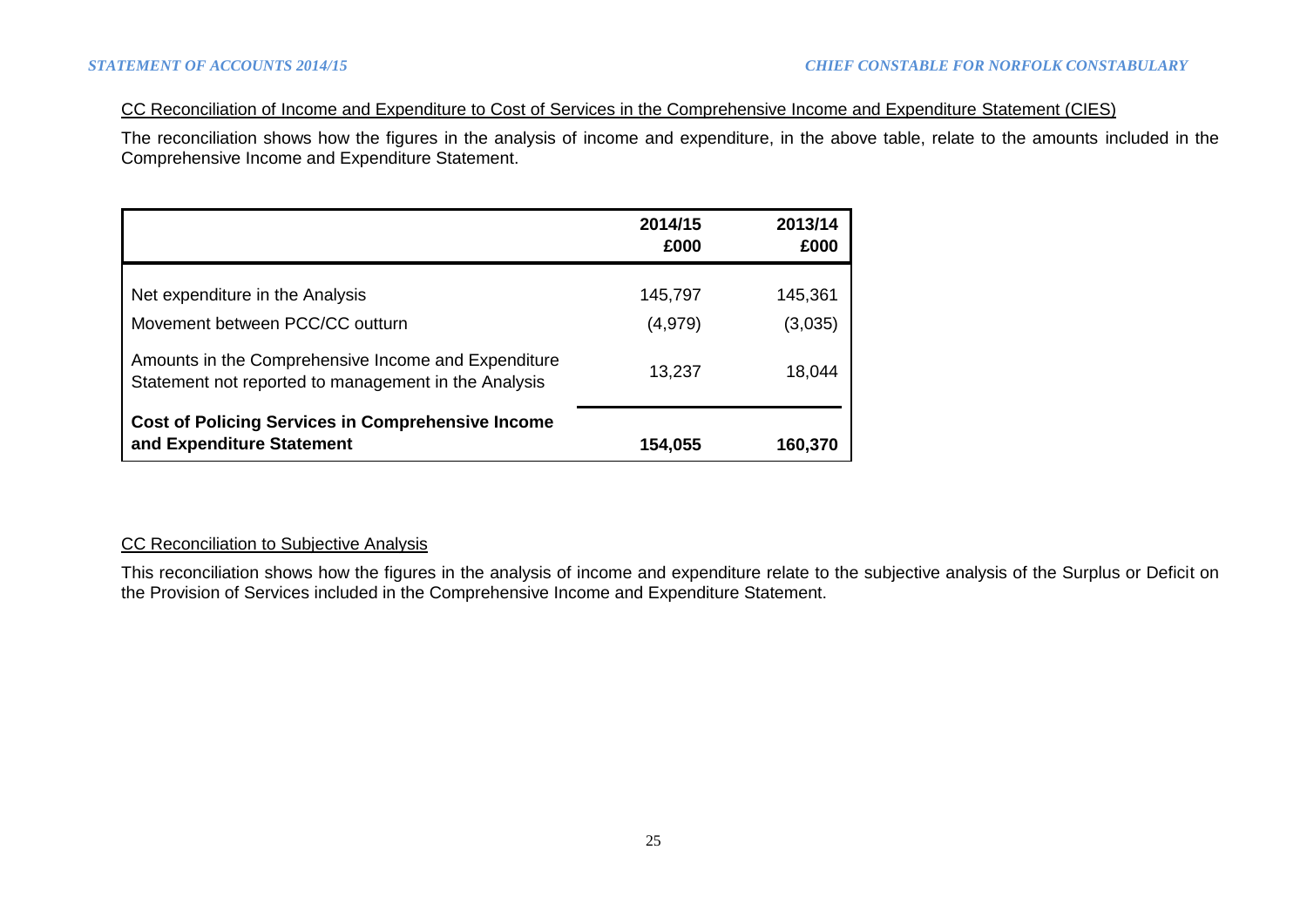| 2014/15                                                   | Reported to<br>Management<br>£000 | <b>Movements</b><br>between<br>PCC/CC<br>£000 | Restated<br>Service<br>Analysis<br>£000 | Not reported<br>to management<br>£000 | Not included<br>in Net<br><b>Cost Services</b><br>£000 | Cost of<br><b>Policing</b><br><b>Services</b><br>£000 | Corporate<br>Amounts<br>£000 | Total<br>£000 |
|-----------------------------------------------------------|-----------------------------------|-----------------------------------------------|-----------------------------------------|---------------------------------------|--------------------------------------------------------|-------------------------------------------------------|------------------------------|---------------|
| Fees, charges and other service income                    | (7,058)                           | 126                                           | (6,932)                                 | $\mathbf 0$                           | 0                                                      | (6, 932)                                              | 0                            | (6, 932)      |
| Interest and investment income                            | (275)                             | 275                                           | $\mathbf 0$                             | $\mathbf 0$                           | 0                                                      | $\bf{0}$                                              | 0                            | $\bf{0}$      |
| Government grants and contributions                       | (12, 152)                         | 6,756                                         | (5,396)                                 | $\pmb{0}$                             | 0                                                      | (5, 396)                                              | 0                            | (5, 396)      |
| <b>Total Income</b>                                       | (19,485)                          | 7,157                                         | (12, 328)                               | $\mathbf 0$                           | 0                                                      | (12, 328)                                             | 0                            | (12, 328)     |
| Employee expenses                                         | 128,038                           | (442)                                         | 127,596                                 | 13,237                                | 0                                                      | 140,833                                               | 57,121                       | 197,954       |
| Other service expenses                                    | 36,487                            | (10, 937)                                     | 25,550                                  | $\mathbf 0$                           |                                                        | 25,550                                                | 0                            | 25,550        |
| Interest payments                                         | 757                               | (757)                                         | 0                                       | 0                                     | 0                                                      | 0                                                     | 0                            | $\mathbf 0$   |
| <b>Total Expenditure</b>                                  | 165,282                           | (12, 136)                                     | 153,146                                 | 13,237                                | 0                                                      | 166,383                                               | 57,121                       | 223,504       |
| Intra Group Adjustment                                    |                                   |                                               |                                         |                                       |                                                        |                                                       | (140, 818)                   | (140,818)     |
| Surplus or deficit on the provision of<br><b>services</b> | 145,797                           | (4, 979)                                      | 140,818                                 | 13,237                                | 0                                                      | 154,055                                               | (83, 697)                    | 70,358        |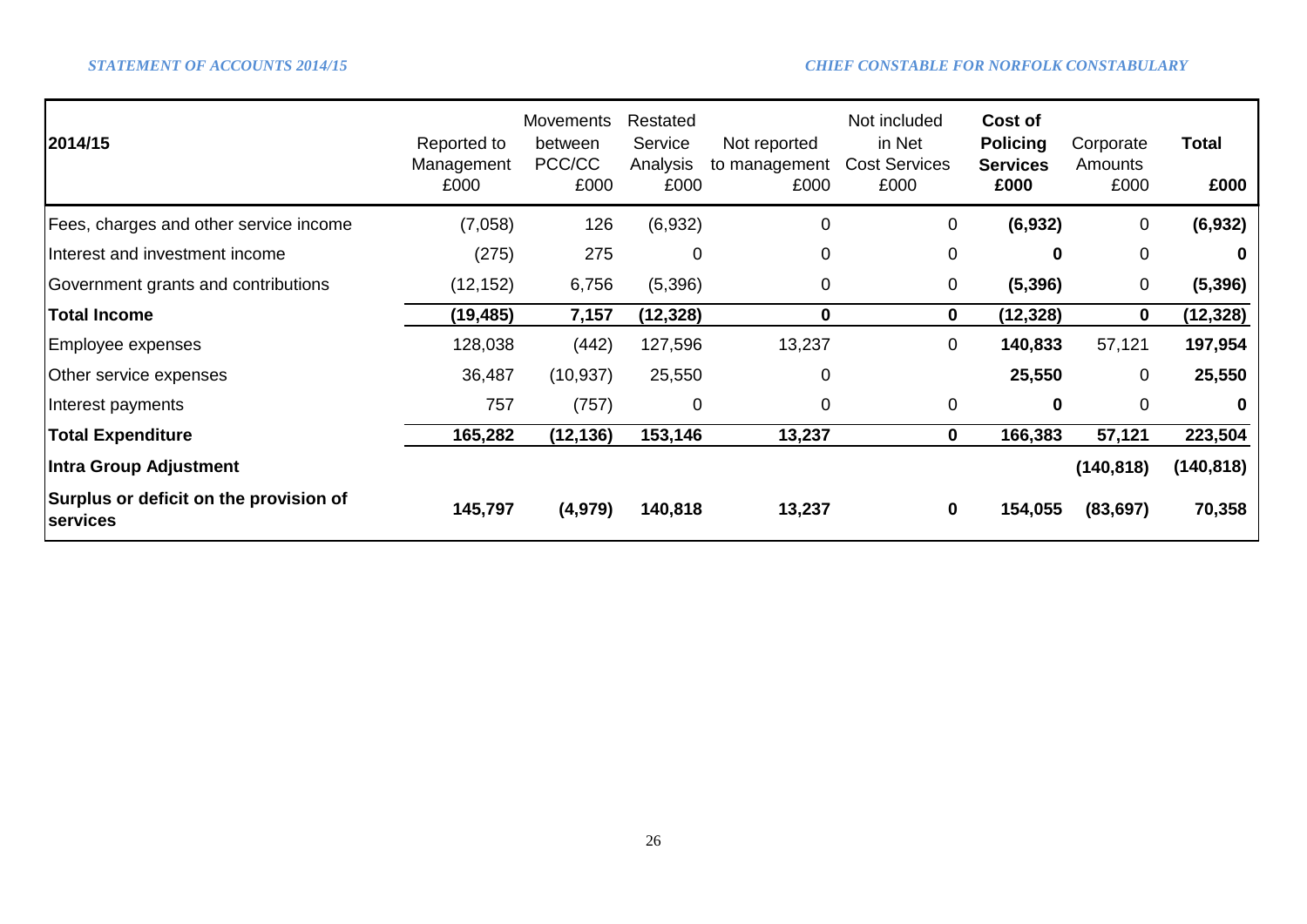| 2013/14 (Comparator)                               | Reported to<br>Management<br>£000 | Movements<br>between<br>PCC/CC<br>£000 | Restated<br>Service<br>Analysis<br>£000 | Not reported<br>to management<br>£000 | Not included<br>in Net<br><b>Cost Services</b><br>£000 | Cost of<br><b>Policing</b><br><b>Services</b><br>£000 | Corporate<br>Amounts<br>£000 | Total<br>£000 |
|----------------------------------------------------|-----------------------------------|----------------------------------------|-----------------------------------------|---------------------------------------|--------------------------------------------------------|-------------------------------------------------------|------------------------------|---------------|
| Fees, charges and other service income             | (5,769)                           | 236                                    | (5,533)                                 | $\overline{0}$                        | $\mathbf 0$                                            | (5, 533)                                              | 0                            | (5, 533)      |
| Interest and investment income                     | (287)                             | 287                                    | $\mathbf 0$                             | 0                                     | $\mathbf 0$                                            | 0                                                     | 0                            | 0             |
| Government grants and contributions                | (11, 242)                         | 7,478                                  | (3,764)                                 | 0                                     | $\mathbf 0$                                            | (3,764)                                               | 0                            | (3,764)       |
| <b>Total Income</b>                                | (17, 298)                         | 8,001                                  | (9,297)                                 | 0                                     | $\mathbf 0$                                            | (9, 297)                                              | 0                            | (9, 297)      |
| Employee expenses                                  | 126,517                           | (343)                                  | 126,174                                 | 18,044                                | $\mathbf 0$                                            | 144,218                                               | 58,067                       | 202,285       |
| Other service expenses                             | 35,377                            | (9,928)                                | 25,449                                  | 0                                     |                                                        | 25,449                                                |                              | 25,449        |
| Interest payments                                  | 765                               | (765)                                  | $\mathbf 0$                             | 0                                     | $\mathbf 0$                                            | $\mathbf{0}$                                          | 0                            | $\bf{0}$      |
| <b>Total Expenditure</b>                           | 162,659                           | (11, 036)                              | 151,623                                 | 18,044                                | $\mathbf 0$                                            | 169,667                                               | 58,067                       | 227,734       |
| Intra Group Adjustment                             |                                   |                                        |                                         |                                       |                                                        |                                                       | (142, 326)                   | (142, 326)    |
| Surplus or deficit on the provision of<br>services | 145,361                           | (3,035)                                | 142,326                                 | 18,044                                | $\bf{0}$                                               | 160,370                                               | (84, 259)                    | 76,111        |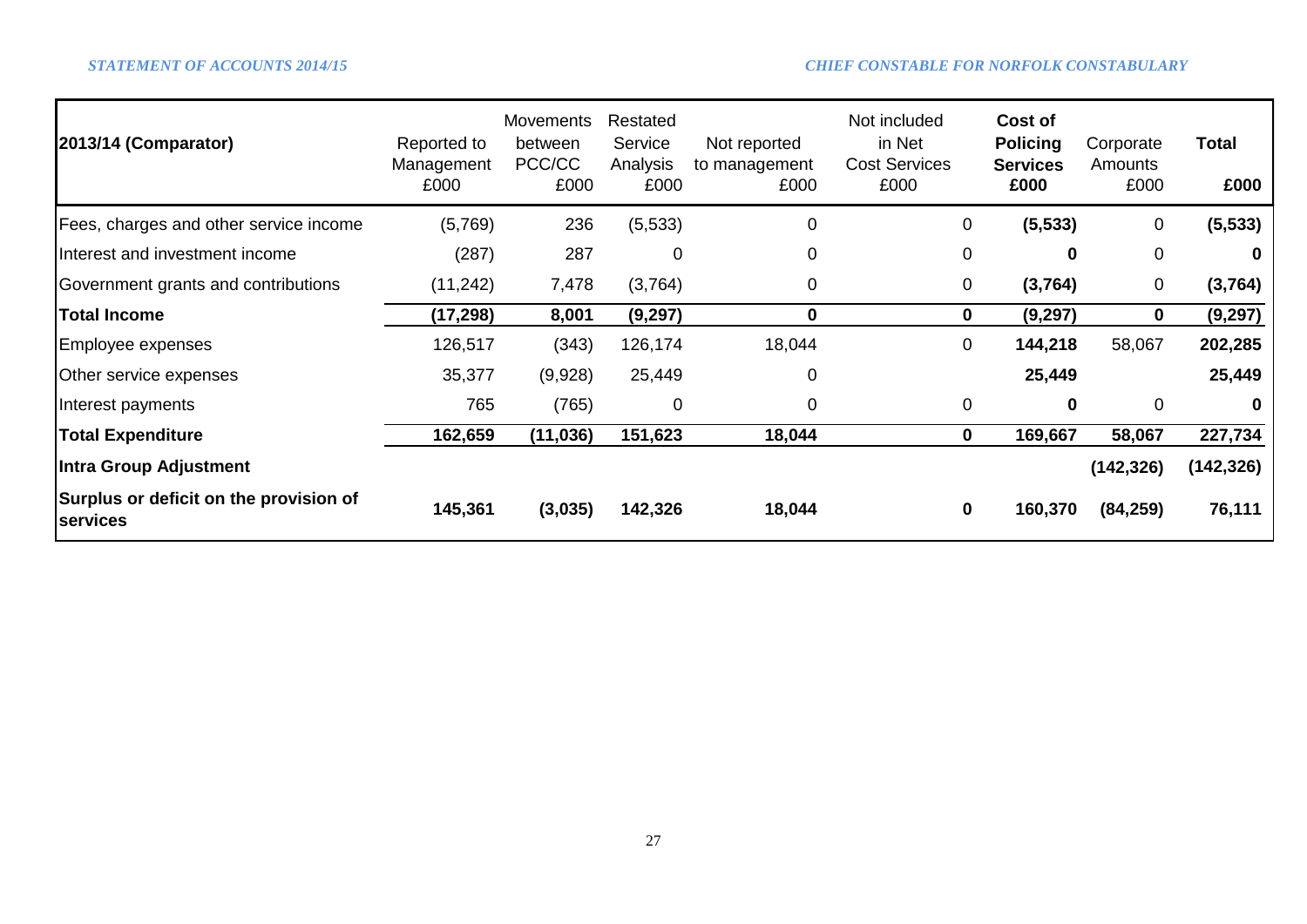# **13. OFFICERS' REMUNERATION**

The remuneration paid to senior officers of the CC is shown in the following table;

| <b>Postholder information</b>                                                                               | Year                          | Salary,<br>Fees and<br><b>Allces</b> | Termination<br><b>Payments</b> | <b>Expense</b><br><b>Allces</b> | <b>Benefits</b><br>in Kind | <b>Total Excl.</b><br><b>Pension</b><br><b>Contribs</b> | <b>Employer's</b><br><b>Pension</b><br><b>Contribs</b> | <b>Total Incl.</b><br><b>Pension</b><br><b>Contributions</b> |
|-------------------------------------------------------------------------------------------------------------|-------------------------------|--------------------------------------|--------------------------------|---------------------------------|----------------------------|---------------------------------------------------------|--------------------------------------------------------|--------------------------------------------------------------|
| <b>Chief Constable S Bailey</b><br>- Appointed 10.06.13<br>Chief Constable P Gormley - Transferred 10.06.13 | 2014/15<br>2013/14<br>2013/14 | 144,120<br>114,103<br>35,014         | 0                              | 1,493<br>1,207<br>441           | 4,357<br>2,493<br>781      | 149,970<br>117,803<br>36,236                            | 33,458<br>26,814<br>6,312                              | 183,428<br>144,617<br>42,548                                 |
| <b>Deputy Chief Constable</b><br>- Appointed 10.06.13<br>Deputy Chief Constable - Promoted 10.06.13         | 2014/15<br>2013/14<br>2013/14 | 118,146<br>100,565<br>26,607         | 0                              | 1,790<br>4,193<br>286           | 5,655<br>3,123<br>592      | 125,591<br>107,881<br>27,485                            | 27,603<br>20,918<br>5,208                              | 153,194<br>128,799<br>32,693                                 |
| Assistant Chief Constable (1) - Promoted 10.06.13                                                           | 2013/14                       | 24,434                               | 0                              | 1,364                           | 741                        | 26,539                                                  | 4,770                                                  | 31,309                                                       |
| Assistant Chief Constable (2) - Transferred 18.07.14                                                        | 2014/15<br>2013/14            | 32,928<br>106,948                    | 0                              | 0<br>0                          | 712<br>2,876               | 33,640<br>109,824                                       | 6,838<br>22,821                                        | 40,478<br>132,645                                            |
| <b>Assistant Chief Constable (3)</b>                                                                        | 2014/15<br>2013/14            | 101,583<br>102,222                   |                                | 0<br>0                          | 5,099<br>4,409             | 106,682<br>106,631                                      | 23,734<br>23,888                                       | 130,416<br>130,519                                           |
| <b>Assistant Chief Constable (4)</b><br>- Appointed 10.06.13                                                | 2014/15<br>2013/14            | 94,936<br>76,702                     |                                | 0<br>$\mathbf 0$                | 3,038<br>1,116             | 97,974<br>77,818                                        | 21,395<br>11,207                                       | 119,369<br>89,025                                            |
| <b>Assistant Chief Officer Resources</b>                                                                    | 2014/15<br>2013/14            | 106,804<br>106,467                   | 92,749<br>0                    | 6,693<br>6,739                  | 0<br>0                     | 206,246<br>113,206                                      | 0<br>17,461                                            | 206,246<br>130,667                                           |
| <b>Chief Finance Officer</b> (works 14.5 hrs/week)<br>- Appointed 01.04.14                                  | 2014/15                       | 33,646                               | 0                              | 0                               | $\Omega$                   | 33,646                                                  | 0                                                      | 33,646                                                       |

The Assistant Chief Constable (in post 2 above to 18.07.14) had executive portfolio with Suffolk Constabulary under joint arrangements (see Note 22 on page 46). The full remuneration paid to this officer is shown above for which a recharge of 43.5% was made to Suffolk Constabulary for salary, expenses and pension contributions in 2014/15. The amount recharged is £17,298 (£58,921 in 2013/14).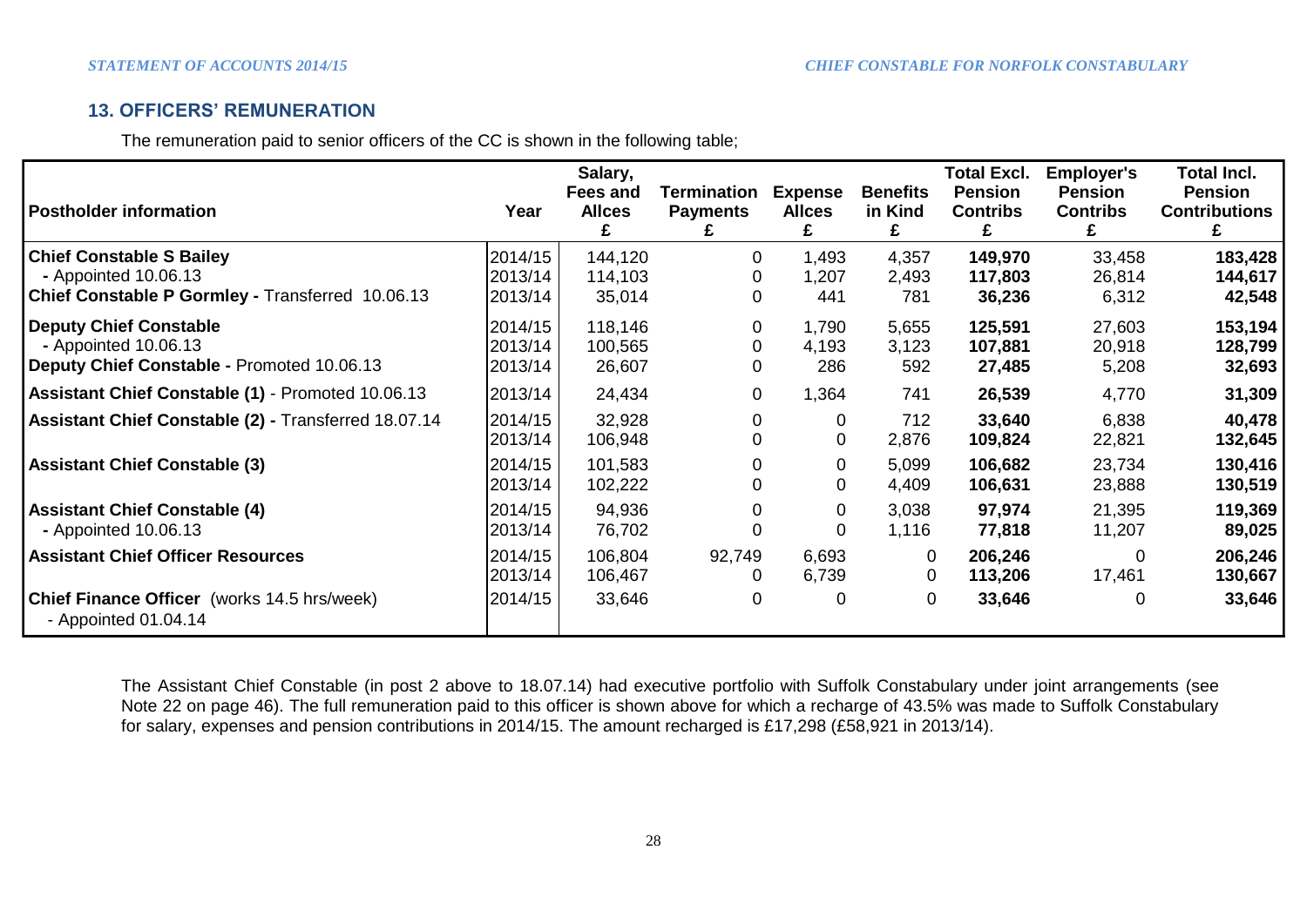The senior police officers (holding the rank of Chief Superintendent and above), and other employees who received more than £50,000 remuneration for the year (excluding employer and employee pension contributions) were paid the following amounts, (officers in the above tables are included);

| <b>Remuneration band</b> | 2014/15<br><b>Number of Employees</b> | 2013/14<br><b>Number of Employees</b> |
|--------------------------|---------------------------------------|---------------------------------------|
| £50,000 - £54,999        | 5                                     |                                       |
| £55,000 - £59,999        | 5                                     | 5                                     |
| £60,000 - £64,999        |                                       |                                       |
| £65,000 - £69,999        |                                       |                                       |
| £75,000 - £79,999        | 2                                     | 2                                     |
| £80,000 - £84,999        | 3.4                                   | 3                                     |
| £90,000 - £94,999        |                                       | 2                                     |
| £95,000 - £99,999        |                                       |                                       |
| £100,000 - £104,999      |                                       | O                                     |
| £105,000 - £109,999      | O                                     |                                       |
| £110,000 - £114,999      |                                       |                                       |
| £120,000 - £124,999      |                                       |                                       |
| £130,000 - £134,999      |                                       |                                       |
| £145,000 - £149,999      |                                       |                                       |
| £175,000 - £179,999      |                                       |                                       |

Employer's pension contributions are made at the rate of 24.2% of pensionable pay for police officers and 17.9% (16.4% in 2013/14) of pensionable pay for staff in accordance with the separate pension arrangements for police officers and staff. See note 19 on pages 35 to 44.

Further information on bonuses, expenses, allowances and benefits in kind is available in the "Payments and Benefits in Kind" booklet on the PCC's website [www.norfolk-pcc.gov.uk.](http://www.norfolk-pcc.gov.uk/)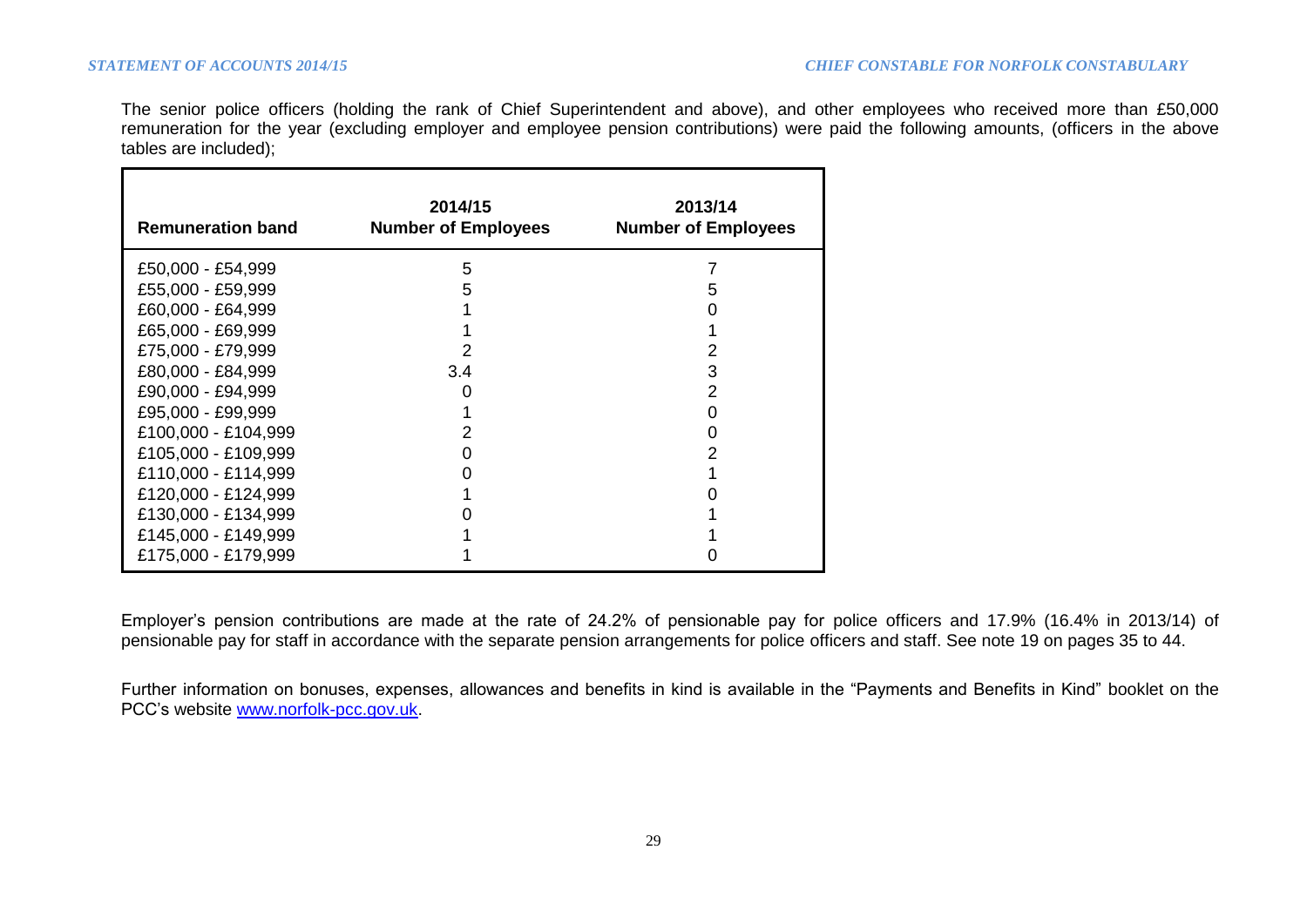# **14. EXTERNAL AUDIT COSTS**

The following costs were made to the external auditors Ernst and Young to carry out the audits on the Statement of Accounts for the CC. A scale fee variation increase was agreed for work undertaken for extra work on the financial statements, financial resilience and dual role of the PCC and CC Chief Finance Officer in 2013/14.

|                                                                                                           | <b>Planned Fees</b><br>2014/15 | <b>Restated Fees</b><br>2013/14 |
|-----------------------------------------------------------------------------------------------------------|--------------------------------|---------------------------------|
| Fees payable with regard to external audit services carried out by the<br>appointed auditor for the year; |                                |                                 |
| Fees payable in respect of statutory inspections of the Financial Statements                              | 20,000                         | 21,085                          |

# **15. GRANT INCOME**

The CC credited the following grants and contributions to the Comprehensive Income and Expenditure Statement.

| <b>Grant Income</b><br><b>Credited to Services</b>    | 2014/15<br>£000 | 2013/14<br>£000 |
|-------------------------------------------------------|-----------------|-----------------|
|                                                       |                 |                 |
| Single Counter Terrorism Grant                        | 3,956           | 2,822           |
| Home Office Innovation Fund                           | 129             |                 |
| Partnership Funding                                   | 314             | 535             |
| <b>Criminal Records Bureau</b>                        | 301             | 310             |
| Operation Hydrant (National operation overseen by CC) | 257             |                 |
| Other grants                                          | 416             | 65              |
| Sponsorship and Donations                             | 23              | 32              |
| Total                                                 | 5,396           | 3,764           |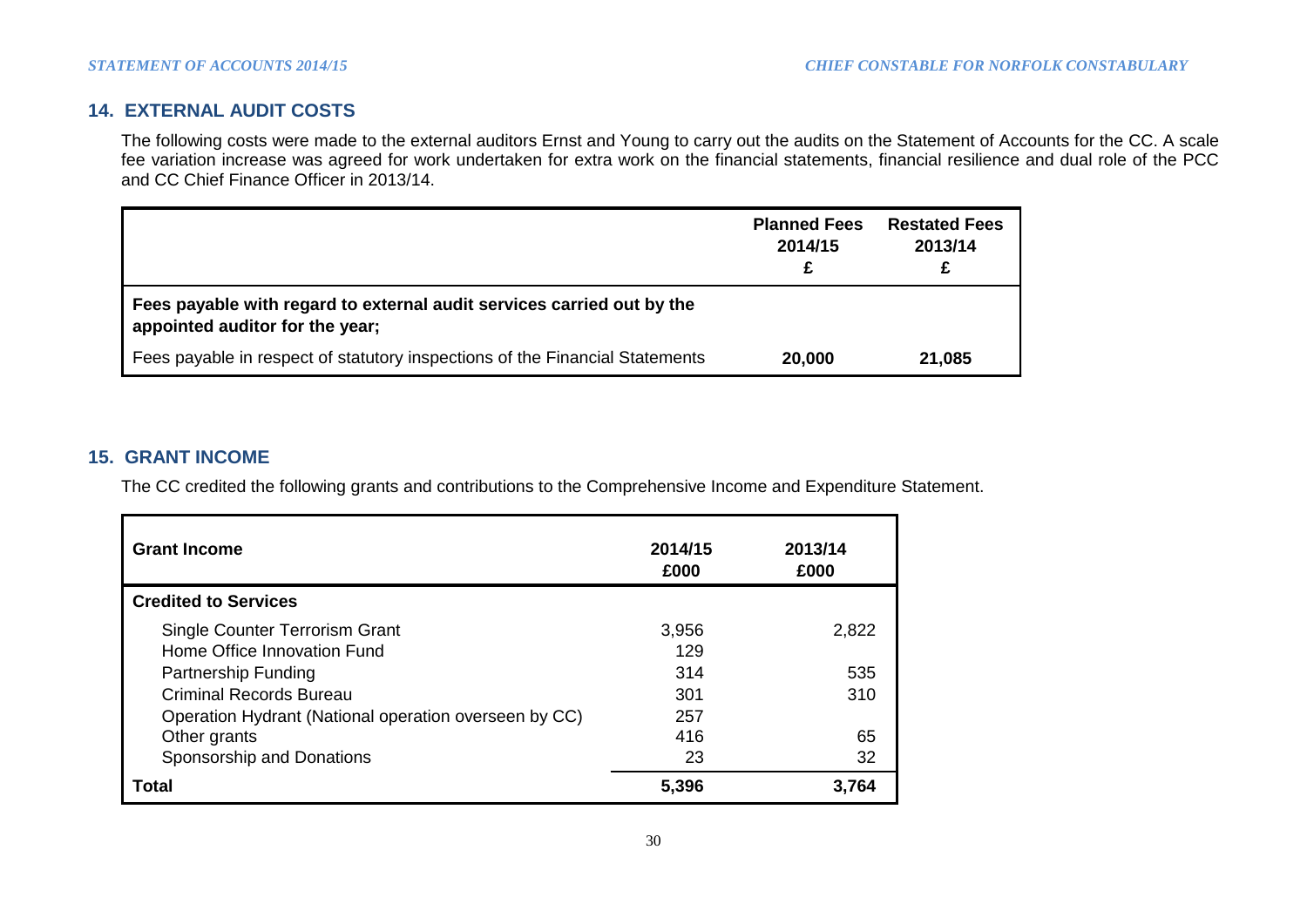# **16. RELATED PARTIES**

The CC is required to disclose material transactions with related parties - bodies or individuals that have the potential to control or influence or to be controlled or influenced by the CC. Disclosure of these transactions allows readers to assess the extent to which the CC might have been constrained in ability to operate independently or might have secured the ability to limit another party's ability to bargain freely.

#### Central Government

Central Government has significant influence over the general operations of the CC. It is responsible for providing the statutory framework, within which the CC operates, provides the majority of funding in the form of grants and prescribes the terms of many of the transactions that the CC has with other parties. Grants received from government departments are set out in the subjective analysis on pages vii and note 15 on page 30.

#### **Officers**

The CC wrote to all Chief Officers requesting details of any related party transactions. There are no disclosures.

#### Audit Committee members

The PCC wrote to all members requesting details of any related party transactions. One member disclosed that he is also a member of Norfolk County Council and of Kings Lynn and West Norfolk Borough Council.

#### Other Public Bodies

These include Norfolk County Council and the seven District Councils. Transactions with these organisations are included elsewhere in the accounts.

# **17. PRIVATE FINANCE INITIATIVES**

# 1. Operations and Communications Centre at Wymondham

The PCC is committed to making payments under a contract with a consortium for the use of Jubilee House, Operations and Communications Centre at Wymondham until 2037.

The actual level of payments is dependent on availability of the site and the provision and delivery of services within. The estimated cost covers the contract standard facilities management provision. The contract, which is for a period of 35 years starting from 2001, has an option at contract end date to purchase the property at open market value or to negotiate with the PFI provider to extend the contract for up to a further 2 periods of 15 years, or of terminating the contract.

The PCC makes an agreed payment each year which is increased by inflation and can be reduced if the contractor fails to meet availability and performance standards in any year but which is otherwise fixed.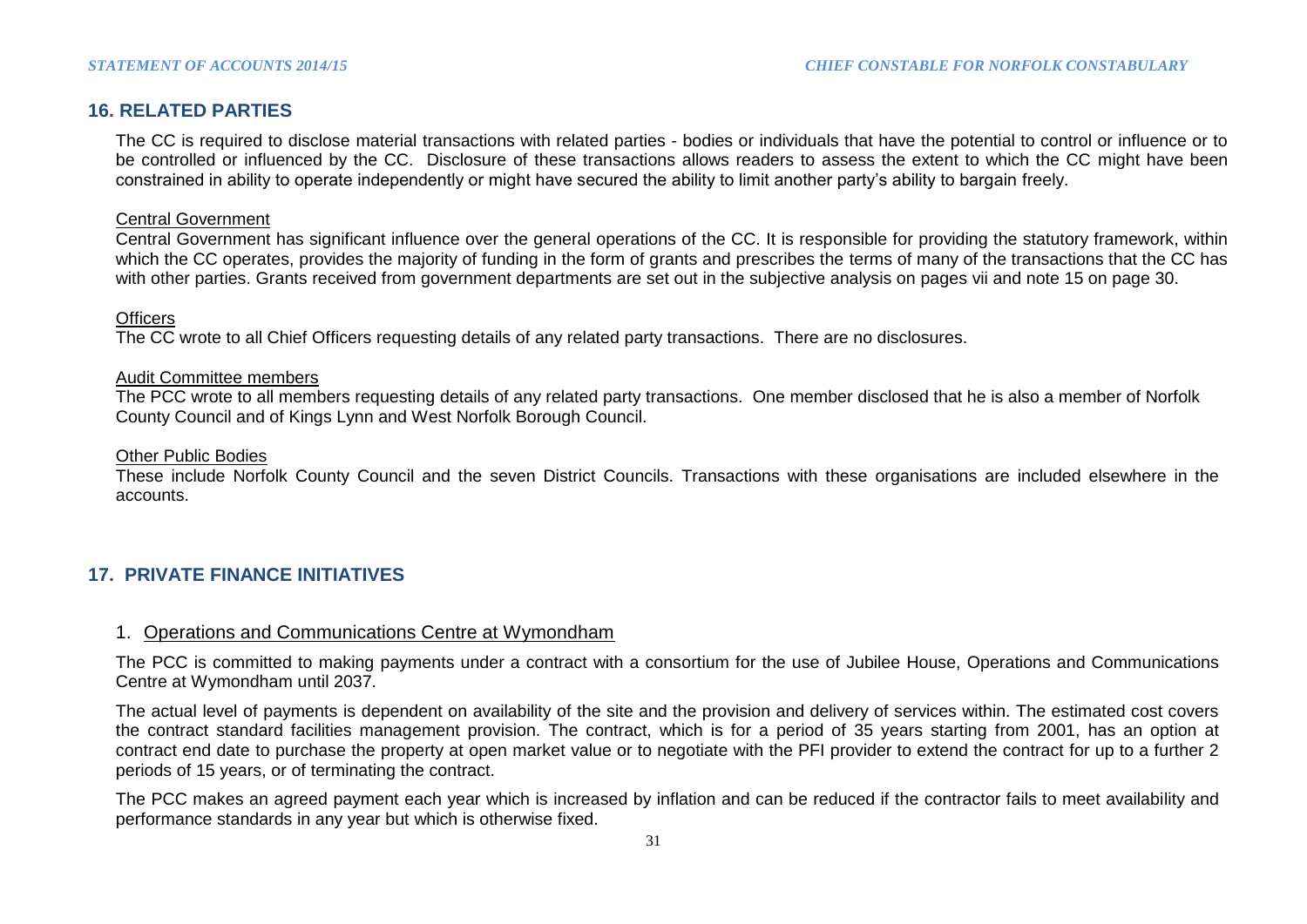The payment recognised in the CC accounts for the services element during 2014/15 was £1.336m (£1.306m in 2013/14). Payments remaining to be made under the PFI contract for services at 31 March 2015 (excluding any estimation of inflation and availability/performance deductions) are as follows:

|                               | <b>Payment of</b><br><b>Services</b><br>£000 |
|-------------------------------|----------------------------------------------|
| Payable in 2015/16            | 1,327                                        |
| Payable within 2 to 5 years   | 5,292                                        |
| Payable within 6 to 10 years  | 7,395                                        |
| Payable within 11 to 15 years | 7,622                                        |
| Payable within 16 to 20 years | 8,503                                        |
| Payable within 21 to 22 years | 3,073                                        |
| Total                         | 33,212                                       |

## 2. Police Investigations Centres (PIC)

During the financial years 2010-2011 to 2040-2041 the Norfolk and Suffolk PCC's are committed to making payments under a contract with a consortium for the use of the 6 PICs. The actual level of payments will be dependent on availability of the site and provision and delivery of services within. The contract is for 30 years. At the end of this term the properties revert to the 2 Groups.

Norfolk and Suffolk PCC's have agreed to pay for these services on an agreed percentage in accordance with the total number of cells within the 6 properties located in the 2 Counties - this being Norfolk 58.2% and Suffolk 41.8%.

The PCC makes an agreed payment each year which is increased by inflation and can be reduced if the contractor fails to meet availability and performance standards in any year but which is otherwise fixed.

The payment recognised in the CC accounts is for the services element which during 2014/15 was £0.920m (£0.825m in 2013/14). Payments remaining to be made under the PFI contract at 31 March 2014 (which exclude any availability/performance deductions), are shown in the following table;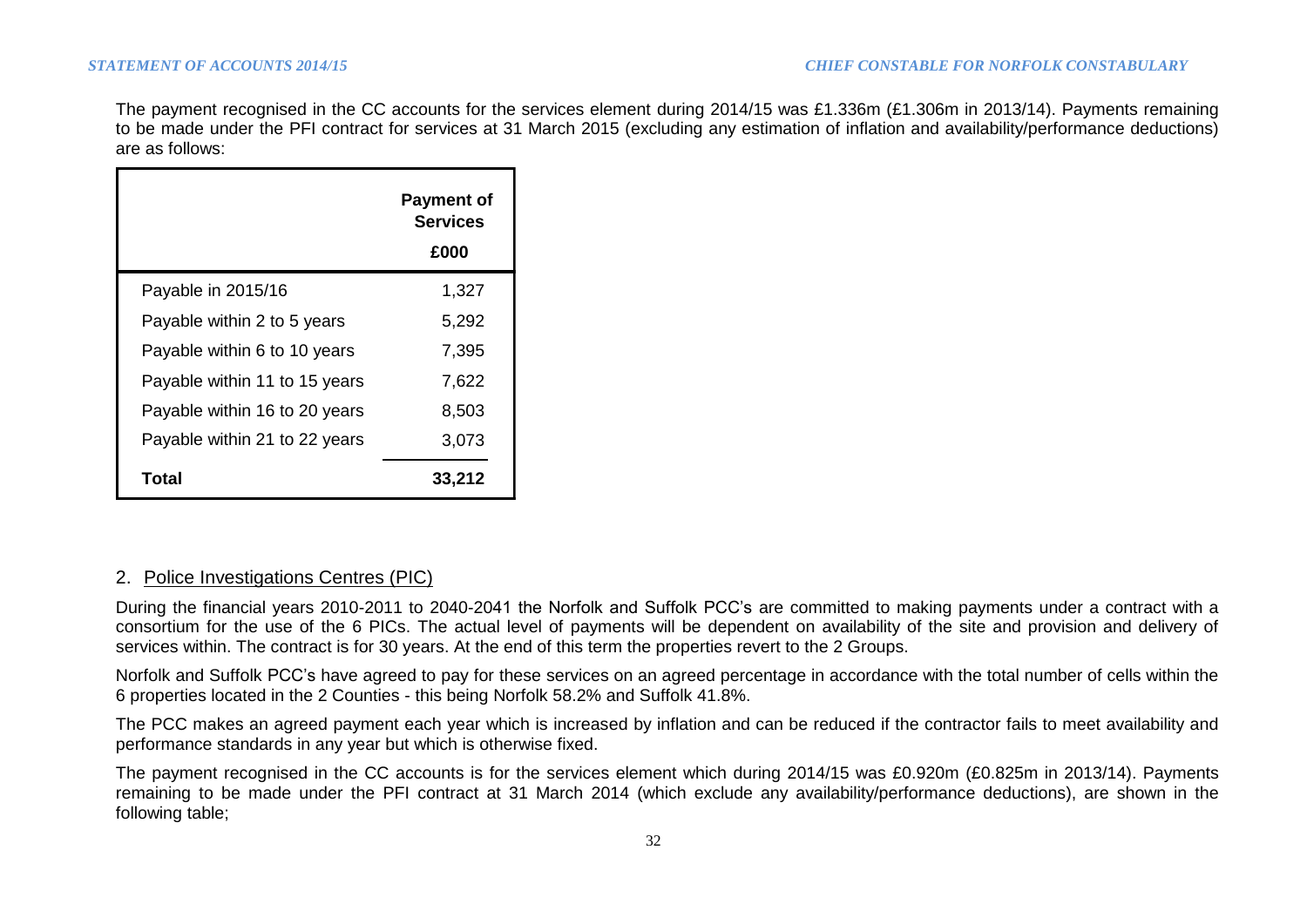|                               | <b>Payment of</b><br><b>Services</b><br>£000 |
|-------------------------------|----------------------------------------------|
| Payable in 2015/16            | 1,471                                        |
| Payable within 2 to 5 years   | 7,328                                        |
| Payable within 6 to 10 years  | 9,533                                        |
| Payable within 11 to 15 years | 12,850                                       |
| Payable within 16 to 20 years | 14,858                                       |
| Payable within 21 to 25 years | 13,531                                       |
| Payable within 26 years       | 5,301                                        |
| Total                         | 64,872                                       |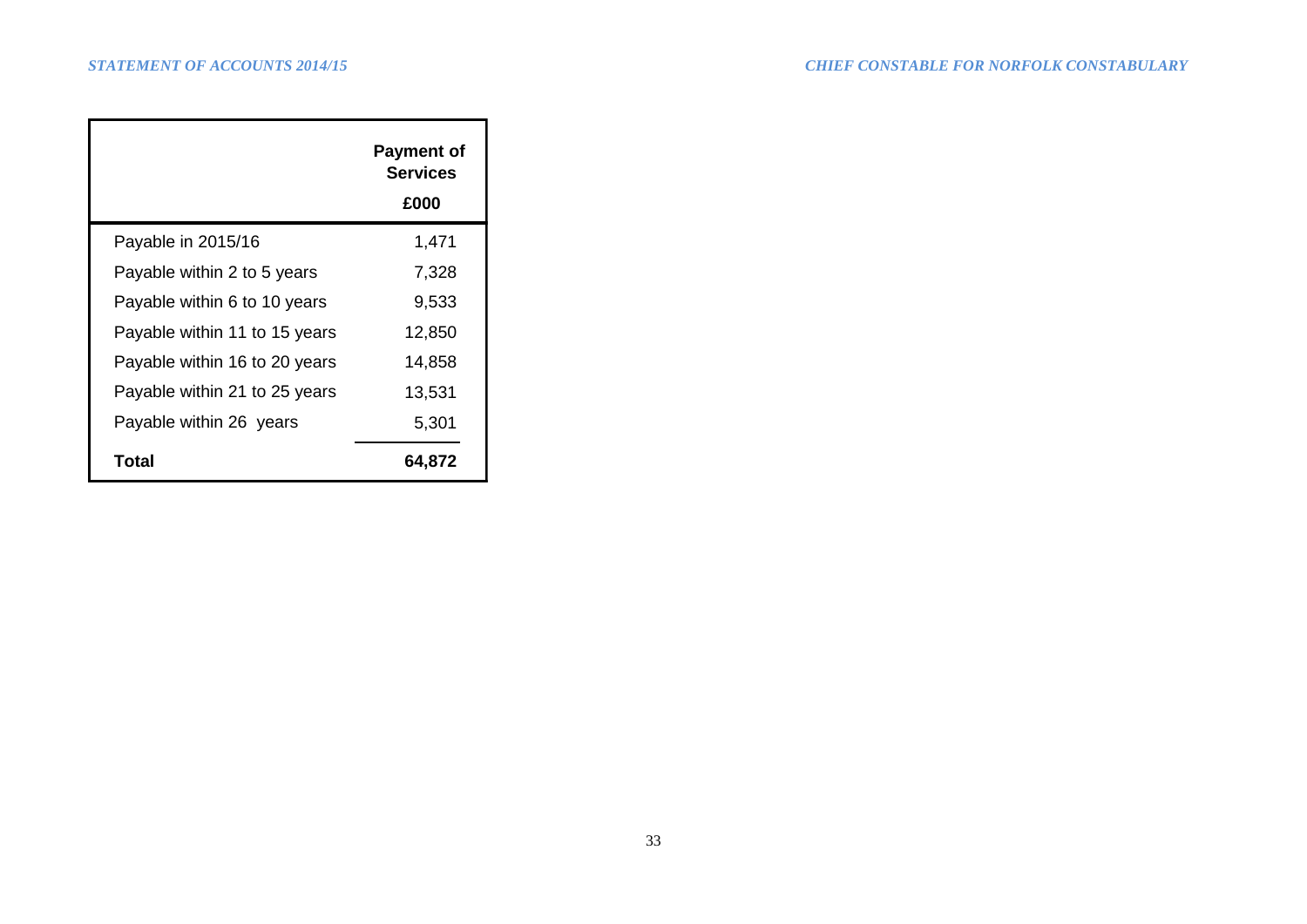## **18. TERMINATION BENEFITS**

The CC terminated the contracts of 35 employees in 2014/15 (11 in 2013/14), incurring liabilities of £656k (£197k in 2013/14).

These liabilities, made up of pension strain and redundancy payments, were paid to members of staff made redundant as part of the CC's workforce modernisation programme.

The number of exit packages with total cost band and total cost are set out in the below table. These include all relevant redundancy costs, pension contributions in respect of added years, ex gratia payments and other departure costs.

The CC has a policy of not making staff compulsory redundant but putting staff 'at risk' and giving them the ability to apply for other internal vacancies before other applicants. The staff that are subsequently made redundant under this criteria are shown within 'Redundancies'. Staff who are paid exit packages without redundancy are shown within 'other departures agreed'.

In response to reductions in Government funding the PCC, in consultation with the CC, is reducing the size of the workforce, particularly in support functions. Some new departmental structures have been introduced, but others will be introduced over the next few years and will probably result in some redundancy situations. There remains some uncertainty about the number of employees that will be affected and consequently it is not possible to estimate the cost of termination payments that will become payable.

| <b>Exit Package cost band</b><br>(including special<br>payments) | Number of<br><b>Redundancies</b> |                | Number of other<br>departures agreed |         | Total number of exit<br>packages by cost<br>band |          | Total cost of exit<br>packages in each<br>band £000 |         |
|------------------------------------------------------------------|----------------------------------|----------------|--------------------------------------|---------|--------------------------------------------------|----------|-----------------------------------------------------|---------|
|                                                                  | 2014/15                          | 2013/14        | 2014/15                              | 2013/14 | 2014/15                                          | 2013/14  | 2014/15                                             | 2013/14 |
| £0 - £20,000                                                     | 25                               |                | 0                                    | 0       | 25                                               |          | 251                                                 | 53      |
| £20,001 - £40,000                                                | 6                                | $\overline{2}$ | 0                                    |         | 6                                                | 3        | 171                                                 | 78      |
| £40,001-£60,000                                                  | $\mathcal{P}$                    | $\Omega$       |                                      | 0       | 3                                                | $\Omega$ | 141                                                 |         |
| £60,001-£80,000                                                  | 0                                |                | 0                                    | 0       | 0                                                |          | 0                                                   | 66      |
| £80,001- £100,000                                                |                                  | 0              | $\mathbf 0$                          | 0       |                                                  | 0        | 93                                                  | 0       |
| <b>Total</b>                                                     | 34                               | 10             |                                      |         | 35                                               | 11       | 656                                                 | 197     |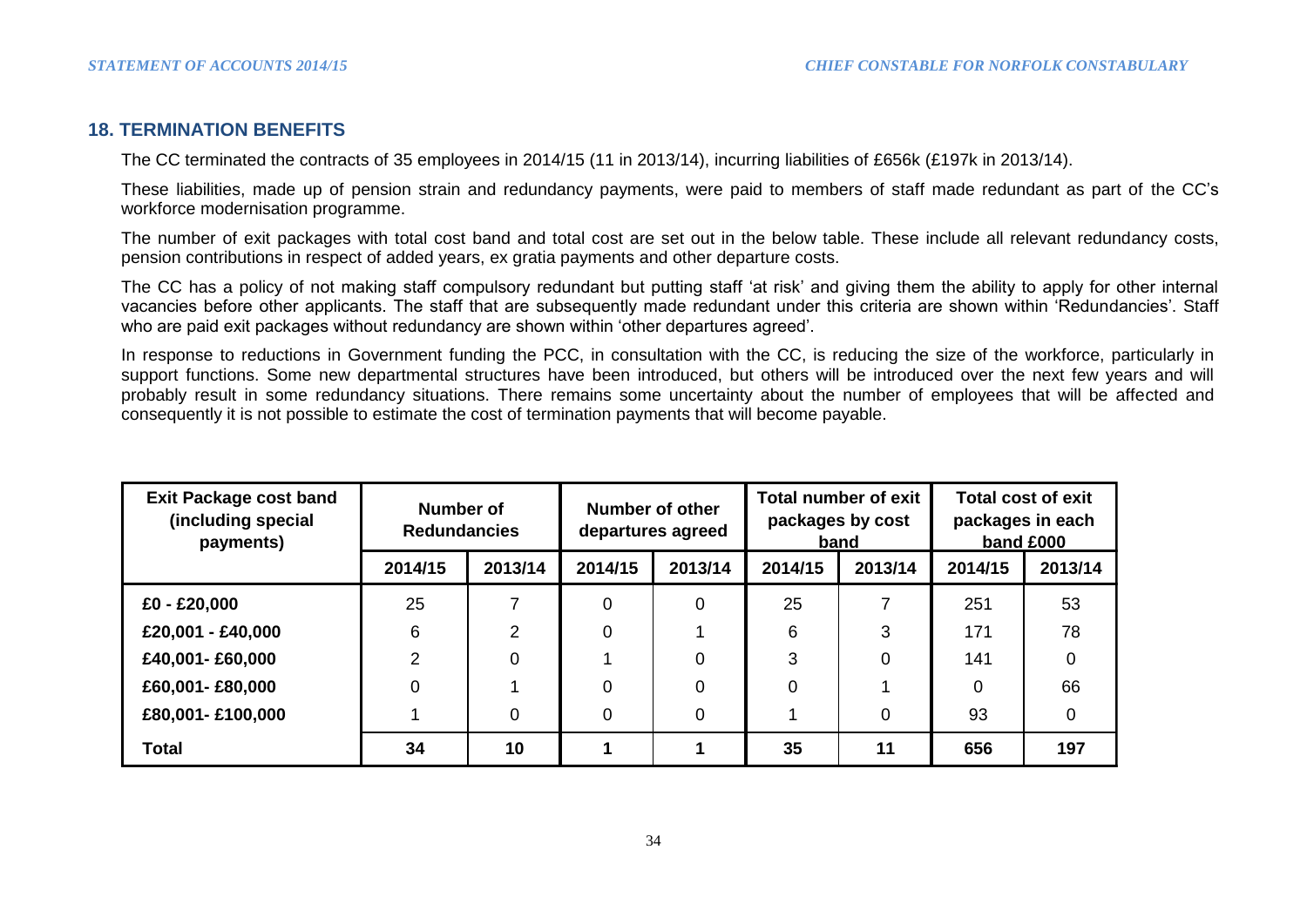# **19. DEFINED BENEFIT PENSION SCHEMES**

#### Participation in Pension Schemes

As part of the terms and conditions of employment of its officers, the CC makes contributions towards the cost of post-employment benefits. Although these benefits will not actually be payable until employees retire, the CC has a commitment to make the payments (for those benefits) and to disclose them at the time that employees earn their future entitlement.

The principal schemes in operation are:

- Uniformed Police Officers There are two schemes both of which are unfunded, defined benefit schemes. This means there are no investment assets built up to meet the pension's liabilities and cash has to be generated to meet actual pension payments as they eventually fall due. Benefits payable are funded by contributions from employers and employees, and any difference between benefits payable and contributions receivable is met by top up grant from the Home Office.
- Other Employees Pensions to police staff are provided from the Local Government Pension Scheme administered by Norfolk Pension Fund. This is a funded defined benefit final salary scheme, meaning that the CC and employees pay contributions into a fund calculated at a level intended to balance the pension's liabilities with investment assets. Employer's contributions, at rates advised by the Fund's actuary, are charged to revenue as incurred. Where employees are allowed to retire early, the employer is required to reimburse the Pension Fund in respect of the additional costs (strain) that arise from early retirement. The costs are paid in full at the date of retirement.

Further information is contained in the Fund's annual report and accounts, which is published by Norfolk Pension Fund or by visiting the Fund's website at www.norfolkpensionfund.org.

#### Transactions Relating to Retirement Benefits

The CC recognises the cost of retirement benefits in the reported cost of services when these are earned by employees, rather than when the benefits are eventually paid as pensions. However, as the charge made against the council tax is based on the cash payable in the year, the real cost of employment/retirement benefits is reversed out of the General Fund via the Movement in Reserves Statement. The following transactions have been made in the Comprehensive Income and Expenditure Statement and the General Fund Balance via the Movement in Reserves Statement during the year:

#### Separate Employer status

Under transfer 'stage 2' arrangements the CC became a separate employer from 1 April 2014 and thus the actuary was able to provide separate actuarial valuation reports for 2014/15. Although the opening balances for the Group remain unchanged the opening balances for the PCC and CC are those on an actuarial basis rather than those carried forward from the previous year's estimate. Thus the closing balance for 2013/14 is different to the opening balance for 2014/15.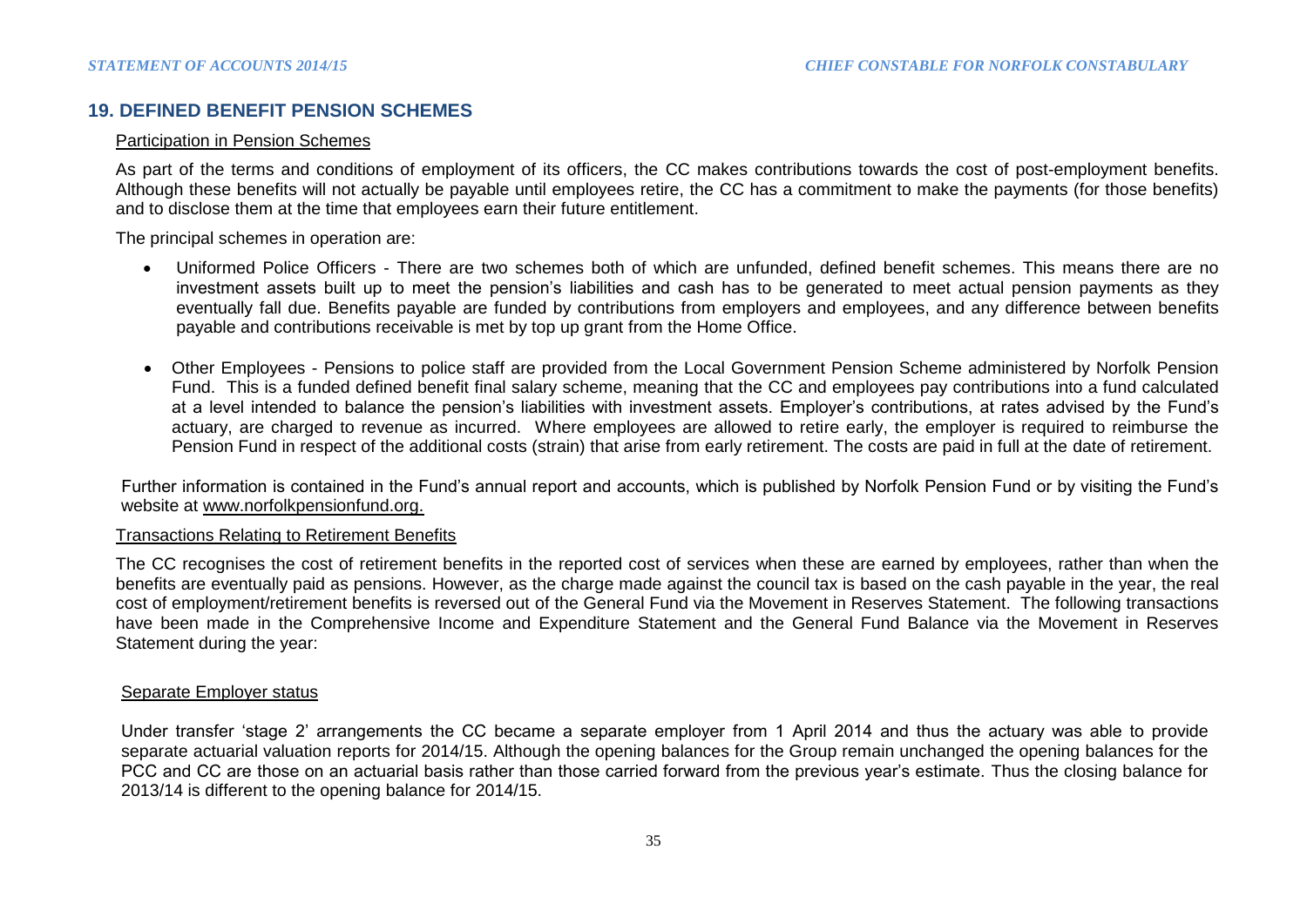|                                                                                                                                                           | <b>Local Government</b> |           |                         | <b>Police Pension Scheme</b>  |                             |              |                      | <b>Police Pension Scheme</b>  |                             |              |
|-----------------------------------------------------------------------------------------------------------------------------------------------------------|-------------------------|-----------|-------------------------|-------------------------------|-----------------------------|--------------|----------------------|-------------------------------|-----------------------------|--------------|
|                                                                                                                                                           | <b>Pension Scheme</b>   |           |                         |                               | 2014/15                     |              |                      | 2013/14                       |                             |              |
|                                                                                                                                                           | 2014/15                 | 2013/14   | Old<br><b>Scheme</b>    | <b>Injury</b><br><b>Award</b> | <b>New</b><br><b>Scheme</b> | <b>Total</b> | Old<br><b>Scheme</b> | <b>Injury</b><br><b>Award</b> | <b>New</b><br><b>Scheme</b> | <b>Total</b> |
|                                                                                                                                                           | £000                    | £000      | £000                    | £000                          | £000                        | £000         | £000                 | £000                          | £000                        | £000         |
| <b>Comprehensive Income and Expenditure Statement</b>                                                                                                     |                         |           |                         |                               |                             |              |                      |                               |                             |              |
| Net Cost of Services:                                                                                                                                     |                         |           |                         |                               |                             |              |                      |                               |                             |              |
| Current service cost                                                                                                                                      | 6,811                   | 7,134     | 21,760                  | 1,100                         | 5,280                       | 28,140       | 23,940               | 1,160                         | 6,320                       | 31,420       |
| Past service cost                                                                                                                                         | 226                     | 6         | 0                       | 50                            | 0                           | 50           | 0                    | 40                            | $\mathbf 0$                 | 40           |
| Gains/losses from settlements                                                                                                                             | (329)                   | $\Omega$  | $\Omega$                | $\Omega$                      | $\Omega$                    | $\Omega$     | $\Omega$             | $\Omega$                      | $\Omega$                    | $\Omega$     |
| Financing and Investment Income and Expenditure                                                                                                           |                         |           | $\Omega$                | $\Omega$                      | 0                           |              |                      |                               |                             |              |
| Net interest expense<br>$\sim$                                                                                                                            | 1,931                   | 2,277     | 51,230                  | 1,730                         | 2,230                       | 55,190       | 50,910               | 2,630                         | 2,250                       | 55,790       |
| Total Post Employment Benefit Charged to the Surplus or<br>Deficit on the Provision of Service                                                            | 8,639                   | 9,417     | 72,990                  | 2,880                         | 7,510                       | 83,380       | 74,850               | 3,830                         | 8,570                       | 87,250       |
| Other Post Employment Benefit Charged to the Comprehensive<br>Income and Expenditure Statement<br>Return on plan assets (excluding the amount included in |                         |           |                         |                               |                             |              |                      |                               |                             |              |
| the net interest expense)<br>$\blacksquare$<br>Actuarial gains and losses arising on changes in                                                           | (12, 771)               | (1,835)   | $\mathbf 0$             | 0                             | 0                           | 0            | 0                    | 0                             | 0                           | 0            |
| demographic assumptions<br>$\sim$<br>Actuarial gains and losses arising on changes in financial                                                           | 0                       | 4,555     | $(38, 180)$ $(18, 140)$ |                               | (4,830)                     | (61, 150)    | (300)                | 50                            | (80)                        | (330)        |
| assumptions                                                                                                                                               | 33,307                  | (16, 361) | 205,580                 | 7,700                         | 12,250                      | 225,530      | (35,690)             | (1,290)                       | (3,460)                     | (40, 440)    |
| Other                                                                                                                                                     | (1, 257)                | 4,291     | (48, 927)               | 18,410                        | 2,197                       | (28, 320)    | (42, 678)            | (23,080)                      | 2,812                       | (62, 946)    |
|                                                                                                                                                           |                         |           |                         |                               |                             |              |                      |                               |                             |              |
| <b>Total Post Employment Benefit Charged to the</b><br><b>Comprehensive Income and Expenditure Statement</b>                                              | 27,918                  | 67        | 191,463                 | 10,850                        | 17,127                      | 219,440      | (3,818)              | (20, 490)                     | 7,842                       | (16, 466)    |
| Movement in Reserves Statement                                                                                                                            |                         |           |                         |                               |                             |              |                      |                               |                             |              |
| Reversal of net charges made to the Surplus or deficit for<br>the Provision of Services for post employment benefits in<br>accordance with the code       | (8,639)                 | (9, 417)  | (72,990)                | (2,880)                       | (7, 510)                    | (83, 380)    | (74, 850)            | (3,830)                       | (8,570)                     | (87, 250)    |
| Actual amount charged against the General Fund Balance<br>for pensions in the year:                                                                       |                         |           |                         |                               |                             |              |                      |                               |                             |              |
| Employers' contributions payable to scheme                                                                                                                | 5,688                   | 5,440     |                         |                               |                             |              |                      |                               |                             |              |
| Retirement benefits payable to pensioners                                                                                                                 |                         |           | 11,673                  | 1,410                         | 2,897                       | 15,980       | 11,222               | 1,240                         | 2,612                       | 15,074       |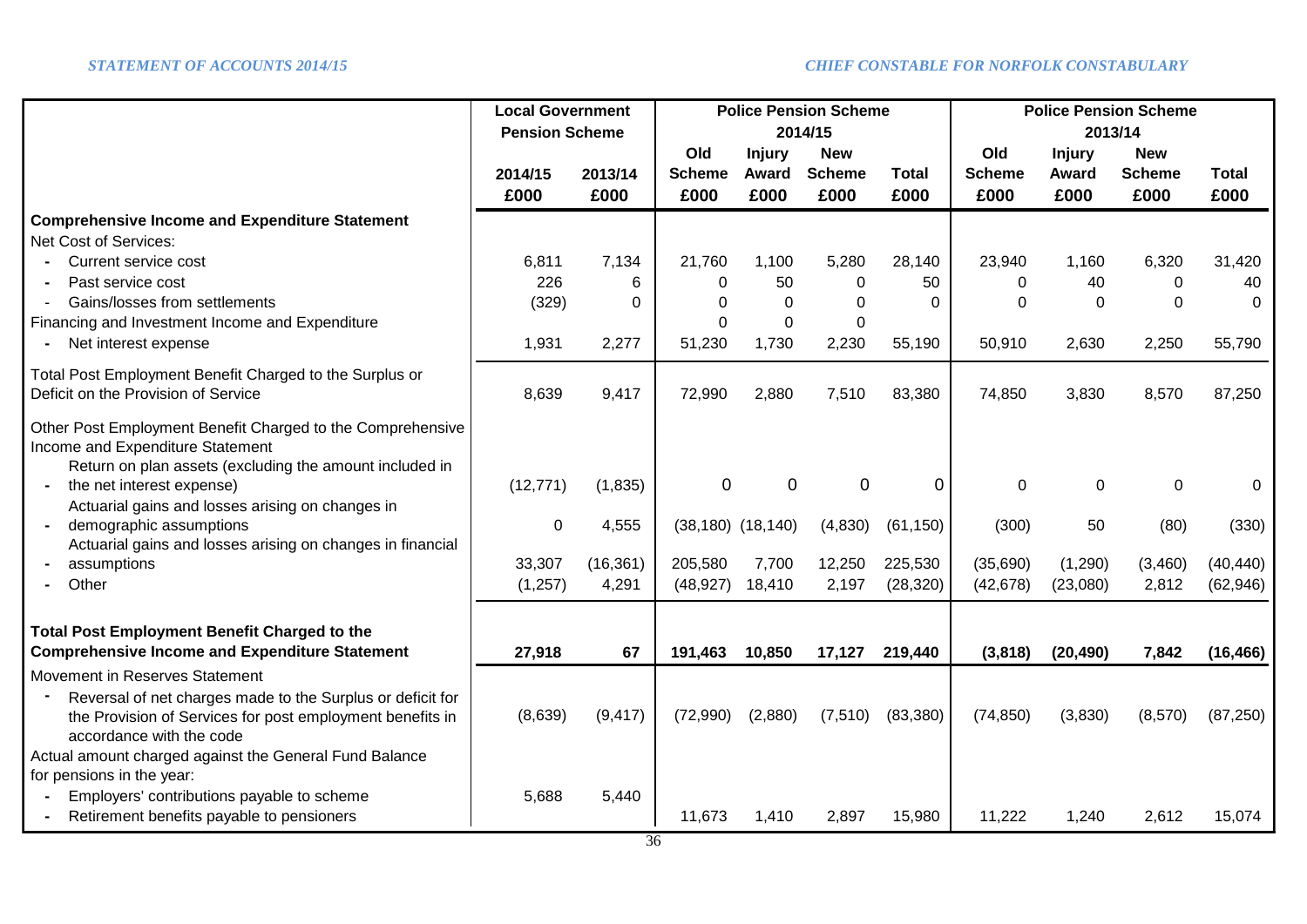# Pension Assets and Liabilities Recognised in the Balance Sheet

The amount included in the Balance Sheet arising from the CC's obligation in respect of the defined benefits plan is as follows:

|                                                                          | 2014/15<br>£000       | <b>Local Government</b><br><b>Pension Scheme</b><br>2013/14<br>£000 |   | <b>Police Pension</b><br><b>Scheme</b><br>2013/14<br>2014/15<br>£000<br>£000 |  |
|--------------------------------------------------------------------------|-----------------------|---------------------------------------------------------------------|---|------------------------------------------------------------------------------|--|
| Present value of defined benefit obligation<br>Fair value of plan assets | (224, 177)<br>156.813 | (178,812)<br>134.106                                                | 0 | $(1,454,160)$ $(1,250,700)$<br>$\Omega$                                      |  |
| Net liability arising from defined benefit obligation                    | (67, 364)             | (44, 706)                                                           |   | $(1,454,160)$ $(1,250,700)$                                                  |  |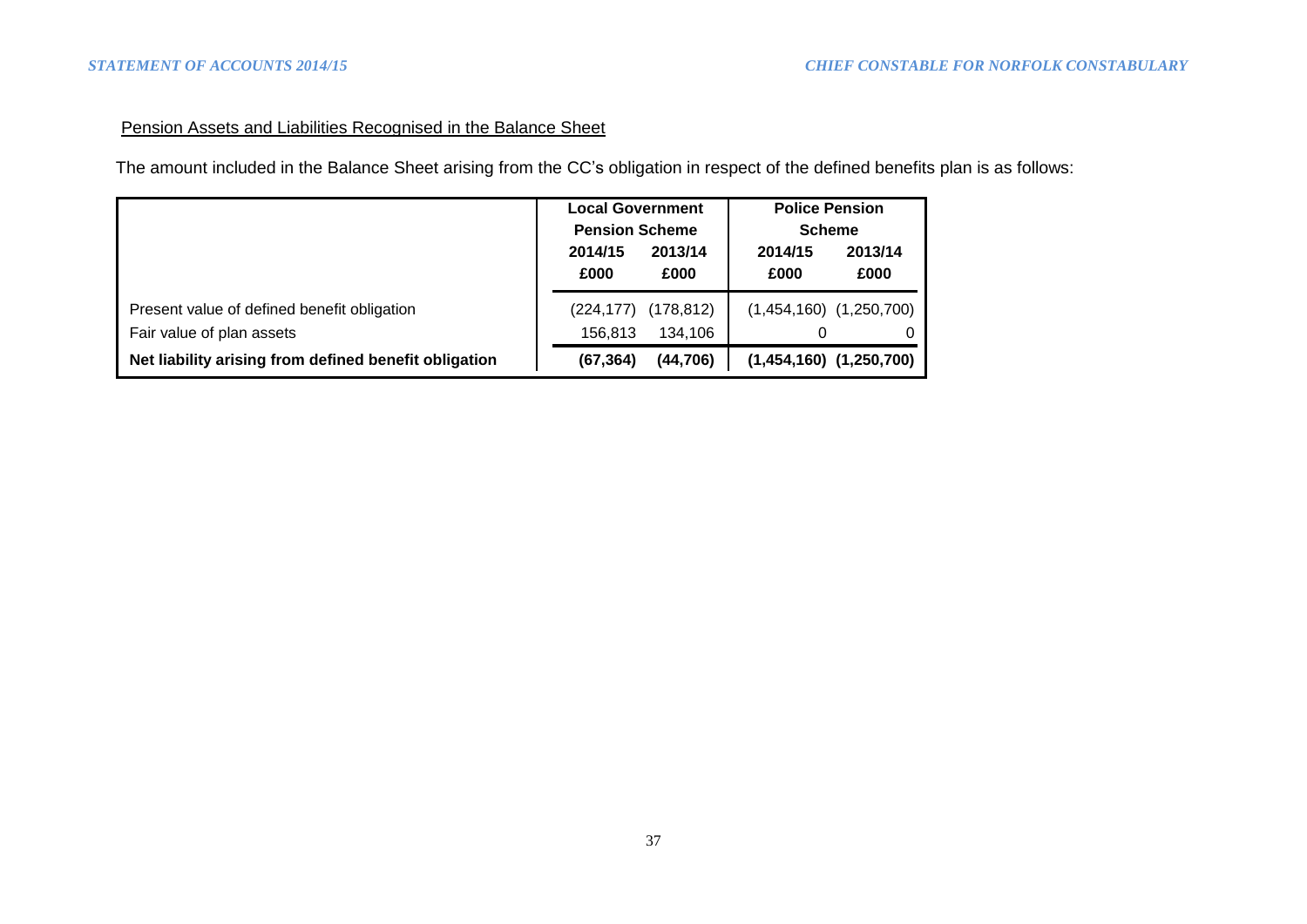Reconciliation of the Movements in the Fair Value of the Scheme (Plan) Assets:

|                                               | <b>Funded Assets</b>    |         | <b>Unfunded Assets</b> |          |
|-----------------------------------------------|-------------------------|---------|------------------------|----------|
|                                               | <b>Local Government</b> |         | <b>Police Pension</b>  |          |
|                                               | <b>Pension Scheme</b>   |         | <b>Scheme</b>          |          |
|                                               | 2014/15                 | 2013/14 | 2014/15                | 2013/14  |
|                                               | £000                    | £000    | £000                   | £000     |
| Opening estimated fair value of scheme assets |                         |         |                        |          |
| at 31 March                                   |                         | 122,534 | 0                      | 0        |
| Opening actuarial fair value of scheme assets |                         |         |                        |          |
| at 31 March                                   | 135,558                 |         |                        |          |
|                                               |                         |         |                        |          |
| Effects of settlement                         | (688)                   |         |                        |          |
| Interest income                               | 5,799                   | 5,570   |                        |          |
| Remeasurement gain/(loss):                    |                         |         |                        |          |
| - the return on plan Assets, excluding the    |                         |         |                        |          |
| amount included in the net interest expense   | 12,771                  | 1,835   |                        |          |
| - other                                       |                         |         | 16,820                 | 14,406   |
| Contributions from employer                   | 5,688                   | 5,440   | 15,980                 | 15,074   |
| Contributions from employees into the scheme  | 2,000                   | 2,028   | 7,570                  | 7,250    |
| Benefits paid                                 | (4,315)                 | (3,301) | (40, 370)              | (36,730) |
| Closing fair value of scheme assets           | 156,813                 | 134,106 | 0                      | 0        |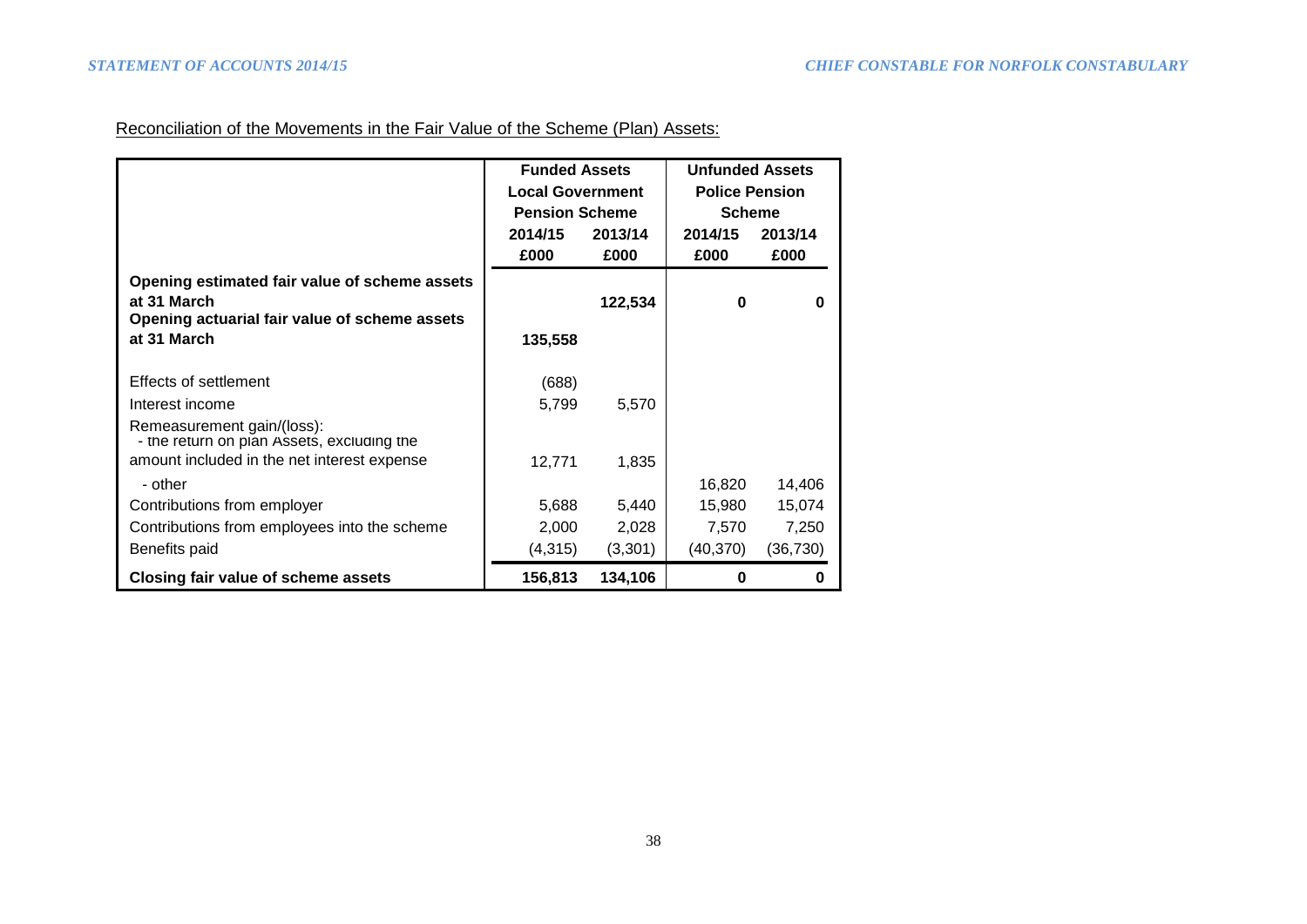# Reconciliation of Present Value of the Scheme Liabilities (Defined Benefit Obligation):

|                                                                      | <b>Funded Liabilities</b> |            | <b>Unfunded Liabilities</b> |           |  |
|----------------------------------------------------------------------|---------------------------|------------|-----------------------------|-----------|--|
|                                                                      | <b>Local Government</b>   |            | <b>Police Pension</b>       |           |  |
|                                                                      | <b>Pension Scheme</b>     |            | <b>Scheme</b>               |           |  |
|                                                                      | 2014/15                   | 2013/14    | 2014/15                     | 2013/14   |  |
|                                                                      | £000                      | £000       | £000                        | £000      |  |
| <b>Opening estimated balance at 31 March</b>                         |                           | (172, 613) | $(1,250,700)$ $(1,282,240)$ |           |  |
| <b>Opening Actuarial balance at 31 March</b>                         | (180, 692)                |            |                             |           |  |
| Present value of funded liabilities                                  |                           |            |                             |           |  |
| <b>Effects of settlement</b>                                         | 1,017                     |            |                             |           |  |
| <b>Current service costs</b>                                         | (6, 811)                  | (7, 134)   | (28, 140)                   | (31, 420) |  |
| Interest cost                                                        | (7,730)                   | (7, 847)   | (55, 190)                   | (55, 790) |  |
| Remeasurement (gains) and losses:                                    |                           |            |                             |           |  |
| Actuarial gains/losses arising from changes in demographic           |                           |            |                             |           |  |
| assumptions                                                          | $\mathsf 0$               | (4, 555)   | 61,150                      | 330       |  |
| Actuarial gains/losses arising from changes in financial assumptions | (33, 307)                 | 16,361     | (225, 530)                  | 40,440    |  |
| - Other                                                              | 1,257                     | (4, 291)   | 11,500                      | 48,540    |  |
|                                                                      |                           |            |                             |           |  |
| Past service cost                                                    | (226)                     | (6)        | (50)                        | (40)      |  |
| Liabilities assumed on entity combinations                           | (2,000)                   | (2,028)    | (7,570)                     | (7,250)   |  |
| Benefits paid                                                        | 4,315                     | 3,301      | 40,370                      | 36,730    |  |
| Liabilities extinguished on settlements (where relevant)             |                           |            |                             |           |  |
| Closing fair value of scheme assets                                  | (224, 177)                | (178, 812) | $(1,454,160)$ $(1,250,700)$ |           |  |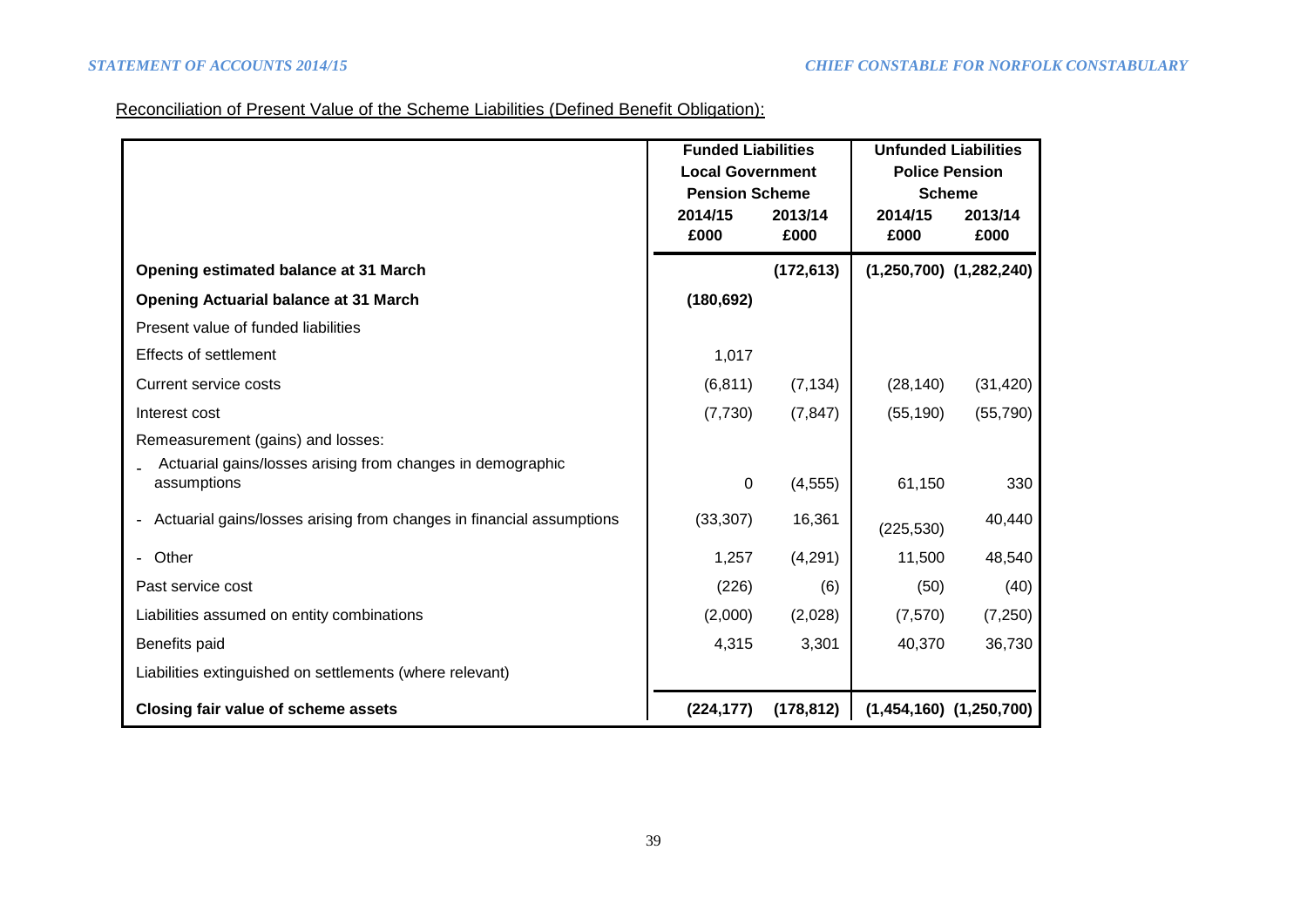# Total of assets and liabilities of the schemes

|                                                                                        | <b>Local Government</b><br><b>Pension Scheme</b><br>2014/15 | 2013/14   | <b>Police Pension</b><br><b>Scheme</b><br>2014/15<br>2013/14 |             |  |
|----------------------------------------------------------------------------------------|-------------------------------------------------------------|-----------|--------------------------------------------------------------|-------------|--|
|                                                                                        | £000                                                        | £000      | £000                                                         | £000        |  |
| Opening estimated balance at 31 March                                                  |                                                             | (50,079)  | (1, 250, 700)                                                | (1,282,240) |  |
| Opening actuarial balance at 31 March                                                  | (45, 134)                                                   |           |                                                              |             |  |
|                                                                                        |                                                             |           |                                                              |             |  |
| <b>Effect of settlements</b>                                                           | 329                                                         |           |                                                              |             |  |
| Current service costs                                                                  | (6, 811)                                                    | (7, 134)  | (28, 140)                                                    | (31, 420)   |  |
| Interest cost                                                                          | (1,931)                                                     | (2, 277)  | (55, 190)                                                    | (55, 790)   |  |
| Remeasurement (gains) and losses:<br>- the return on plan Assets, excluding the amount |                                                             |           |                                                              |             |  |
| included in the net interest expense                                                   | 12,771                                                      | 1,835     | $\Omega$                                                     | 0           |  |
| - Actuarial gains/losses arising from changes in                                       |                                                             |           |                                                              |             |  |
| demographic assumptions                                                                | 0                                                           | (4, 555)  | 61,150                                                       | 330         |  |
| - Actuarial gains/losses arising from changes in<br>financial assumptions              | (33, 307)                                                   | 16,361    | (225, 530)                                                   | 40,440      |  |
| - Other                                                                                | 1,257                                                       | (4,291)   | 28,320                                                       | 62,946      |  |
| Past service cost                                                                      | (226)                                                       | (6)       | (50)                                                         | (40)        |  |
| Contributions from employer                                                            | 5,688                                                       | 5,440     | 15,980                                                       | 15,074      |  |
| Closing fair value of scheme assets                                                    | (67, 364)                                                   | (44, 706) | (1,454,160)                                                  | (1,250,700) |  |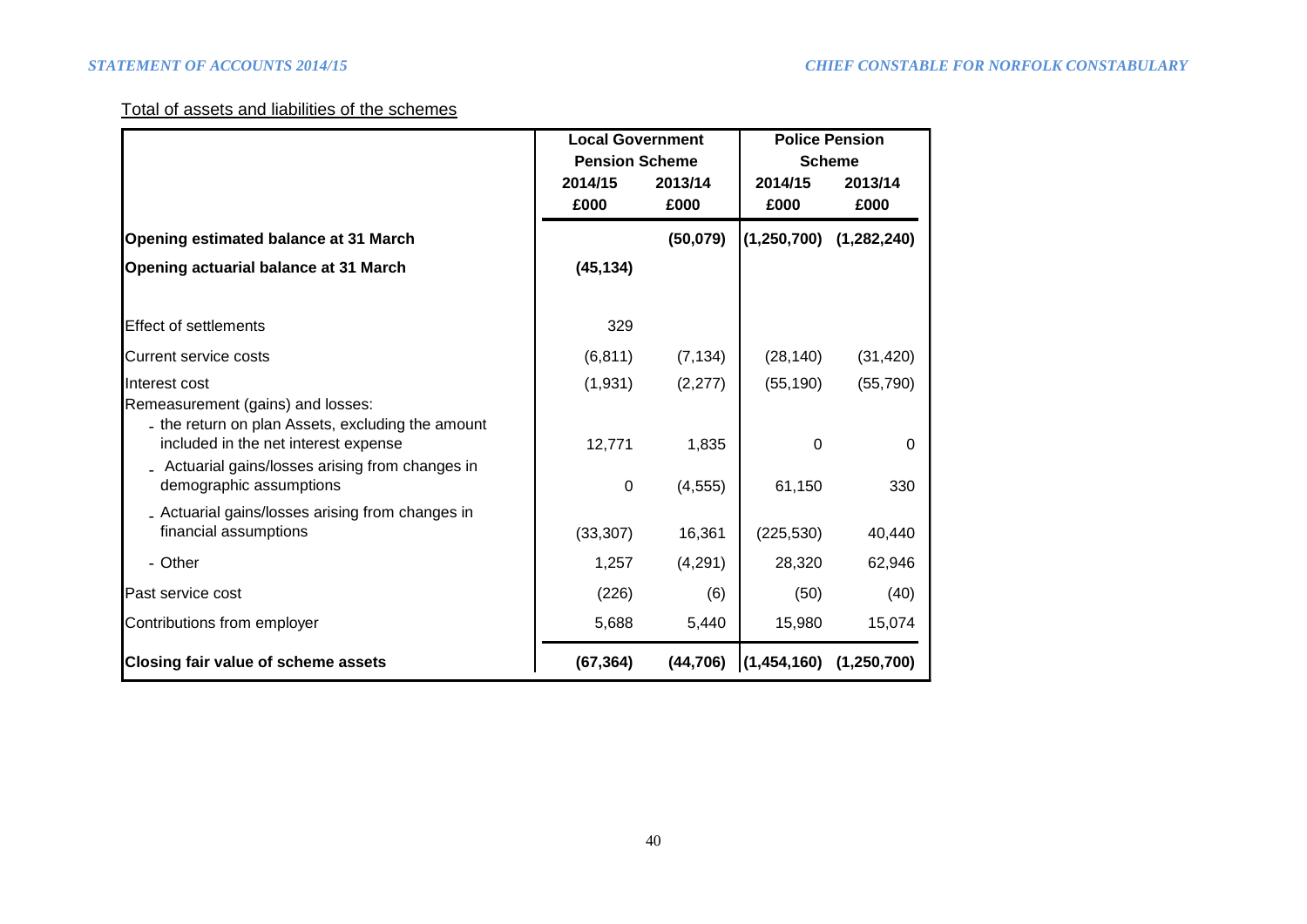# Local Government Pension Scheme assets comprised:

|                                        |         | <b>Restated</b> |
|----------------------------------------|---------|-----------------|
|                                        | 2014/15 | 2013/14         |
|                                        | £000    | £000            |
| Cash and cash equivalents              | 4,184   | 3,460           |
| Equity instruments - by industry type: |         |                 |
| - Consumer                             | 6,742   | 8,194           |
| - Manufacturing                        | 8,318   | 7,515           |
| - Energy and utilities                 | 3,453   | 4,192           |
| - Financial institutions               | 10,085  | 8,401           |
| - Health and care                      | 5,303   | 3,832           |
| - Information technology               | 5,328   | 2,412           |
| - Other                                | 7,947   | 5,990           |
| Sub total equity                       | 47,176  | 40,537          |
| Bonds - by sector:                     |         |                 |
| - Corporate                            | 6,597   | 5,637           |
| - Other                                | 170     | 475             |
| Sub total bonds                        | 6,767   | 6,113           |
| Property - by type:                    |         |                 |
| - UK Property                          | 16,656  | 13,437          |
| - Overseas Property                    | 1,912   | 2,001           |
| Sub total property                     | 18,568  | 15,439          |
| Private equity - all:                  | 10,313  | 9,277           |
| Other investment funds:                |         |                 |
| - Equities                             | 63,116  | 39,010          |
| - Bonds                                | 6,494   | 20,976          |
| Sub total other investment funds       | 69,610  | 59,987          |
| Derivatives:                           | 195     | 58              |
| <b>Total Assets</b>                    | 156,813 | 134,869         |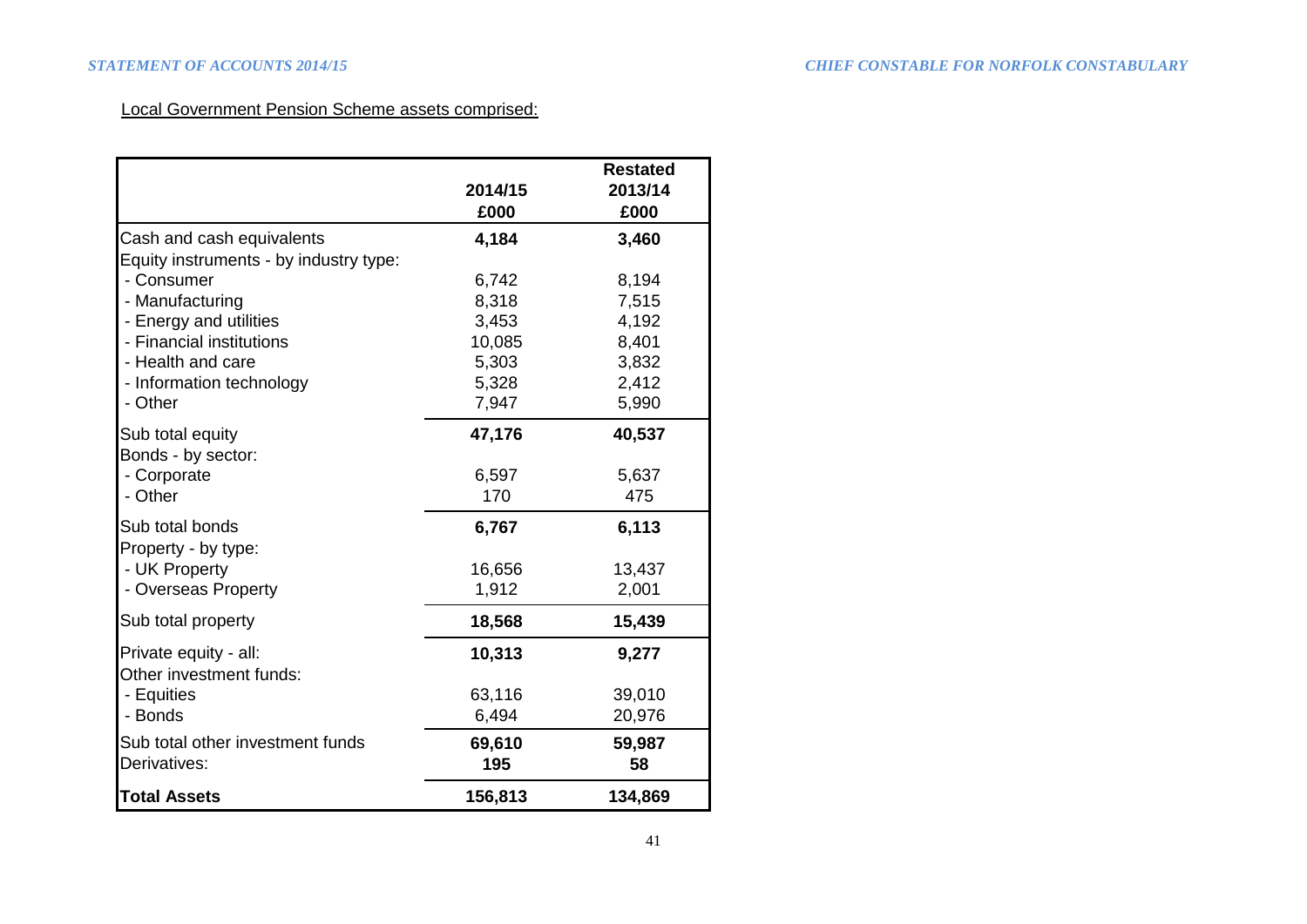#### Basis for Estimating Assets and Liabilities

Liabilities have been assessed on an actuarial basis using the projected unit credit method, an estimate of the pensions that will be payable in future years dependent on assumptions about mortality rates, salary levels, etc.

The Police Officer Pension Scheme liabilities have been assessed by the Government Actuary Department and the Local Government Pension Scheme fund liabilities have been assessed by Hymans Robertson, both being independent actuaries, estimates for the LGPS fund being based on the latest full valuation of the scheme as at 31 March 2010. See page 43.

The principal assumptions used by the actuaries have been:

|                                         |         | <b>Local Government</b> | <b>Police Pension</b> |         |  |
|-----------------------------------------|---------|-------------------------|-----------------------|---------|--|
|                                         |         | <b>Pension Scheme</b>   | <b>Scheme</b>         |         |  |
|                                         | 2014/15 | 2013/14                 | 2014/15               | 2013/14 |  |
| Mortality assumptions:                  |         |                         |                       |         |  |
| Longevity of 65 for current pensioners: |         |                         |                       |         |  |
| Men                                     | 22.1    | 22.1                    | 23.3                  | 23.4    |  |
| Women                                   | 24.3    | 24.3                    | 25.7                  | 25.9    |  |
| Longevity of 65 for future pensioners:  |         |                         |                       |         |  |
| Men                                     | 24.5    | 24.5                    | 25.4                  | 25.6    |  |
| Women                                   | 26.9    | 26.9                    | 27.9                  | 28.0    |  |
| Rate of Inflation                       | 2.4%    | 2.8%                    | 2.4%                  | 2.8%    |  |
| Rate of increase in salaries            | 3.3%    | 3.6%                    | 4.2%                  | 4.5%    |  |
| Rate of increase in pensions            | 2.4%    | 2.8%                    | 2.2%                  | 2.5%    |  |
| Rate of discounting scheme liabilities  | 3.2%    | 4.3%                    | 3.3%                  | 4.4%    |  |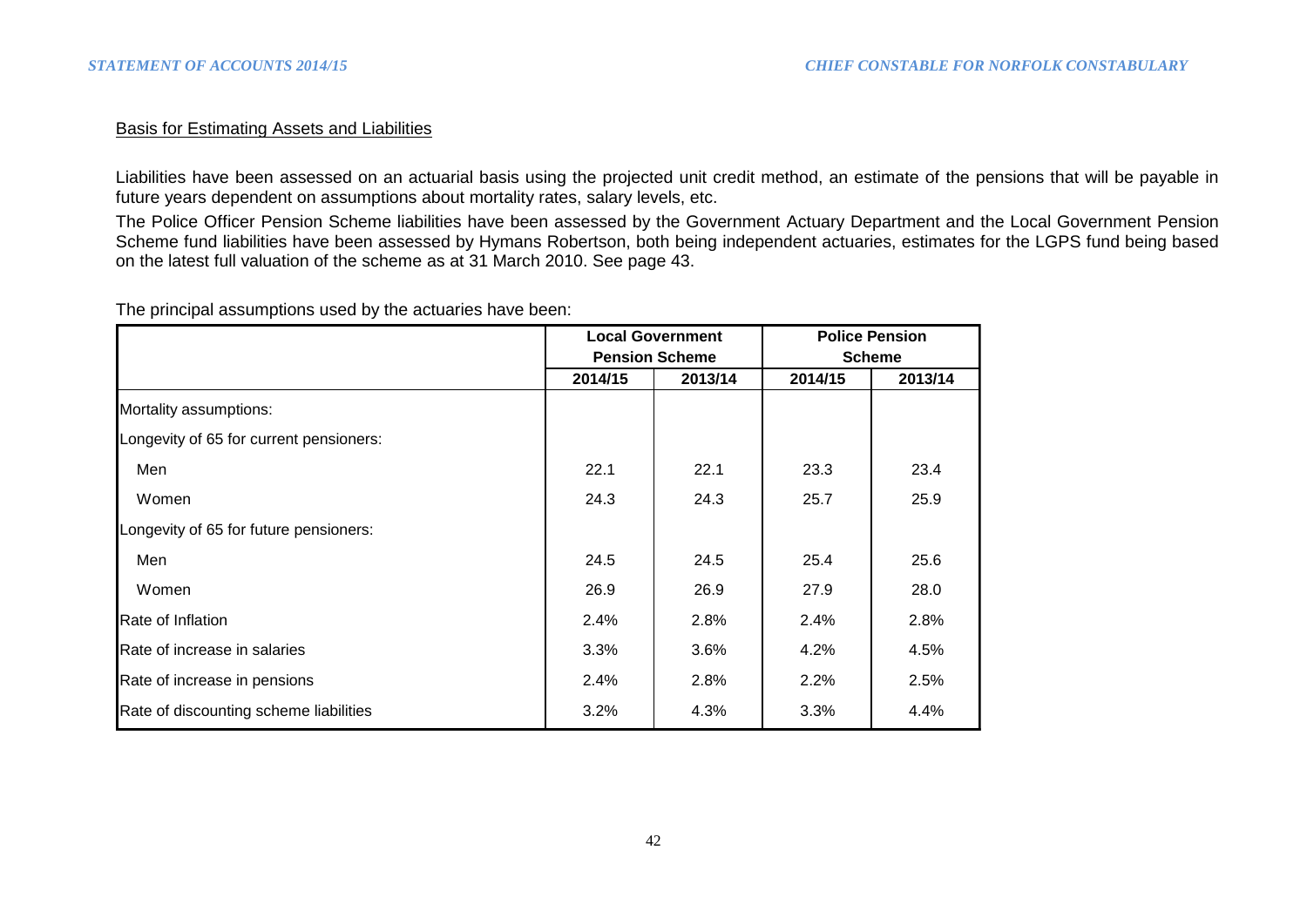The estimation of the defined benefit obligations is sensitive to the actuarial assumptions set out in the table above. The sensitivity analyses below have been determined based on reasonably possible changes of the assumptions occurring at the end of the reporting period and assumes for each change that the assumption analysed changes while all other assumptions remain constant. The assumptions of longevity, for example, assume that the life expectancy increases or decreases for men and women. In practice, this is unlikely to occur, and changes in some of the assumptions may be interrelated. The estimations in the sensitivity analysis have followed the accounting policies for the scheme, i.e., on an actuarial basis using the projected unit credit method. The methods and types of assumptions used in preparing the sensitivity analysis below did not change from those used in the previous period.

| Impact on the Defined Benefit Obligation<br>in the Scheme | <b>Local Government</b><br><b>Pension Scheme</b>                      |                                           | <b>Police Pension Scheme</b><br>Old Scheme                            |                                           | <b>Police Pension Scheme</b><br><b>New Scheme</b>                     |                                           |
|-----------------------------------------------------------|-----------------------------------------------------------------------|-------------------------------------------|-----------------------------------------------------------------------|-------------------------------------------|-----------------------------------------------------------------------|-------------------------------------------|
|                                                           | Approximate %<br>increase to<br><b>Employers</b><br>Liability<br>£000 | Approximate<br>monetary<br>amount<br>£000 | Approximate<br>% increase to<br><b>Employers</b><br>Liability<br>£000 | Approximate<br>monetary<br>amount<br>£000 | Approximate<br>% increase to<br><b>Employers</b><br>Liability<br>£000 | Approximate<br>monetary<br>amount<br>£000 |
| 0.5% decrease in Real Discount Rate                       | 13%                                                                   | 28,390                                    | 11.6%                                                                 | 157,000                                   | 17.3%                                                                 | 9,900                                     |
| 1 year increase in member life expectancy                 | 3%                                                                    | 6,725                                     | 2.5%                                                                  | 33,000                                    | 0.5%                                                                  | 300                                       |
| 0.5% increase in the Salary Increase Rate                 | 5%                                                                    | 11,705                                    | 1.7%                                                                  | 22,000                                    | 7.3%                                                                  | 4,200                                     |
| 0.5% increase in the Pension Increase Rate                | 7%                                                                    | 15,975                                    | 9.3%                                                                  | 126,000                                   | 8.1%                                                                  | 4,700                                     |

The liabilities show the underlying commitments that the CC has in the long run to pay post-employment (retirement) benefits. The total liability of £1,521.524m has a substantial impact on the net worth of the CC as recorded in the Balance Sheet, resulting in a negative overall balance of £1,522.004m.

However, statutory arrangements for funding the deficit mean that the financial position of the CC remains healthy:

• The deficit on the local government scheme will be made good by increased contributions over the remaining working life of employees (i.e., before payments fall due), as assessed by the scheme actuary.

Finance is only required to be raised to cover Local Government Pension Fund discretionary benefits and police officer pensions when the pensions are actually paid.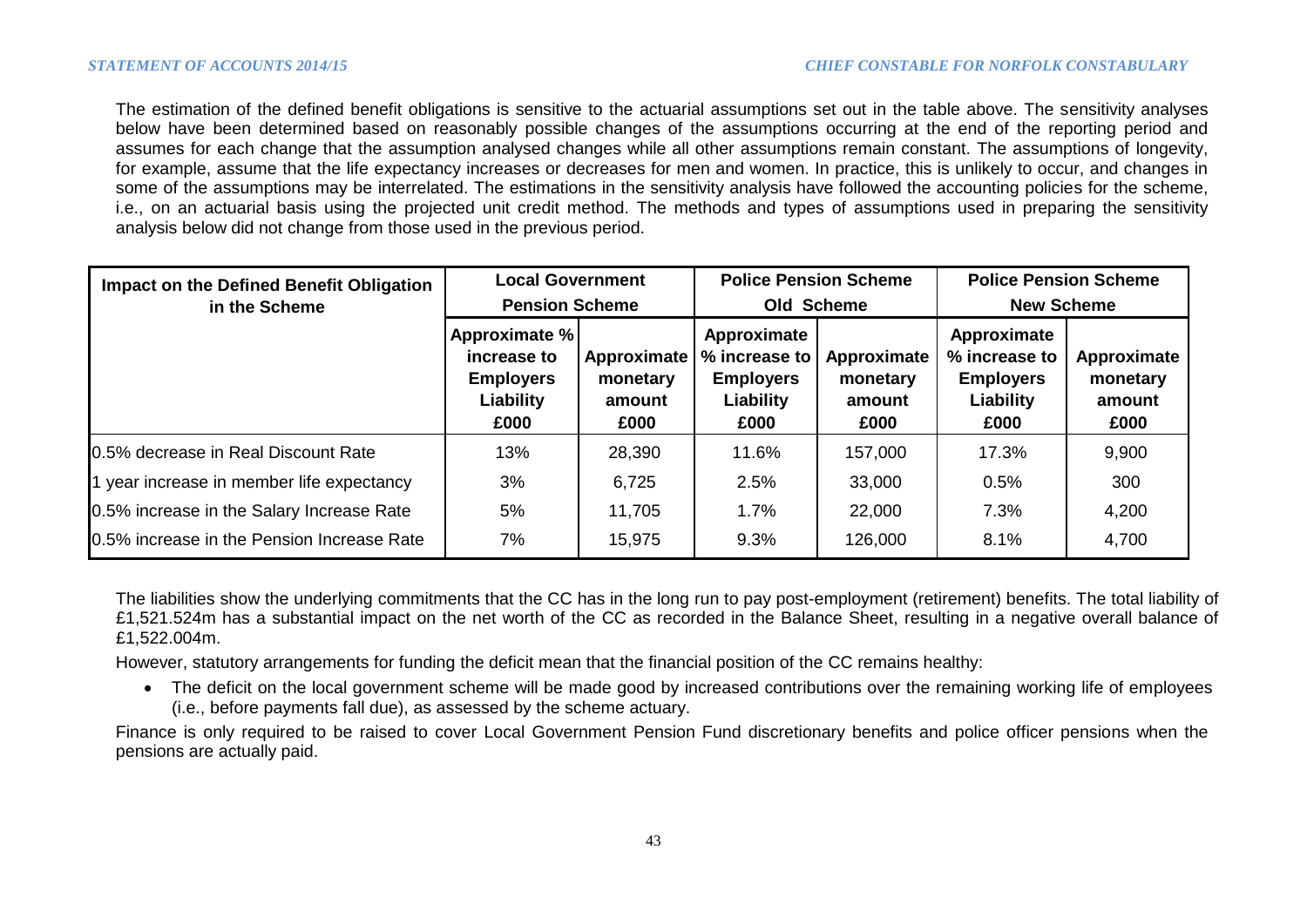#### Impact on the CC's cash flow

The objective of the scheme is to keep employers' contributions at as constant a rate as possible. In September 2010 the Local Government Pensions Fund Committee approved an employer contribution rate stabilisation mechanism which limits annual charges in the employer contribution rate payable to +/- 0.5% of pensionable pay. Following the triennial valuation of the pension fund as at 31 March 2010 by the Actuary, the expression of deficit recovery was changed from a percentage of the payroll to an annual amount due with effect from 1 April 2011. Deficit recovery contributions are expressed as an annual amount due (payable in twelve monthly instalments with the contribution pay over). The service contribution rate and annual deficit payment since 1 April 2011 along with the contribution rate to 31 March 2017 following the Triennial Valuation as at 31 March 2013 are shown in the following table.;

|                               | <b>Future Service</b><br><b>Contribution Rate</b><br>$\%$ | <b>Annual Deficit</b><br><b>Recovery Contribution</b><br>£000 |
|-------------------------------|-----------------------------------------------------------|---------------------------------------------------------------|
| 1 April 2011 to 31 March 2012 | 13%                                                       | 953                                                           |
| 1 April 2012 to 31 March 2013 | 13%                                                       | 1,128                                                         |
| 1 April 2013 to 31 March 2014 | 13%                                                       | 1,307                                                         |
| 1 April 2014 to 31 March 2015 | 13%                                                       | 1,553                                                         |
| 1 April 2015 to 31 March 2016 | 13%                                                       | 1,806                                                         |
| 1 April 2016 to 31 March 2017 | 13%                                                       | 2,128                                                         |

# **20**. **PARTNERS AGAINST CRIME TASKFORCE (PACT)**

PACT was formed in 1996 and is registered as a company limited by guarantee and is a registered charity. The trading name is Norfolk Shrievalty Trust.

PACT is a broad based partnership uniting commerce, industry, public sector and people of Norfolk which delivers projects that reduce fear of crime across the County.

The CC (and previously Norfolk Police Authority) has supported PACT since its inception and from 2006-2007 by employing a police staff member and providing office accommodation at the OCC in Wymondham. The CC has agreed to fund this post in order to offer an opportunity to enhance influence and delivery of problem solving community priorities. The cost in 2014/15 was £34,715 (£33,916 in 2013/14).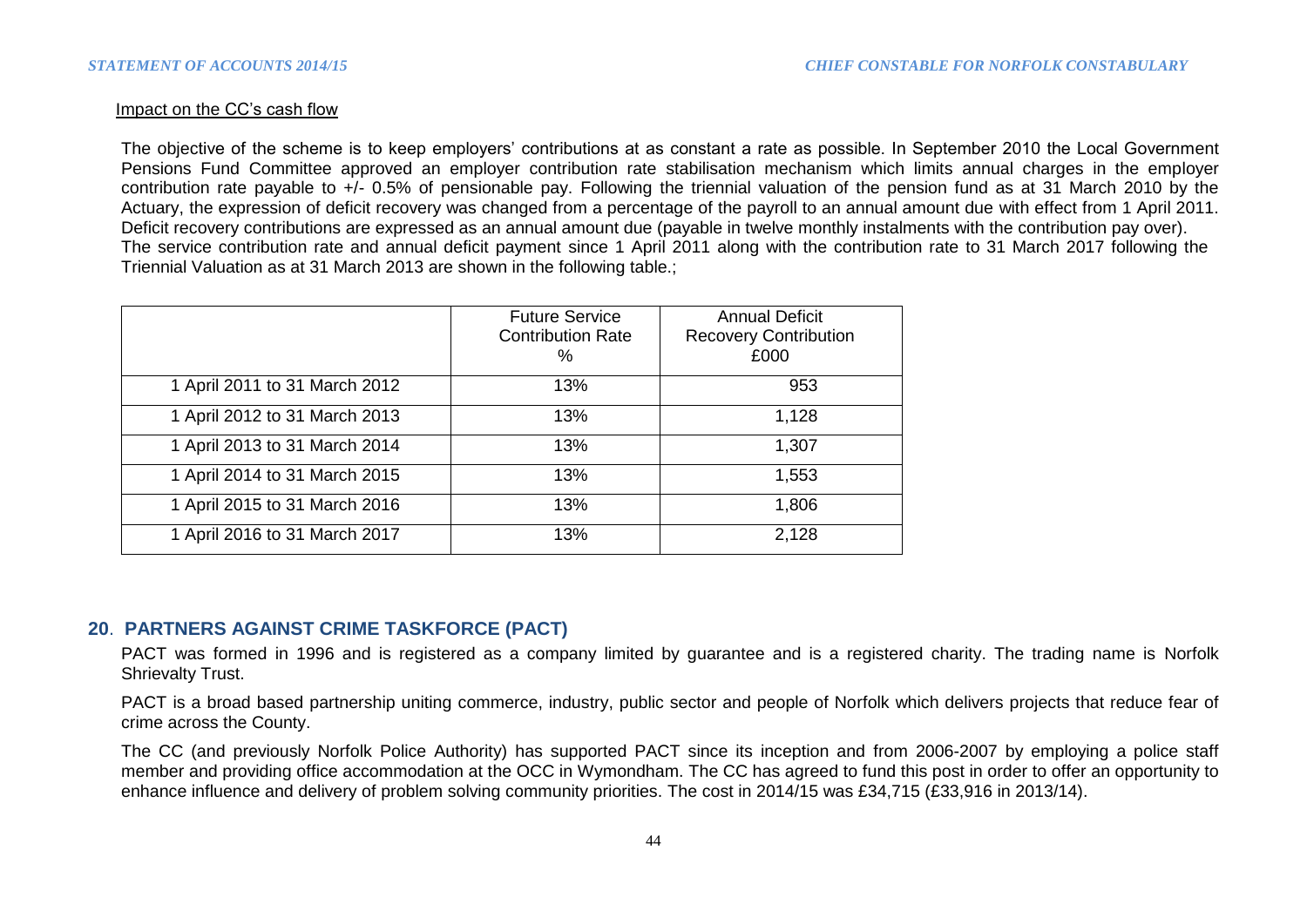# **21. CONTINGENT LIABILITIES**

#### **Bear Scotland Ltd v Fulton and Others 2015 –**

The Employment Appeal Tribunal (EAT) in the case of Bear Scotland Ltd v Fulton and Others 2015 delivered a judgement on the extent to which overtime pay should be included in the calculation of holiday pay. This case stemmed from a conflict between UK law and European Law.

The EAT found that non-guaranteed overtime (i.e. overtime, which is not guaranteed by the employer, but which the worker is obliged to work, if it is offered), should be included in the calculation of holiday pay. Back-dated claims can only be made if less than three months since the last incorrect payment of holiday pay.

The case of British Gas v Lock, which followed the Bear Scotland judgement, is being appealed and as a result all issued cases have been stayed pending the decision which is not anticipated will be available before the end of 2015.

The legal advice is that the certainty, timing and amount of potential claims relating to this issue are uncertain due to the pending appeal of British Gas v Lock. Therefore no provision can be made at this time.

#### **Taxation –**

A number of tax related issues within the Police and Local Government Sector are progressing and being considered by forces and HMRC that could result in liabilities or assets arising. None of these are probable at this time in terms of timing or amounts and are therefore not provided for in these accounts, but will be kept under review.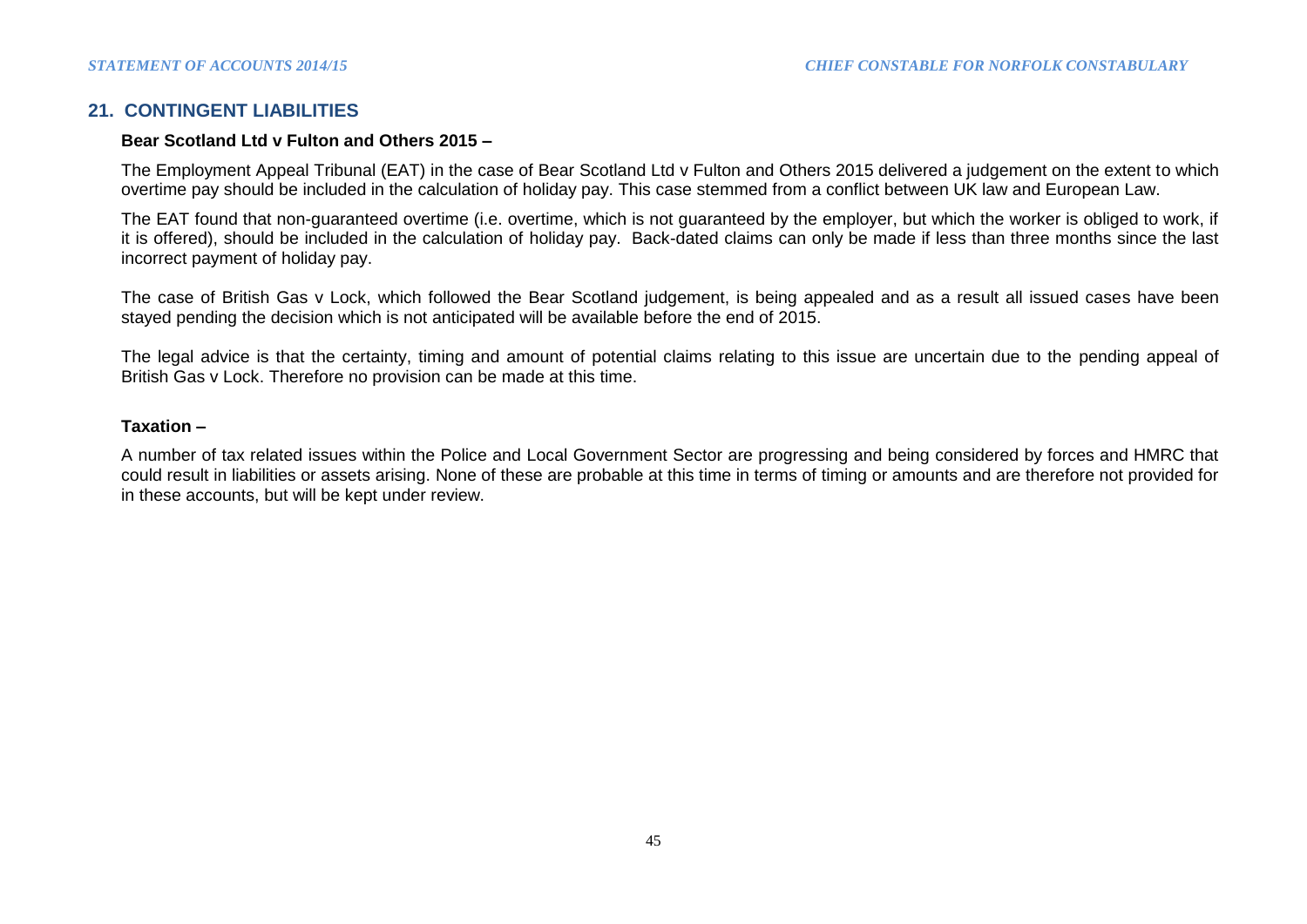# **22. JOINTLY CONTROLLED OPERATIONS AND JOINTLY CONTROLLED ASSETS**

#### **Norfolk and Suffolk Joint Arrangements -**

The CC has collaborative agreements with Suffolk PCC and Constabulary which are classed as 'Jointly Controlled Operations'.

In 2014/15 the collaborative agreements with Suffolk increased to include the following,

- Protective Services Major Incident Team, Source Handling, Special Branch, Economic Crime Team, Witness Protection, Dog Section, Firearms Licensing Unit and Heads of Joint Departments
- Justice Services Crime Investigation Unit and Custody and Head of Joint Department
- Business Support Strategic Change, Human Resource Management, Corporate Communications, Estates and Facilities, Finance, Procurement and Supplies, Performance and Analysis, Information Management, Professional Standards, ICT, Operational Business Support and Transport.

The cost sharing ratio agreed between Norfolk and Suffolk CC's is 56.5:43.5 determined on the basis of a comparison of the overall approved Net Revenue Expenditure budgets for each County.

|                | <b>Protective</b><br><b>Services</b><br>£000 | <b>Justice</b><br><b>Services</b><br>£000 | 2014/15<br><b>Business</b><br>Total<br><b>Support</b><br>£000<br>£000 |        | 2013/14<br><b>Justice</b><br><b>Business</b><br><b>Protective</b><br><b>Services</b><br><b>Services</b><br><b>Support</b><br>£000<br>£000<br>£000 |        |        | <b>Total</b><br>£000 |
|----------------|----------------------------------------------|-------------------------------------------|-----------------------------------------------------------------------|--------|---------------------------------------------------------------------------------------------------------------------------------------------------|--------|--------|----------------------|
| <b>Norfolk</b> | 19,297                                       | 11,651                                    | 21,505                                                                | 52,453 | 20,088                                                                                                                                            | 9,933  | 20,359 | 50,380               |
| <b>Suffolk</b> | 14,860                                       | 8,970                                     | 16,552                                                                | 40,382 | 15,466                                                                                                                                            | 7,648  | 15,674 | 38,788               |
| Total          | 34,157                                       | 20,621                                    | 38,057                                                                | 92,835 | 35,554                                                                                                                                            | 17,581 | 36,033 | 89,168               |

The following details the joint expenditure;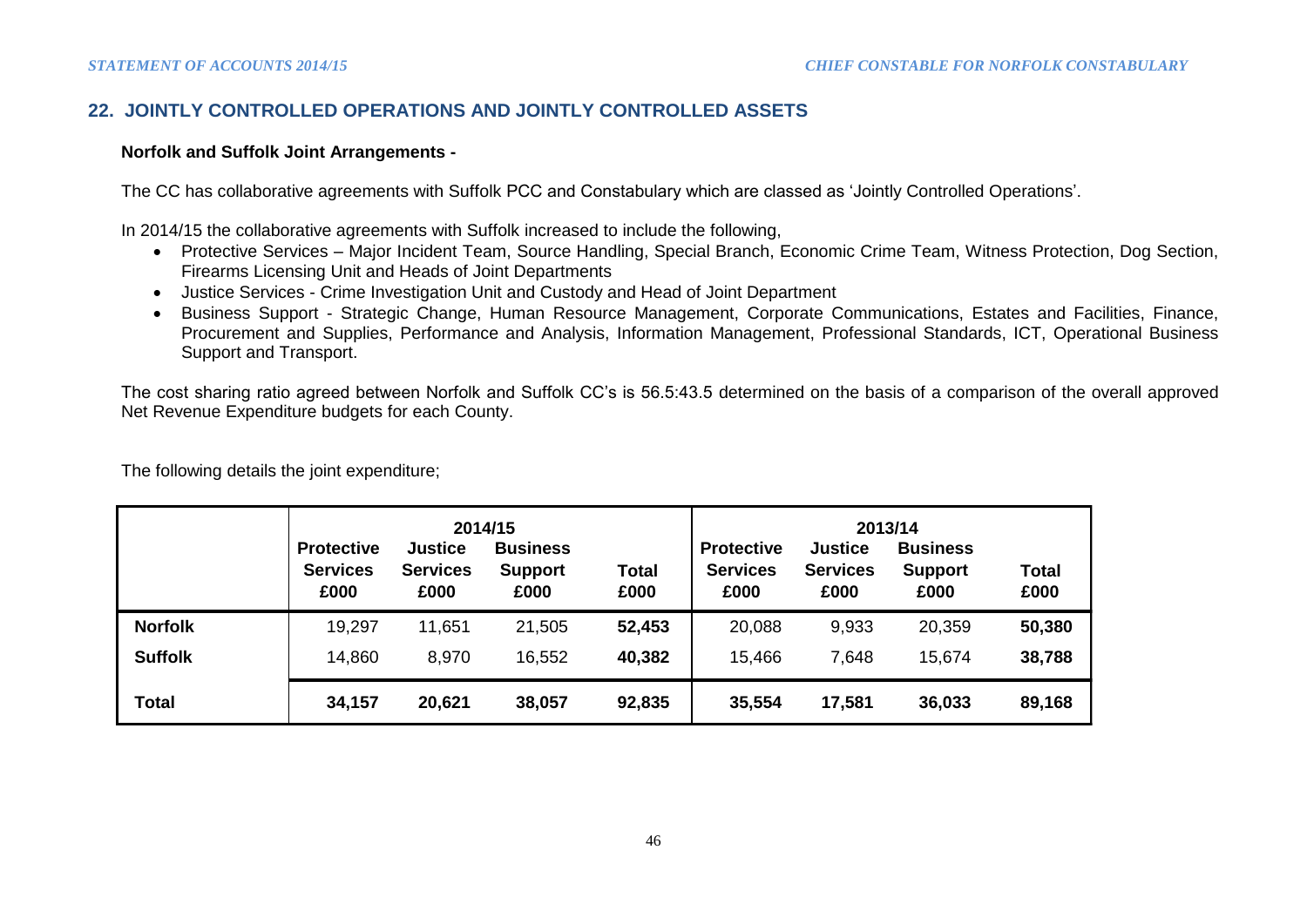#### **ERSOU Joint Arrangements –**

The Eastern Region Special Operations Unit (ERSOU) was established on 1 April 2010 as a joint arrangement between 6 police forces: Bedfordshire, Cambridgeshire, Essex, Hertfordshire, Norfolk and Suffolk. The unit provides a single serious and organised crime unit for the eastern region.

ERSOU is run by a management board where all forces are equally represented and decisions are made with the unanimous consent of all forces. Therefore each forces share of assets, liabilities and expenditure are consolidated into their own financial statement. In 2014/15 the Norfolk underspend of £0.014m has been retained in reserves.

The Income and Expenditure Statement for the units is detailed in the following table:

| 2014/15                  | <b>Bedfordshire</b><br>£000 | Cambridgeshire<br>£000 | <b>Essex</b><br>£000 | <b>Hertfordshire</b><br>£000 | <b>Norfolk</b><br>£000 | <b>Suffolk</b><br>£000 | <b>Total</b><br>£000 |
|--------------------------|-----------------------------|------------------------|----------------------|------------------------------|------------------------|------------------------|----------------------|
| Home Office Grant        | (351)                       | (453)                  | (544)                | (641)                        | (511)                  | (391)                  | (2,891)              |
| <b>Running Costs</b>     | 1,558                       | 2,008                  | 952                  | 2,847                        | 2267                   | 1,732                  | 11,364               |
| Depreciation             | 51                          | 67                     | 20                   | 95                           | 76                     | 58                     | 367                  |
| <b>Surplus / Deficit</b> | 1,258                       | 1,622                  | 428                  | 2,301                        | 1,832                  | 1,399                  | 8,840                |

| <b>Restated 2013/14</b><br>(Comparator) | <b>Bedfordshire</b><br>£000 | Cambridgeshire<br>£000 | <b>Essex</b><br>£000 | <b>Hertfordshire</b><br>£000 | <b>Norfolk</b><br>£000 | <b>Suffolk</b><br>£000 | <b>Total</b><br>£000 |
|-----------------------------------------|-----------------------------|------------------------|----------------------|------------------------------|------------------------|------------------------|----------------------|
| Home Office Grant                       | (151)                       | (192)                  | (187)                | (278)                        | (219)                  | (168)                  | (1, 195)             |
| <b>Running Costs</b>                    | 1,136                       | 1,074                  | 444                  | .654                         | 1,226                  | 938                    | 6,472                |
| Depreciation                            | 43                          | 39                     | 33                   | 69                           | 44                     | 34                     | 262                  |
| <b>Surplus / Deficit</b>                | 1,028                       | 921                    | 290                  | 1,445                        | 1,051                  | 804                    | 5,539                |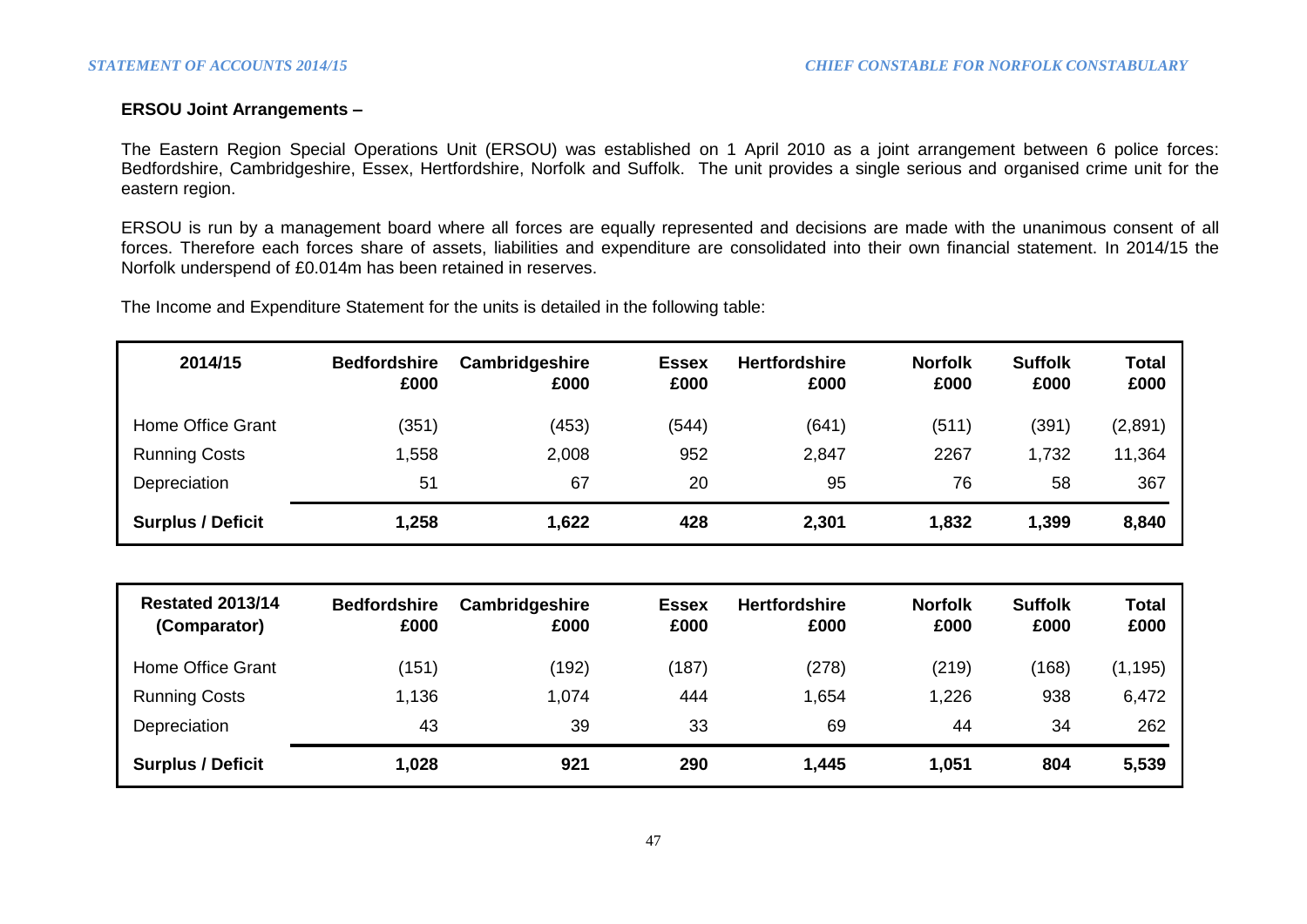# **NORFOLK POLICE OFFICER PENSION FUND ACCOUNT**

#### **Introduction**

This section summarises the accounts of the Norfolk Police Officer Pension Fund for the year ending 31 March 2015.

The accounts of the Pension Fund have been prepared in accordance with the relevant accounting policies as detailed in the Statement of Accounting Policies on pages 8 to 14.

#### **Summary of Arrangements**

The CC is responsible for paying the pensions of officers in accordance with the Police Pension Regulations 1987 and 2006.

The 2006 pension scheme was introduced for new officers joining the service. Pension arrangements for officers already employed by the service continue under the old scheme, unless they elect to transfer to the new scheme.

Funding arrangements for both schemes require the CC to set up a new police pension fund account established under the Police Pension Fund Regulations 2007. Contributions from the CC (employer) and officers are paid into the account. Employees' and employer's contribution levels are based on percentages of pensionable pay set nationally by the Home Office following consultation with the Government Actuary's Department. The current rate of 24.2% was effective from 1 April 2008. Pension payments are made from the account, except for injury awards, which are funded by the PCC.

#### **Grant Arrangements**

The Police Pension Schemes are unfunded, defined benefit schemes which means there are no investment assets built up to meet the pensions liabilities, and cash has to be generated to meet actual pensions payments as they eventually fall due. The account is topped up by the Home Office if the contributions are insufficient to meet the cost of pension payments and the account balanced to nil at the 31 March. The underlying principle is that employer and officer contributions together will meet the full costs of pension liabilities being accrued by serving officers while Central Government provides for the costs of pensions paid to retired officers and their dependants. Should there be a surplus in the account this is repaid to the Home Office.

#### **Pension Administration**

The CC is responsible for the administration and payment of police officer pensions in accordance with the Police Pension Regulations 1987 (old pension scheme) and 2006 (new pension scheme). The new arrangements have no impact on the benefit structure of the police pension schemes.

#### **Long Term Pension Liability**

The long term pension liability as shown in the CC Balance Sheet (see page 5) is £1,522m (£1,296m in 2013/14). See also Note 19 on pages 35 to 44.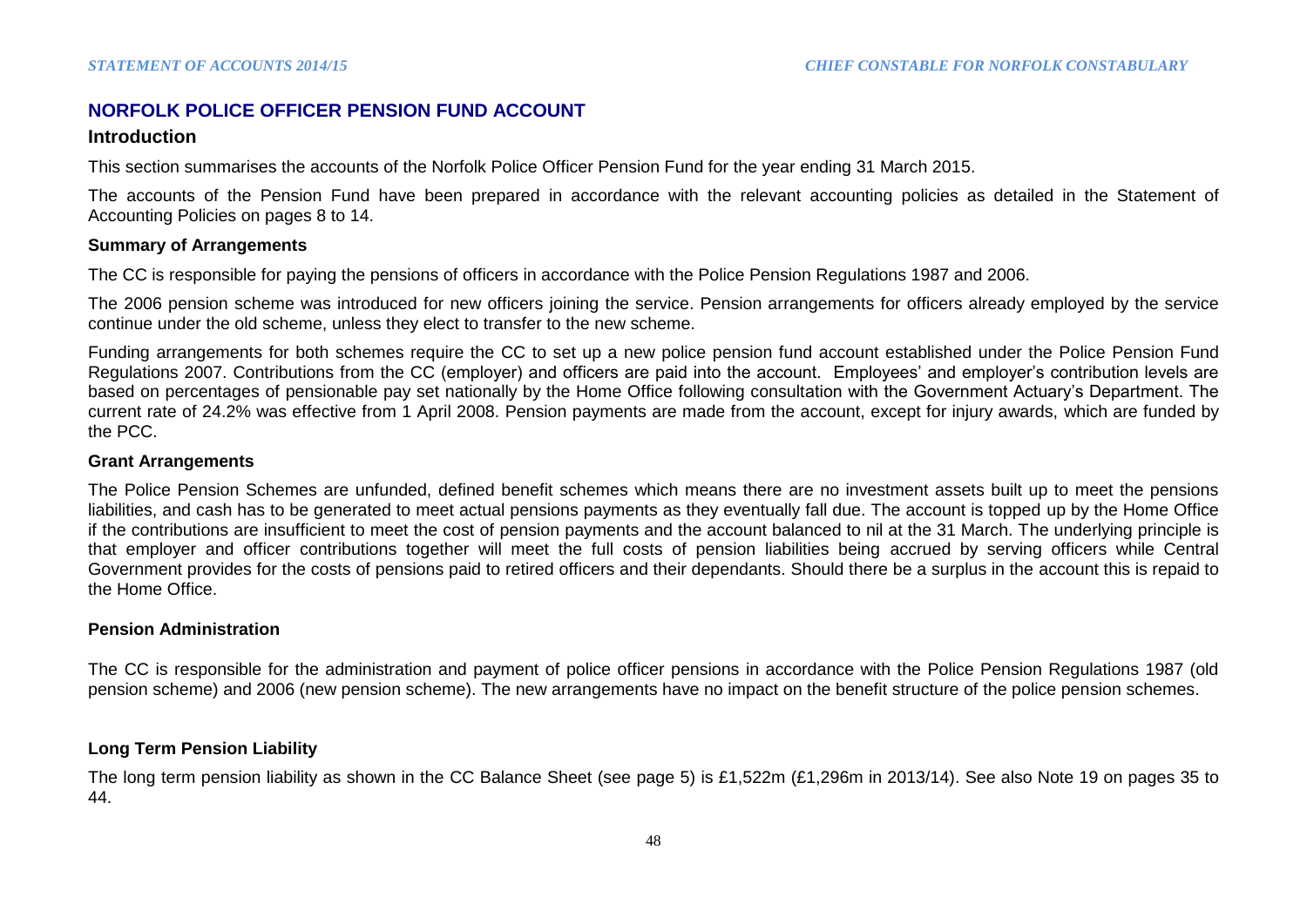# **Norfolk Police Officer Pension Fund Account for the year ended 31 March 2015**

| <b>POLICE PENSION FUND ACCOUNT</b>                                                                               | Old<br><b>Scheme</b><br>£000 | 2014/15<br><b>New</b><br><b>Scheme</b><br>£000 | <b>Total</b><br>£000      | Old<br><b>Scheme</b><br>£000 | 2013/14<br><b>New</b><br><b>Scheme</b><br>£000 | Total<br>£000         |
|------------------------------------------------------------------------------------------------------------------|------------------------------|------------------------------------------------|---------------------------|------------------------------|------------------------------------------------|-----------------------|
| <b>Contributions Receiveable</b><br>From Employer<br>Contributions at 24.2% of pensionable pay                   | 10,557                       | 2,897                                          | 13,454                    | 10,892                       | 2,612                                          | 13,504                |
| <b>Early Retirements</b><br>Officers contributions                                                               | 1,116<br>5,938               | 1,629                                          | 1,116<br>7,567            | 330<br>5,852                 | 1,403                                          | 330<br>7,255          |
| Transfers In from other pension bodies<br><b>Benefits Payable</b>                                                | 73                           | 177                                            | 250                       | 153                          | 454                                            | 607                   |
| Pensions<br><b>Commutations &amp; Lump Sum Retirement Benefits</b><br>Lump Sum Death Benefit                     | (31,060)<br>(7, 563)         | (5)<br>(32)                                    | (31,065)<br>(7, 595)<br>0 | (29, 312)<br>(6, 152)        | (5)<br>(29)                                    | (29, 317)<br>(6, 181) |
| Payments to and on account of leavers<br><b>Refund of Contributions</b><br>Transfers out to other pension bodies | (294)                        | (10)                                           | (10)<br>(294)             |                              | (4)                                            | (4)                   |
| Net amount payable for the year                                                                                  | (21, 233)                    | 4,656                                          | (16, 577)                 | (18, 237)                    | 4,431                                          | (13,806)              |
| <b>Additional Contributions from the Group / PCC</b>                                                             |                              |                                                | 16,577                    |                              |                                                | 13,806                |
| Net balance for the year                                                                                         |                              |                                                | 0                         |                              |                                                | 0                     |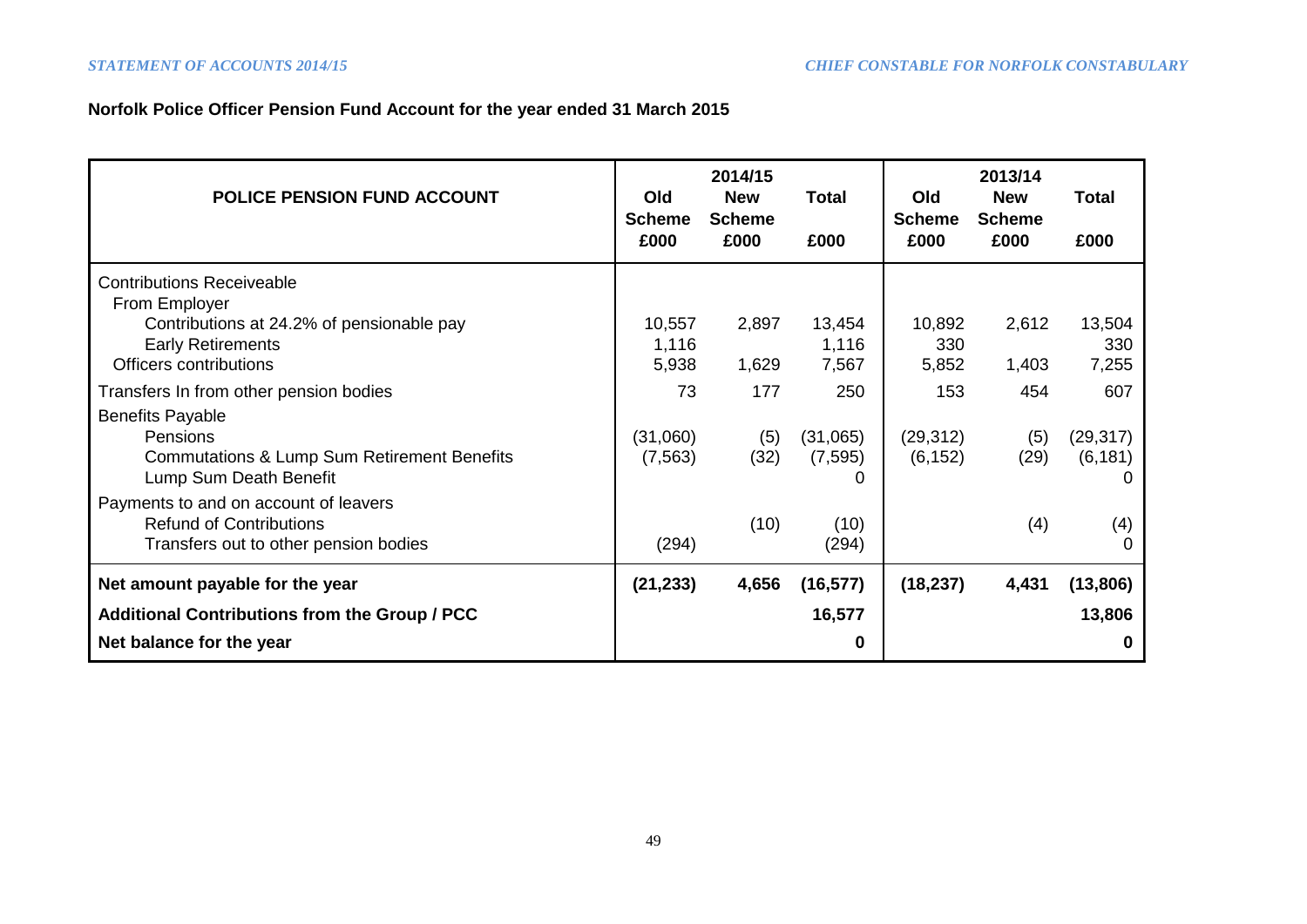# **Pension Fund Net Assets Statement at 31 March 2015**

| <b>NET ASSETS STATEMENT</b>          | 2014/15<br>£000 | 2013/14<br>£000 |
|--------------------------------------|-----------------|-----------------|
| <b>Current Assets</b>                |                 |                 |
| Contributions due from the Group/CC  | 0               |                 |
| Funding to meet deficit due from PCC | 0               |                 |
| Recoverable overpayments of pensions | 0               |                 |
| <b>Current Liabilities</b>           |                 |                 |
| Unpaid pensions benefit              | 0               |                 |
| Surplus for year owing to PCC        | 0               |                 |
|                                      | ŋ               |                 |